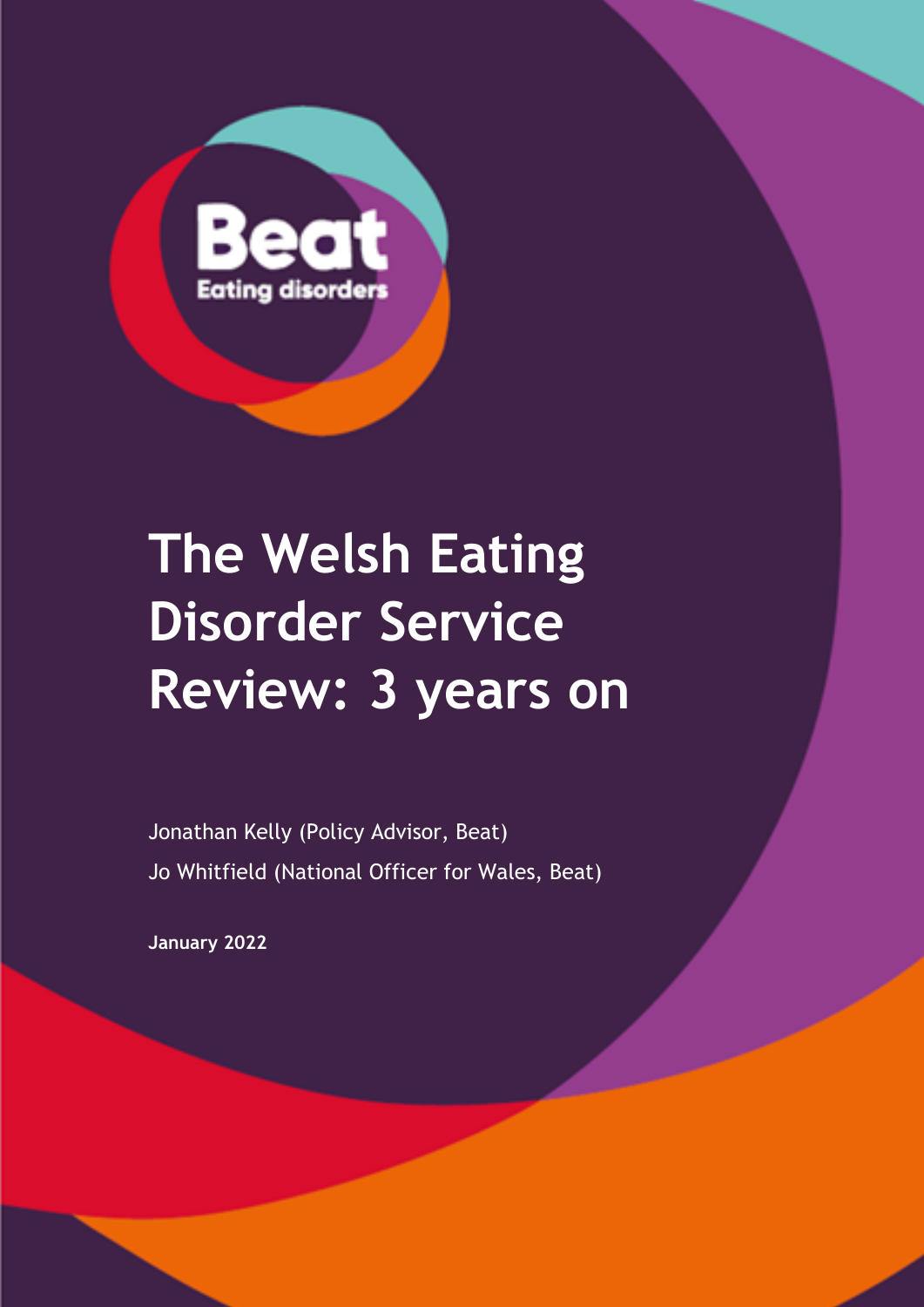# **Contents**

| p.1  |
|------|
| p.5  |
| p.8  |
| p.17 |
| p.34 |
| p.35 |
| p.37 |
| p.45 |
| p.47 |
| p.47 |
|      |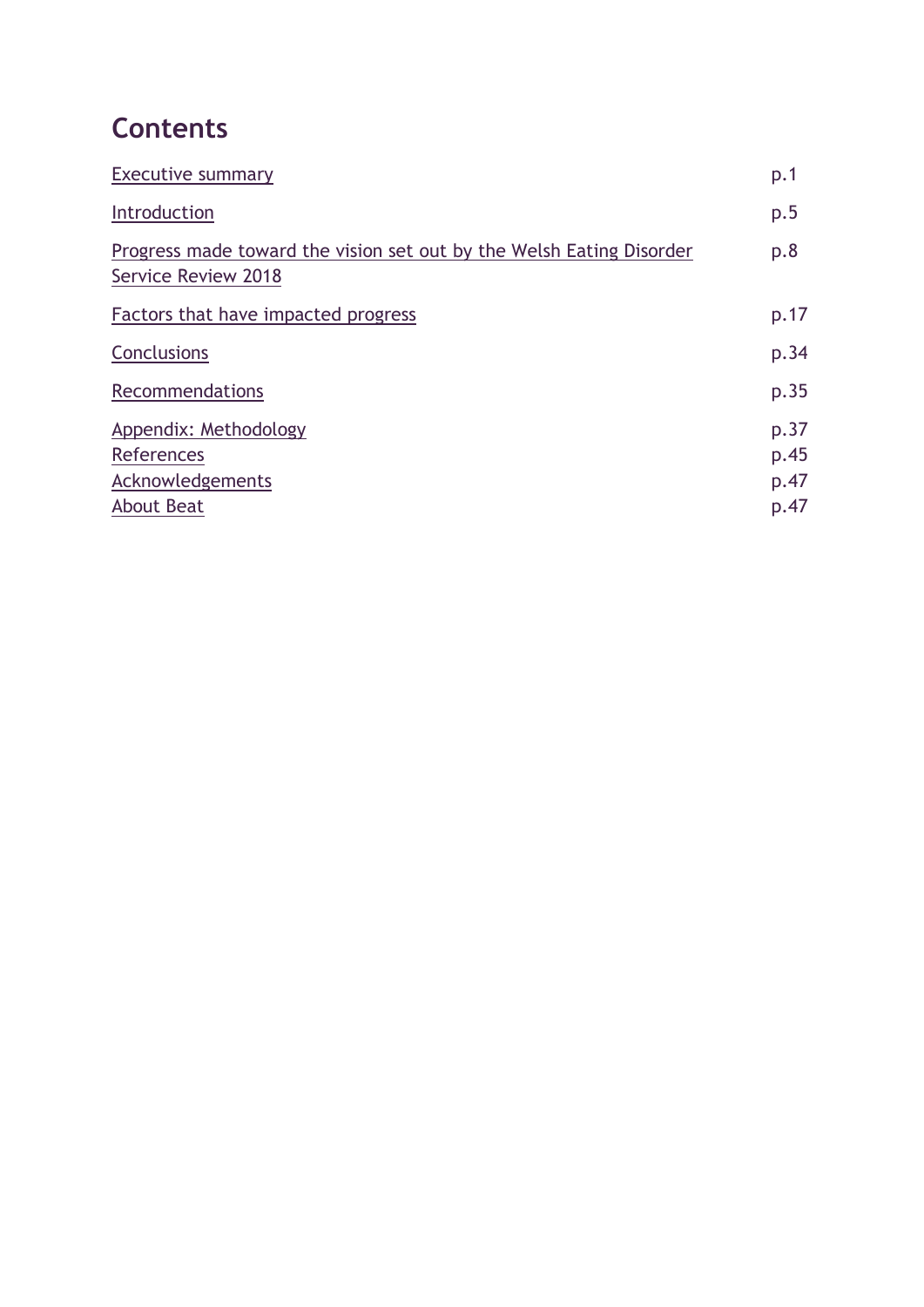# <span id="page-2-0"></span>**Executive summary**

The purpose of this report is to assess the progress that has been made in the last three years towards achieving the vision set out by the Welsh Eating Disorder Service Review 2018; and to make recommendations for the Welsh Government and the NHS in Wales.

The findings of this report are based on an online survey of health and care professionals and volunteers, and Freedom of Information (FOI) requests.

### **The Welsh Eating Disorder Service Review 2018**

In spring 2018 the Welsh Government commissioned an independent review of eating disorder services. That review, submitted to the Government in late 2018, found a system geared towards providing care for those that have already become severely ill, rather than early intervention. It found significant variation in the availability and quality of eating disorder treatment across Wales, gaps between services rather than integrated care, and that often families were not being informed, supported and empowered. The review set out an ambitious vision of a 'world class' service focused on prevention and early intervention – identifying and providing quality treatment before people become severely ill, in every part of Wales.

# **Progress made toward the vision set out by the Welsh Eating Disorder Service Review 2018**

While some progress has been made in expanding and improving eating disorder services in the last three years this has been very uneven, continuing the inequity documented by the eating disorder service review.

#### **Access to treatment**

The service review called for treatment to be accessible at an early stage, with the removal of referral or eligibility criteria.

In some areas, new specialist teams based in Child and Adolescent Mental Health Services (CAMHS) have been established. Some health boards have developed or expanded tier 2 adult community eating disorder services - designed to broaden access to specialist treatment. However, in some areas access to specialist treatment is still restricted to those who have already become severely ill and is not available for those with certain types of eating disorder such as binge-eating disorder (BED) or Avoidant Restrictive Food Intake Disorder (ARFID). There are major differences between health boards in the size of their eating disorder caseloads (the number of patients treated).

#### **Waiting times**

The service review highlighted the importance of minimising delays between referral and the start of eating disorder treatment.

There were significant gaps in the data that health boards were able to provide on waiting times. There does not appear to be a standardised system in place across Wales to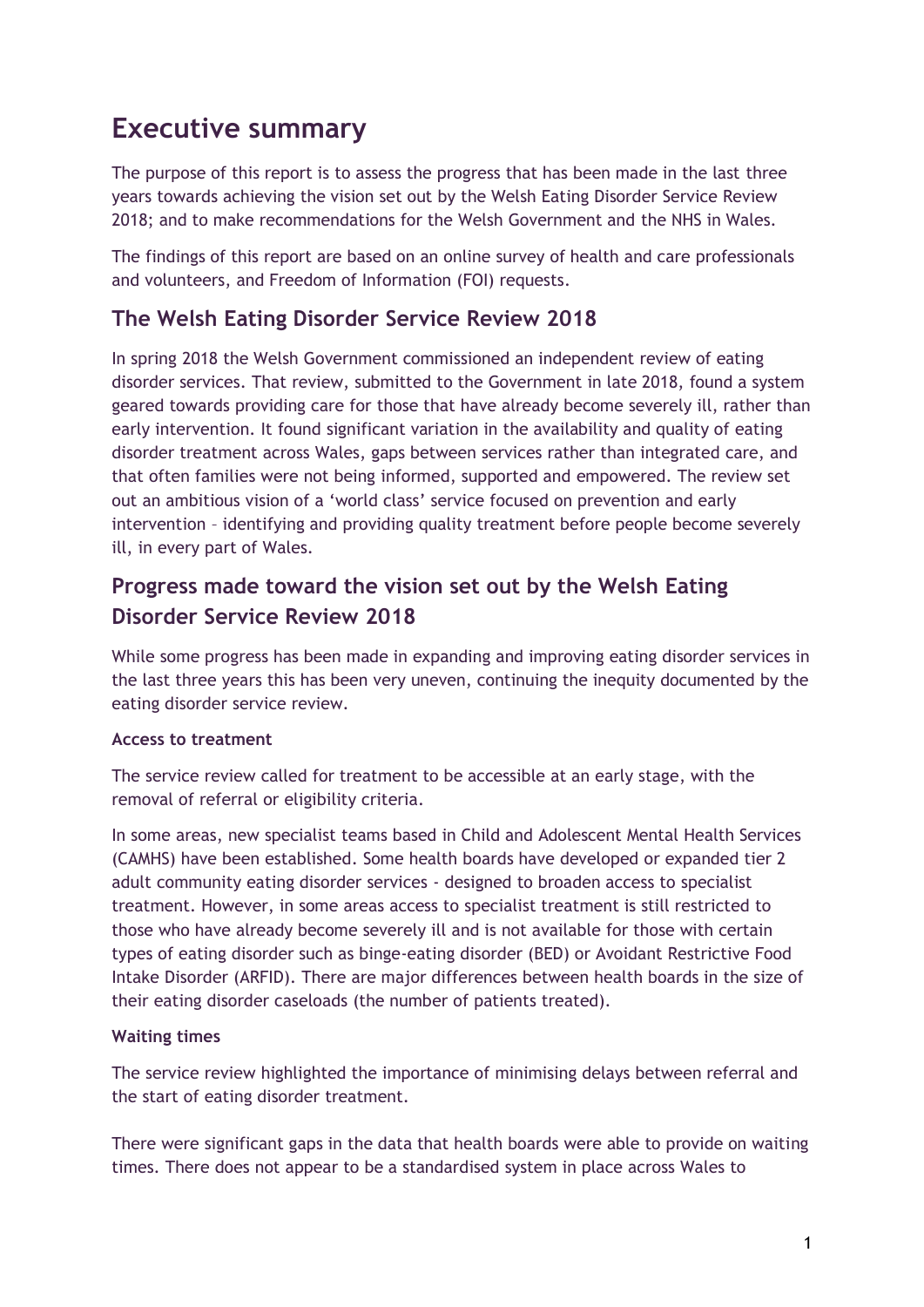consistently measure and report the full waiting time from initial referral to the start of specialist treatment. Several clinicians that responded to our survey told us that waiting times at their team/service have increased significantly since the start of the COVID-19 pandemic, as demand for treatment has risen. They expressed concerns about people deteriorating as they wait for treatment, and the impacts on families and other carers.

#### **Integrated care**

The service review explained that early intervention and evidence-based treatment require an integrated approach, with good communication and collaboration between services. In particular it focused on the need for strong working relationships between eating disorder services and primary care, weight management services, diabetes services, autism/neurodevelopmental services, other mental health services and the voluntary and community sector.

Some of the clinicians that responded to our survey said that there was good communication and collaboration between health and care services in their area, although slightly more reported that this was not the case. The National Clinical Lead for Eating Disorders has led important work to develop communication and collaboration between eating disorder teams/services and other health services in Wales. The response to our survey questions on this subject show the need to build on these efforts, so that patients with eating disorders in every part of Wales can experience integrated care.

#### **Supporting and empowering families and other carers**

The vision set out by the service review recognised that families and other carers can play a vital role in recovery if they are properly informed, supported, and empowered, and that families and carers should be consulted and involved in treatment. Our survey asked health and care professionals and volunteers about support for families and carers in their area. There was a mix of answers, with a bigger share reporting insufficient information and support.

The service review also said that the perspectives of families and other carers should be accounted for in the design of services, research and policy. While the National Clinical Lead for Eating Disorders has consulted significantly with families and other carers on the design of services, there is not yet a formal process in place to ensure that they are fully involved in the development of all eating disorder services in Wales.

# **Factors that have impacted progress**

#### **Delayed response from the Welsh Government to the review report**

Although the eating disorder service review was submitted to the Welsh Government in late 2018, there was no formal response to this report until September 2019. In its response the Government pledged to recruit a 'central resource' to support health boards to plan improvements to services. It took 15 months before the National Clinical Lead for Eating Disorders was recruited and able to start work. Since the national lead started work in January 2021, she has demonstrated the value that this role can provide.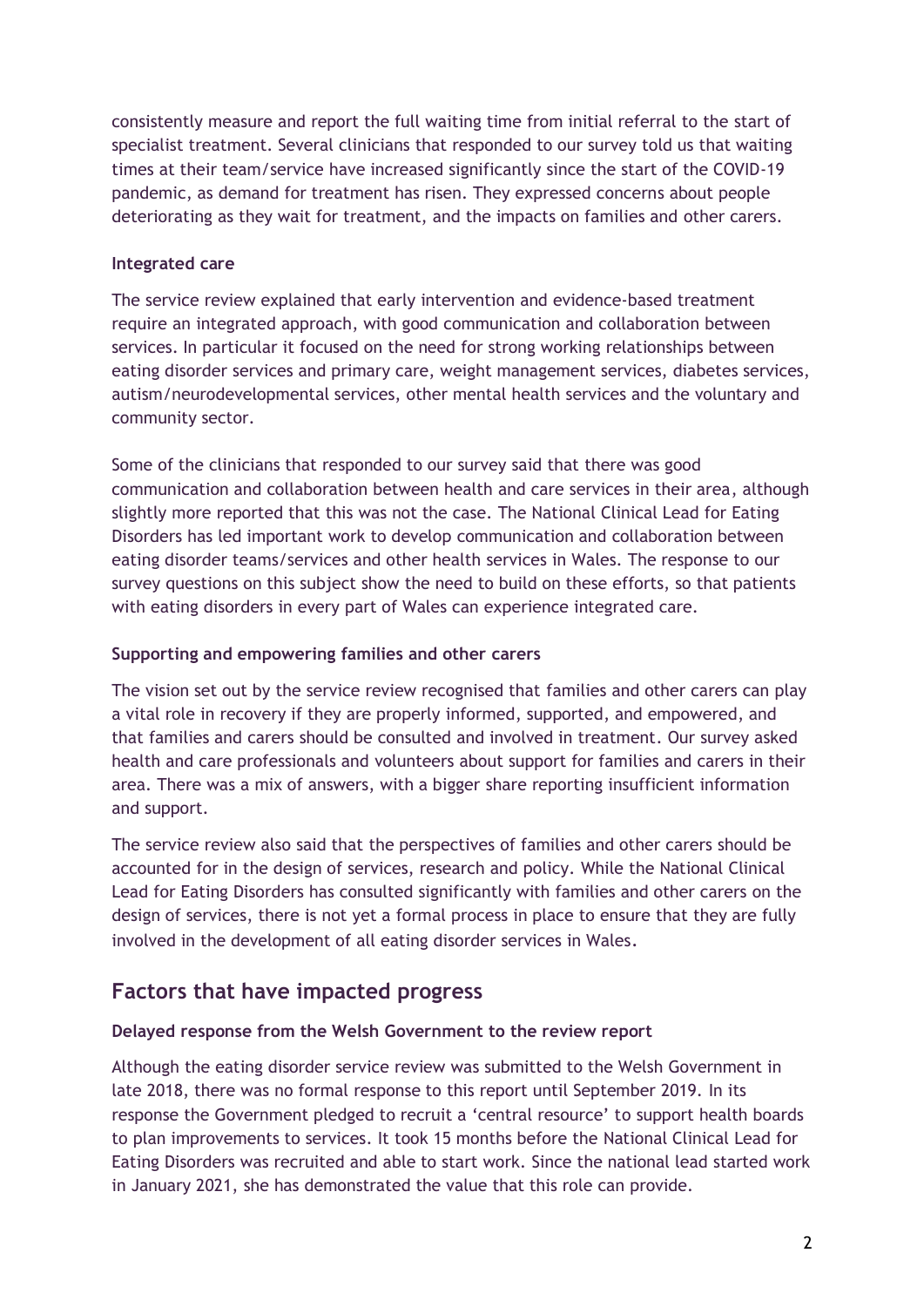Although the Welsh Government's terms of reference for the eating disorder service review stated an intention to publish a "*new framework*" in Spring 2019, this has not happened.

### **Limited and variable investment**

There has been some additional investment in eating disorder services since 2018/19. However, eating disorder services received just 7% of the total 'Service Improvement Funding' allocated to health boards in 2020/21, and their spend on specialist tier 3 adult community eating disorder services increased by just 1% in real terms from 2018/19 to 2020/21. Health boards have been given a high degree of autonomy over how much they choose to invest in eating disorder services, and investment has varied widely between them.

### **Insufficient staff and poor staff wellbeing**

Although there has been an increase in the number of staff working in CAMHS eating disorder teams/services, most of this took place at one health board. In some areas new staff have been recruited to provide treatment for adults with less severe presentations. The service review highlighted particularly concerning shortages of staff from certain disciplines. The number of psychiatrists, paediatricians and other medical staff working in eating disorder services is still very small and may be lower than at the time of the service review. There has been a small increase in the number of dieticians and occupational therapists used specifically for the treatment of eating disorders. Some health boards reported that they have sought to recruit additional staff but have found it difficult to attract eligible applicants.

Responses to our survey show that many health and care professionals and volunteers are very concerned about staff wellbeing and burnout, driven by services being ill-equipped to keep up with demand.

### **The impact of the COVID-19 pandemic**

The COVID-19 pandemic has led to a significant increase in demand on eating disorder services, with increased referrals and levels of acuity. This is continuing and makes achieving significant and equitable progress toward the vision set out by the eating disorder service review even more urgent.

# **Recommendations**

In order to support further progress in improving eating disorder services and doing so in a more equitable way across all of Wales, we recommend that:

- **The Welsh Government should publish a new framework or model for eating disorder services that contains timelines for the achievement of each milestone. This should focus on:**
	- o **Early intervention and prevention**
	- o **Integrated care**
	- o **Support for families and other carers**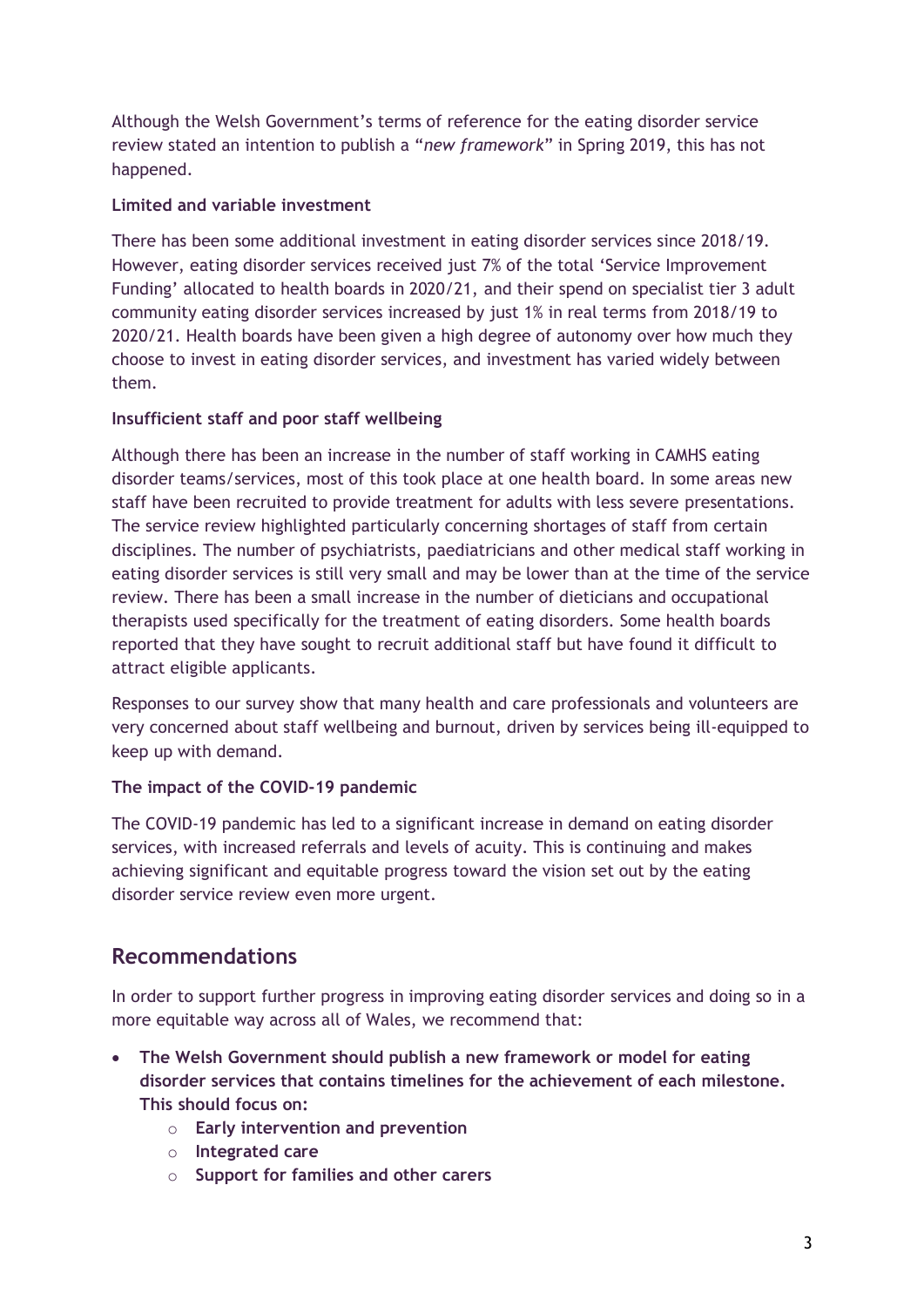- o **Investment in the workforce, including support for staff wellbeing**
- **The Welsh Government should set a minimum spend on eating disorders from the Service improvement funding that it allocates to health boards and it should hold health boards to account over their investment in eating disorders.**
- **The Welsh Government should make the position of 'National Clinical Lead for Eating Disorders' a permanent post.**
- **The Welsh Government and NHS Wales should ensure that people with lived experience of eating disorders, including families and other carers are formally incorporated into the monitoring, development and evaluation of eating disorder services in Wales, both at the national and local levels.**
- <span id="page-5-0"></span>• **The Welsh Government should fund an eating disorders clinical audit, as part of efforts to ensure that all health boards collect and report a standard and comprehensive set of high quality data.**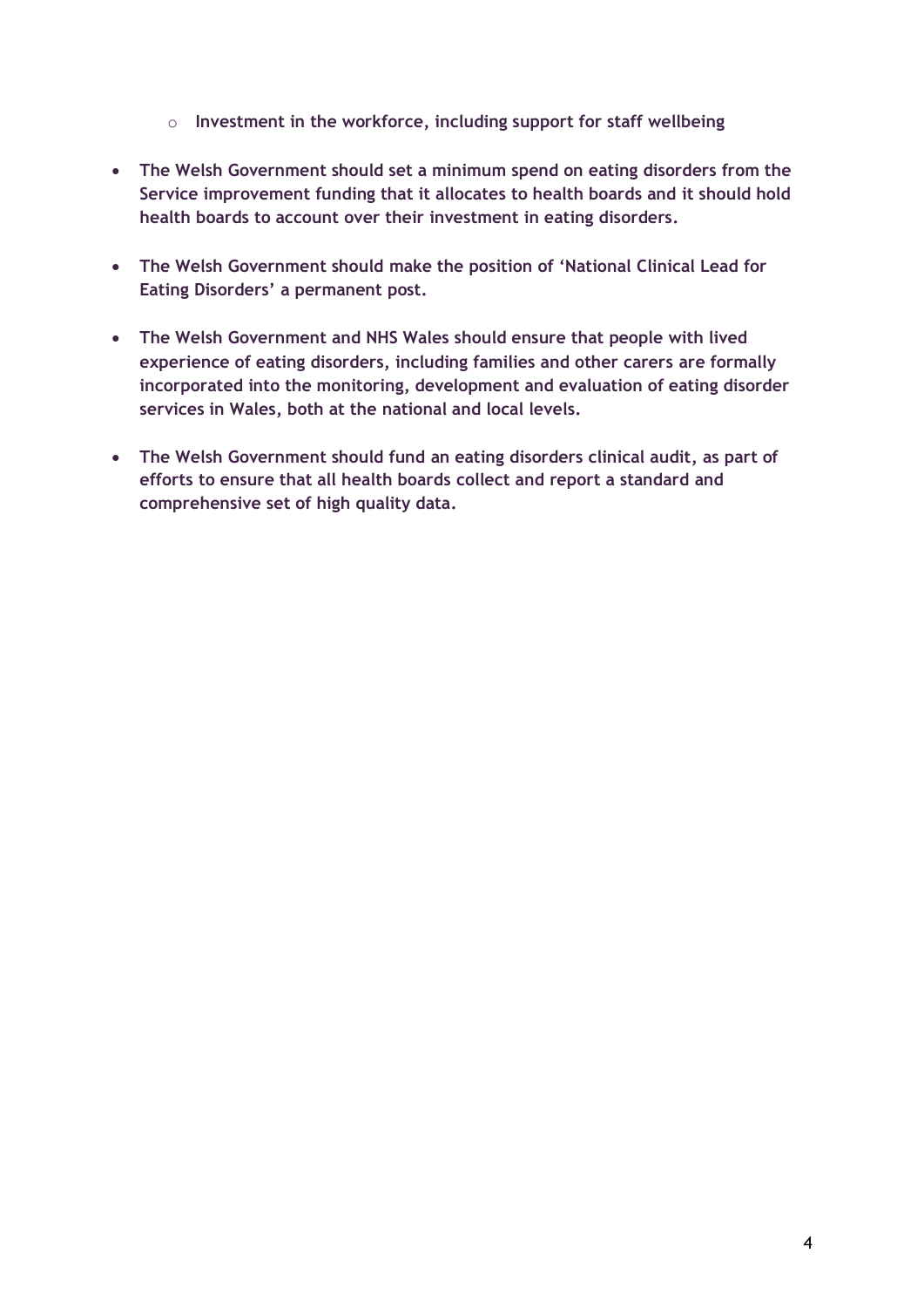# **Introduction**

Eating disorders are serious mental illnesses<sup>1</sup>. At least 60,000 people in Wales have an eating disorder<sup>2</sup>. Types of eating disorders include binge eating disorder, bulimia, anorexia, other specified feeding or eating disorder (OSFED) and avoidant/restrictive food intake disorder (ARFID). They can affect people of any age, gender, ethnicity or background**3-7** .

Anorexia has the highest mortality rate of any mental illness, and the mortality rates of the other eating disorders are also high**8;9**. People with eating disorders often develop severe physical health problems and overall quality of life has been estimated to be as low as in symptomatic coronary heart disease or severe depression; many become unable to participate in education or employment**<sup>1</sup>** .

However, recovery is possible. Access to the right treatment and support is life-changing, and early intervention provides the best chance for recovery**<sup>10</sup>**. Delays prolong the suffering of the individual and those who care for them, as well as significantly increasing the costs to the NHS, as hospital admission becomes more likely**<sup>11</sup>** . When properly supported and empowered, families and other carers can play an important role in recovery**<sup>12</sup>** .

# **The Welsh Eating Disorder Service Review 2018**

In late 2018 an independent review of eating disorder services in Wales**<sup>13</sup>** , commissioned by the Welsh Government, set out an ambitious vision to create a 'world class' service focused on prevention and early intervention – identifying and treating people before they become severely ill, wherever they live in Wales. It explained that significant extra resources would need to be invested to enable such a transformation.

"*Eating disorders have exacted too high a price in terms of suffering, debility and even loss of life in Wales*" (Welsh eating disorder service review, 2018, p.5) **13**

This report assesses progress made toward the vision set out by the Welsh eating disorder service review 2018.

The service review found a system geared towards providing care for people that have already become severely ill, rather than prevention and early intervention. It described major variation in the availability and quality of treatment, gaps at the interfaces between services rather than integrated care, and families often not properly informed, supported and empowered<sup>13</sup>.

The review team carried out significant engagement with people that have personal experience of an eating disorder, including families and other carers. They reported a set of underlying principles that people with lived experience in Wales want services to adhere to. These are reproduced in figure 1.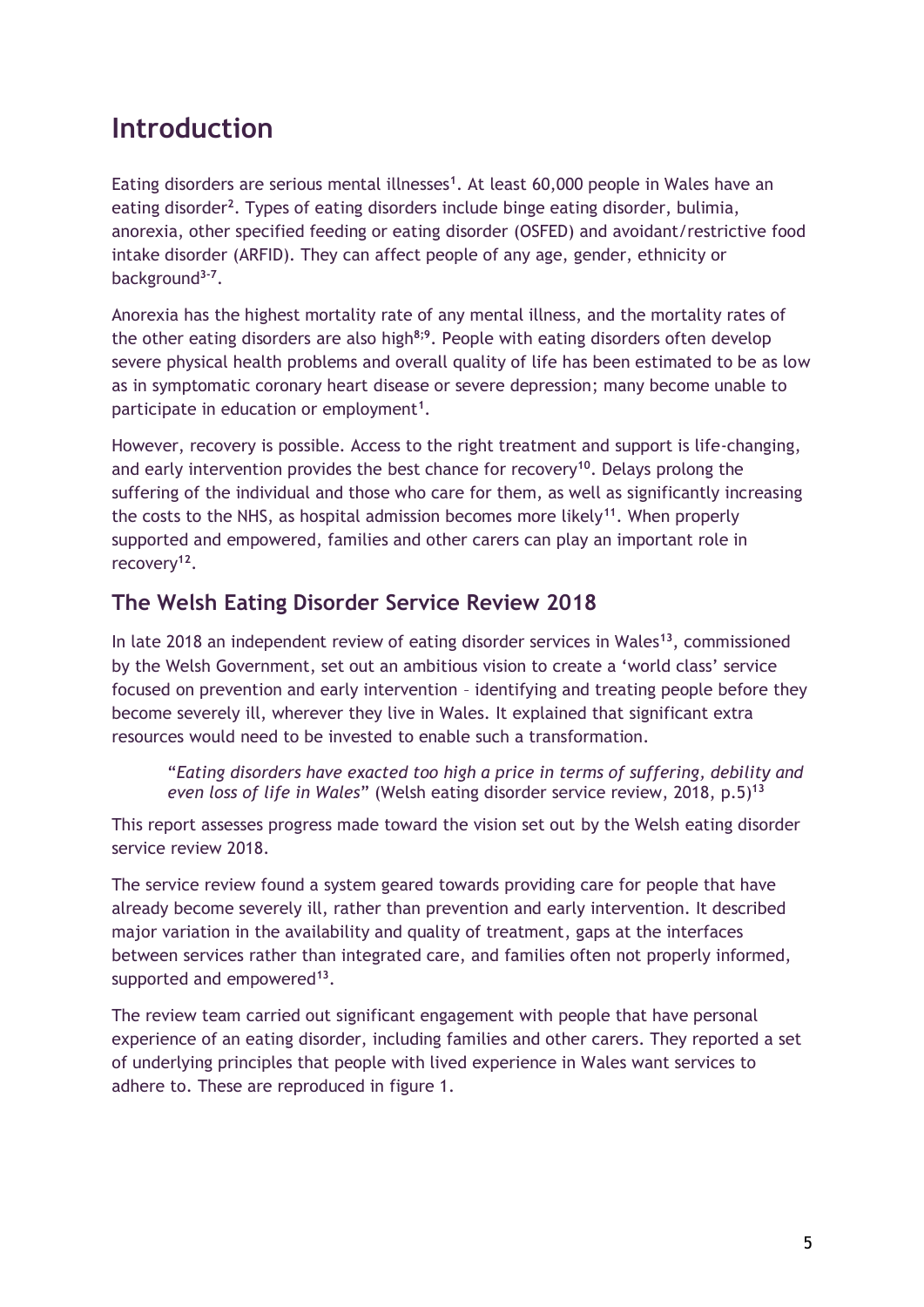- **Early detection and intervention:** Helping people like teachers and parents to identify people who might have an eating disorder and providing support to access help.
- **Inclusivity:** Never turning people away anyone in distress who thinks they or a loved one might have an eating disorder deserves a response. An eating disorder specialist service isn't always the right source of help but we will always try to help people get help and support.
- **Person-centred:** Prompt expert help for those who have eating disorders, giving people what they need and trying as far as possible to deliver it to them where they are and to co-work with services around them to ensure person-centred, holistic care for the person and whole family. Shared decision making with all decisions made together with patients and families taking into account their views, values and preferences.
- **Relationship-based:** Seamless care with strong trusting relationships with named clinicians rather than patients and families being expected to make transitions between different levels and types of treatment and care.
- **Recovery-focused:** Helping those with severe eating disorders to recover and return to living their normal lives in close partnership with Third Sector agencies, with emphasis on living in the community and maintaining independence with appropriate support.
- **Trauma-informed:** Eating disorders often arise as a coping mechanism, and in common with other mental disorders there may be underlying trauma, especially in childhood. The approach will go beyond trying to fix a disorder to helping people address and resolve past hurts or underlying issues as appropriate, in order to support and free people to lead happy, healthy and productive lives. The recent Adverse Childhood Experiences (ACE) study in Wales produced compelling evidence that childhood adverse experiences is an underlying mental health issue which must be addressed both in prevention and in treatment of young people and adults who have developed mental health problems.

Figure 1. Underlying principles articulated by people with lived experience of eating disorders to the Welsh eating disorder service review team (see pages 5-6 of the review report**<sup>13</sup>** ).

Based on these principles the review**<sup>13</sup>** made a series of recommendations and put forward an ambitious vision for Wales to become world-leading in its response to eating disorders. This vision was based around a shift towards prevention and early intervention and ensuring equitable access to evidence-based treatment and support across the whole of Wales. These themes align with the ambitions of 'A Healthier Wales'**<sup>14</sup>** (the Welsh Government's plan for health and social care), and the Wellbeing of Future Generations (Wales) Act 2015**<sup>15</sup>** .

Responding to the review report in 2019, the then Minister for Health and Social Services, Vaughan Gething MS said in a written statement that:

"*I want to ensure that patients who need treatment are able to access that treatment at the appropriate time, and that thresholds for treatment do not push services into missing the opportunity to intervene at an early stage*."**<sup>16</sup>**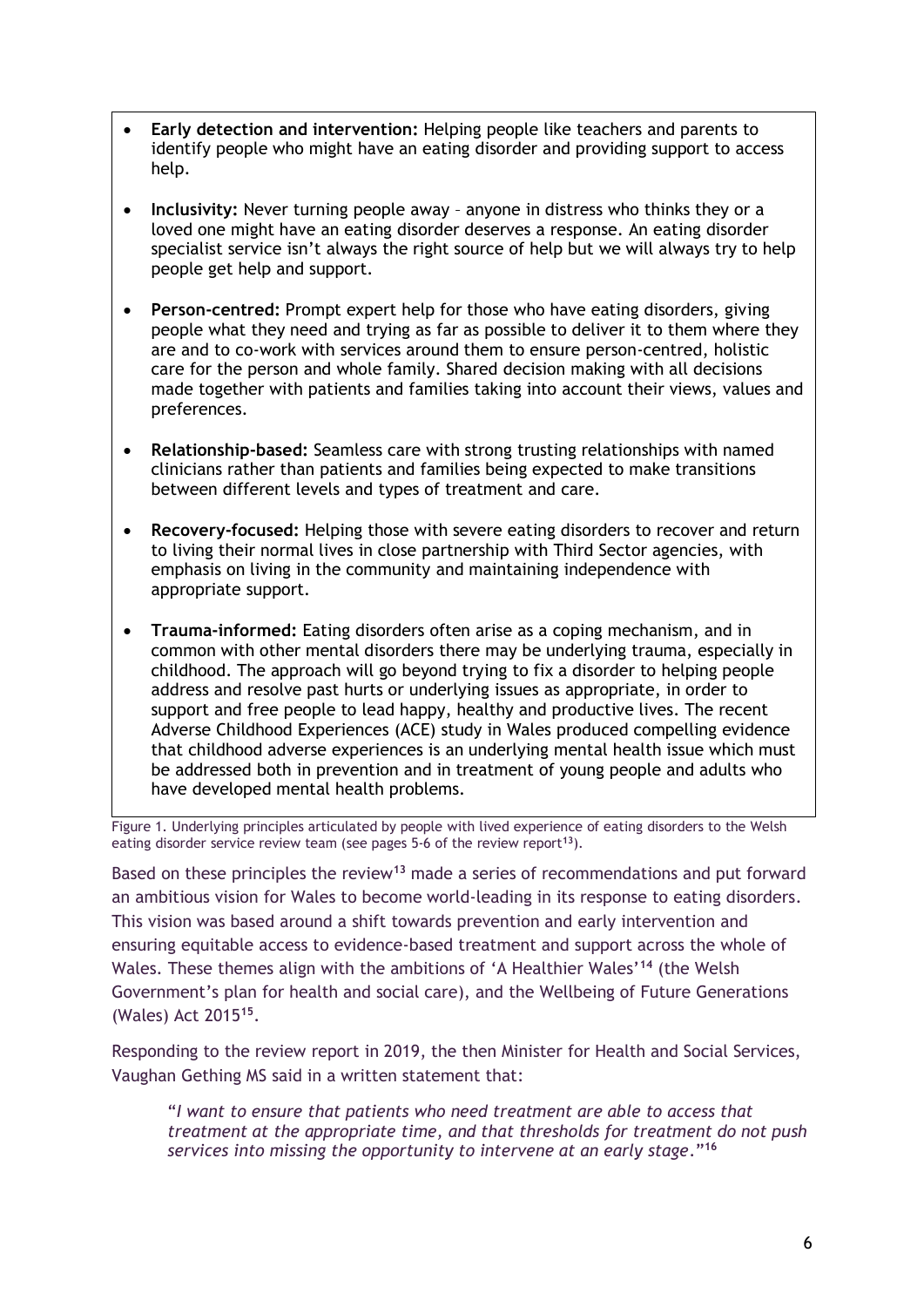And in a letter to NHS Wales health board Chief Executives on the subject of the review he stated that:

*"Given the significant and valuable input from those with lived experience of eating disorders I am committed to ensuring that the independent review is able to shape future eating disorder services in Wales*." **17**

# **The research conducted for this report**

Beat carried out an anonymous online survey of health and care professionals and volunteers and submitted Freedom of Information (FOI) requests to all seven NHS Wales health boards, Digital Health and Care Wales (DHCW), and the Welsh Health Specialised Services Committee (WHSSC) (see Appendix).

Both the survey and the FOI requests asked questions about the demand for eating disorder treatment in Wales over the last three years, and the capacity of services to meet this demand. Data and information was also collected on investment in eating disorder services in the last three years, and the improvements and plans that health boards have made in response to the service review.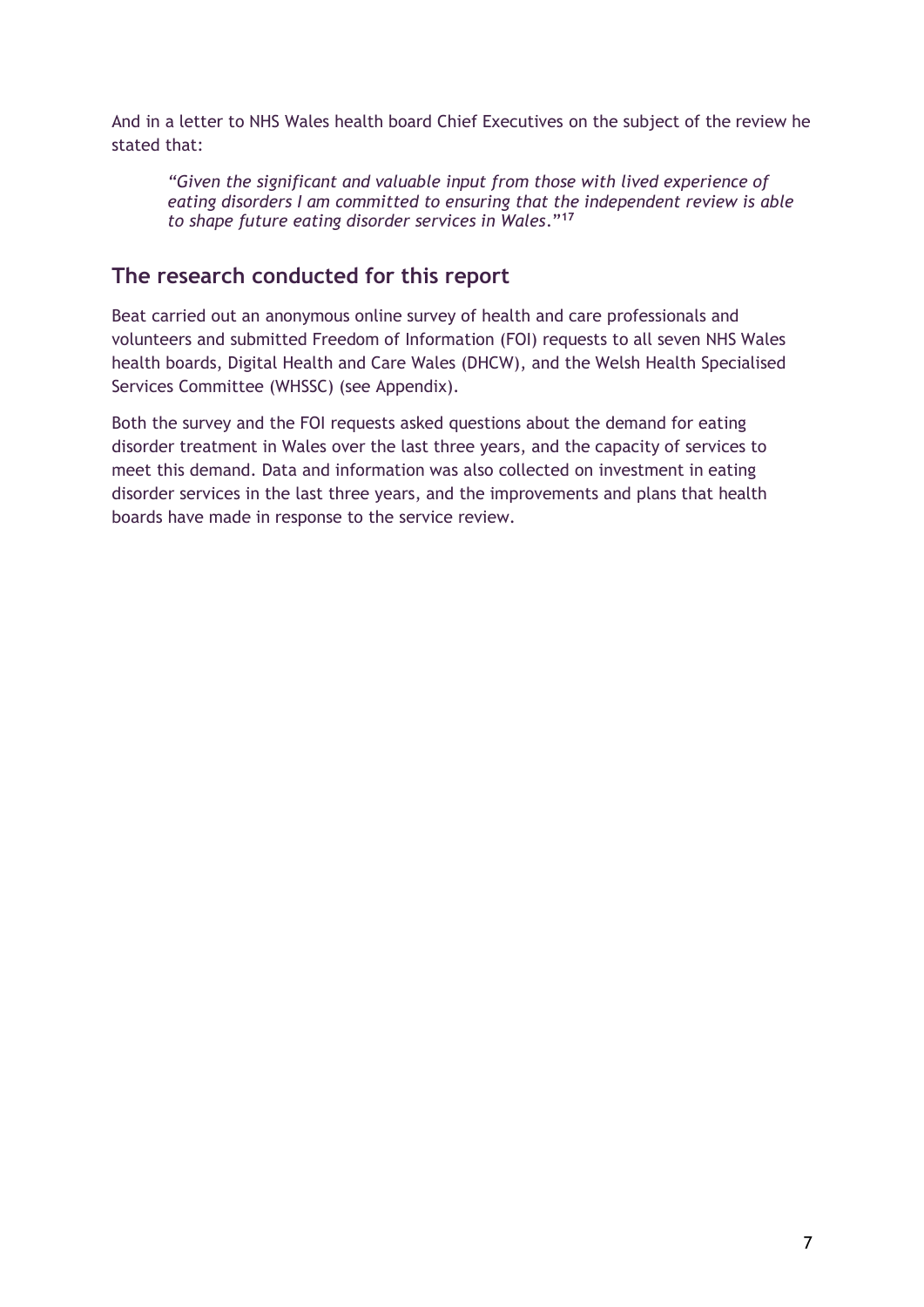# <span id="page-9-0"></span>**Progress made toward the vision set out by the Welsh Eating Disorder Service Review 2018**

### **Access to treatment**

The Welsh eating disorder service review**<sup>13</sup>**found that certain services designed to act as 'gatekeepers' to specialist treatment can be a barrier to care, and that despite the importance of early intervention, "*very often it is only the severe cases that can receive appropriate eating disorder services*." (p.6). It raised particular concerns about access to treatment for people with Avoidant Restrictive Food Intake Disorder (ARFID) or binge-eating disorder (BED). It recommended significant investment in eating disorder services that would enable referrals to be accepted from all sources (including self-referral), and treatment to be accessible for all patients, whatever the severity of their illness, or their diagnosis.

Responses to our survey of health and care professionals and volunteers illustrated how generally the mental health system in Wales is not designed and resourced to facilitate early access to evidence-based treatment for people with eating disorders, echoing the main finding of the eating disorder service review**<sup>13</sup>** . Some of these responses are shown below:

"*There is little facility for treating eating disorders at an early stage; patients are deemed not 'unwell enough' or their weight isn't 'low enough' for specialist input. If we treat hypertension to prevent a stroke, we should treat someone in distress before they are grossly undernourished*." (Primary care clinician: #9)

"*Non specialist services tend to rely exclusively on BMI in assessment of severity. I have seen significant damage done to ED* [eating disorder] *sufferers by the lack of understanding and evidence-based treatment, particularly encouraging a weight loss diet or food restriction, and emphasising BMI as a gateway to treatment*." (Voluntary and community sector/third sector staff or volunteer: #5)

"*Lots of hoops to jump through to access tertiary eating disorder team*" (Adult community mental health service clinician: #8).

Responses from health boards to our Freedom of Information (FOI) request indicated that in some areas, there are referral/eligibility criteria in place that can restrict access to specialist eating disorder treatment to those that are already severely ill. For example one health board said that access to specialist treatment for adults was only available to those who present with either a Body Mass Index (BMI) lower than a specific threshold; rapid weight loss; high levels of bingeing and purging behaviours; pregnancy; or certain comorbidities. At another health board adult patients with a BMI above a specific number could only access eating disorder treatment at secondary care level if they had an 'unstable' presentation (e.g., rapid weight loss or presence of blood abnormalities).

The FOI data also shows that there are major differences between health boards in the number of people receiving eating disorder treatment (the size of their eating disorder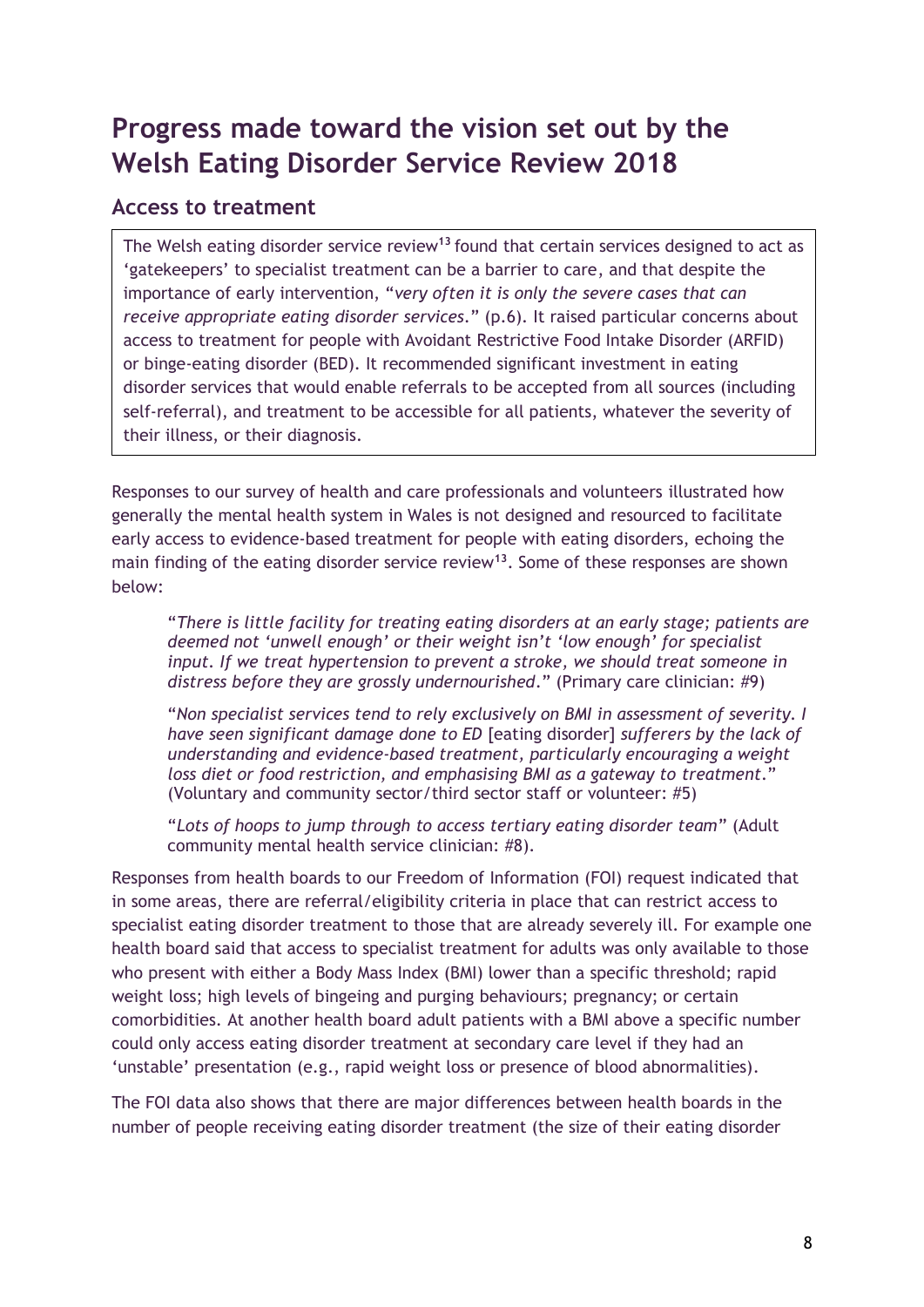caseloads). This suggests<sup>i</sup> that it is much easier to access specialist eating disorder treatment in some health boards than others.

Only two health boards were able to report the number of children and adolescents (under 18s) on their Child and Adolescent Mental Health Services (CAMHS) eating disorder caseload at the dates requested. Figure 2 shows that on 31 March 2021 there was a fivefold difference between the size of the CAMHS eating disorder caseloads at these two health boards, after taking into account differences in the size of the populations they serve**<sup>18</sup>** .



Figure 2. Note UHB = University Health Board; THB = Teaching Health Board.

For adults, almost no data was available on the size of eating disorder caseloads at primary-care (tier 1) or general secondary care mental health services (tier 2)<sup>iii</sup>. Four health boards provided data on the size of eating disorder caseloads at their tier 3 adult community eating disorder services on 31 March 2021 (see figure 3). On 31 March 2021 there was more than a three-fold difference between the size of these caseloads, after taking into account differences in the size of the populations they serve**<sup>18</sup>** .

<sup>&</sup>lt;sup>i</sup> Although it should be noted that other data would provide further important context including on the frequency of appointments, and the nature and duration of the treatment provided.

<sup>&</sup>lt;sup>ii</sup> Note: Cwm Taf Morgannwg University Health Board (UHB) provides CAMHS services to Swansea Bay UHB. Those health boards with a value of zero were not able to provide the data requested.

iii Adult mental health care for people with eating disorders in Wales is generally arranged through separate tiers as recommended by the Eating Disorder Framework for Wales 2009**<sup>19</sup>**. Through this framework tier 1 services provide primary-care based mental health support; tier 2 denotes more specialist treatment generally provided by staff based in Community Mental Health Teams (CMHTs); tier 3 denotes specialist adult community eating disorder services; and tier 4 refers to inpatient mental health units.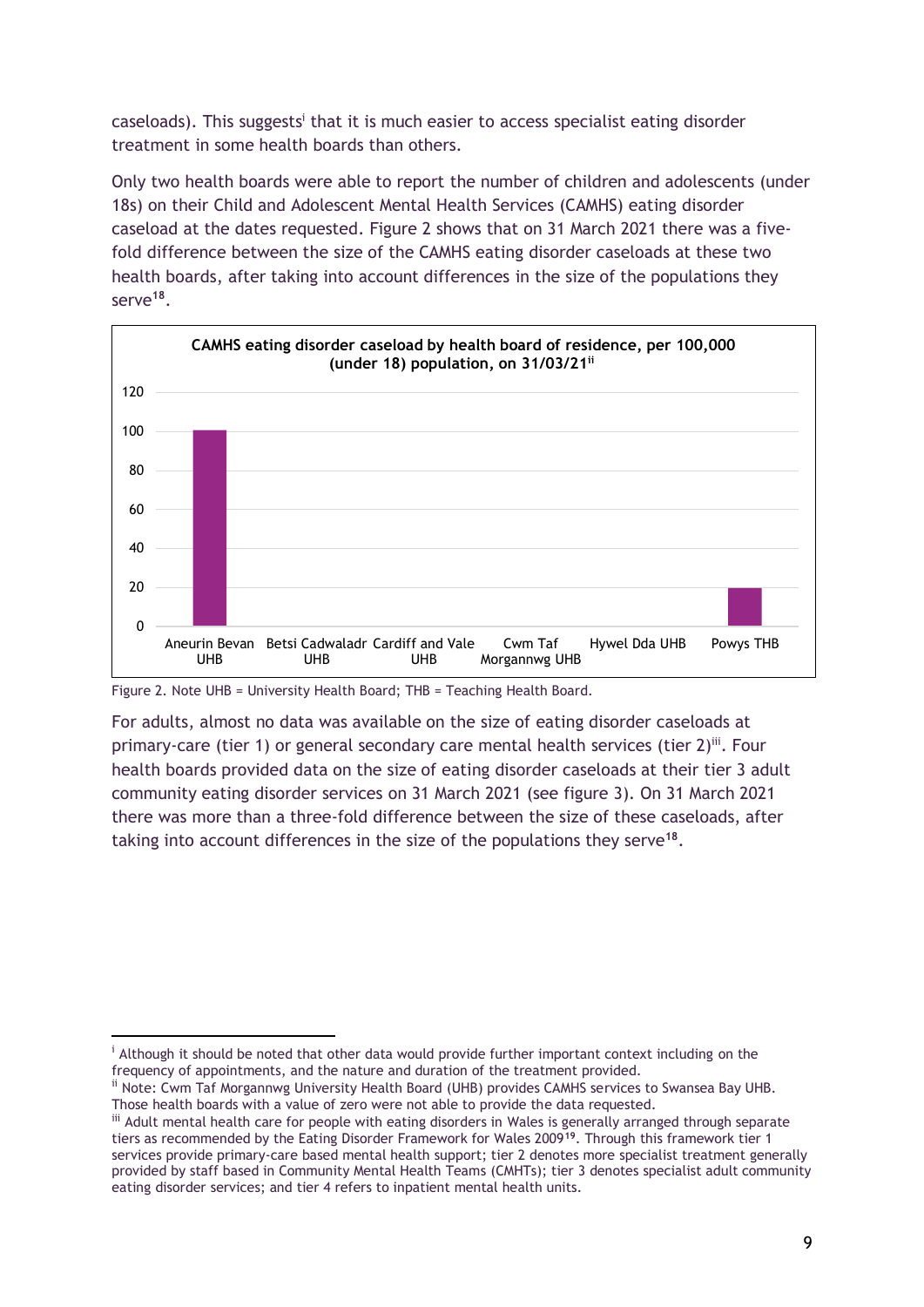

Figure 3. C.B.C. = County Borough Council.

There has recently been some important progress in creating and expanding services to facilitate early intervention. Some health boards have established or are in the process of developing new eating disorder teams within their CAMHS or tier 2 adult mental health services, enabling access to assessment and treatment at an earlier stage. Powys Teaching Health Board (THB) is planning to develop an all-age community eating disorder service. At least one CAMHS service has broadened its referral/eligibility criteria to enable earlier access to eating disorder treatment. This was reported by some clinicians that responded to our survey, including the comment below:

"*We originally assessed and treated moderate to severe ED* [eating disorder] *but now we are assessing any level of ED* [eating disorder] *concern*" (Community CAMHS clinician: #14).

Responses to our FOI request suggested that there is still limited provision of specific treatment for Avoidant Restrictive Food Intake Disorder (ARFID). Some positive initiatives were reported, with services undertaking relevant training, and one health board having recruited two additional staff to provide treatment for ARFID within their CAMHS eating disorder service, after a successful funding bid. The National Clinical Lead for Eating Disorders organised a free virtual conference in October 2021 to highlight best practice in the identification and treatment of ARFID, and to raise awareness of the need to fill gaps in current service provision.

A separate Beat FOI request<sup>20</sup>, submitted in Autumn 2020, found that only three health boards provided specific treatment for binge-eating disorder for under 18s, and that just five of the seven health boards provided binge-eating disorder treatment for adults. Only three health boards reported that their weight management service/s screened for bingeeating disorder.

iv Note: Hywel Dda UHB and Swansea Bay UHB were unable to disaggregate caseloads between tier 2 and tier 3 adult community eating disorder services. This figure could not be calculated for Powys THB.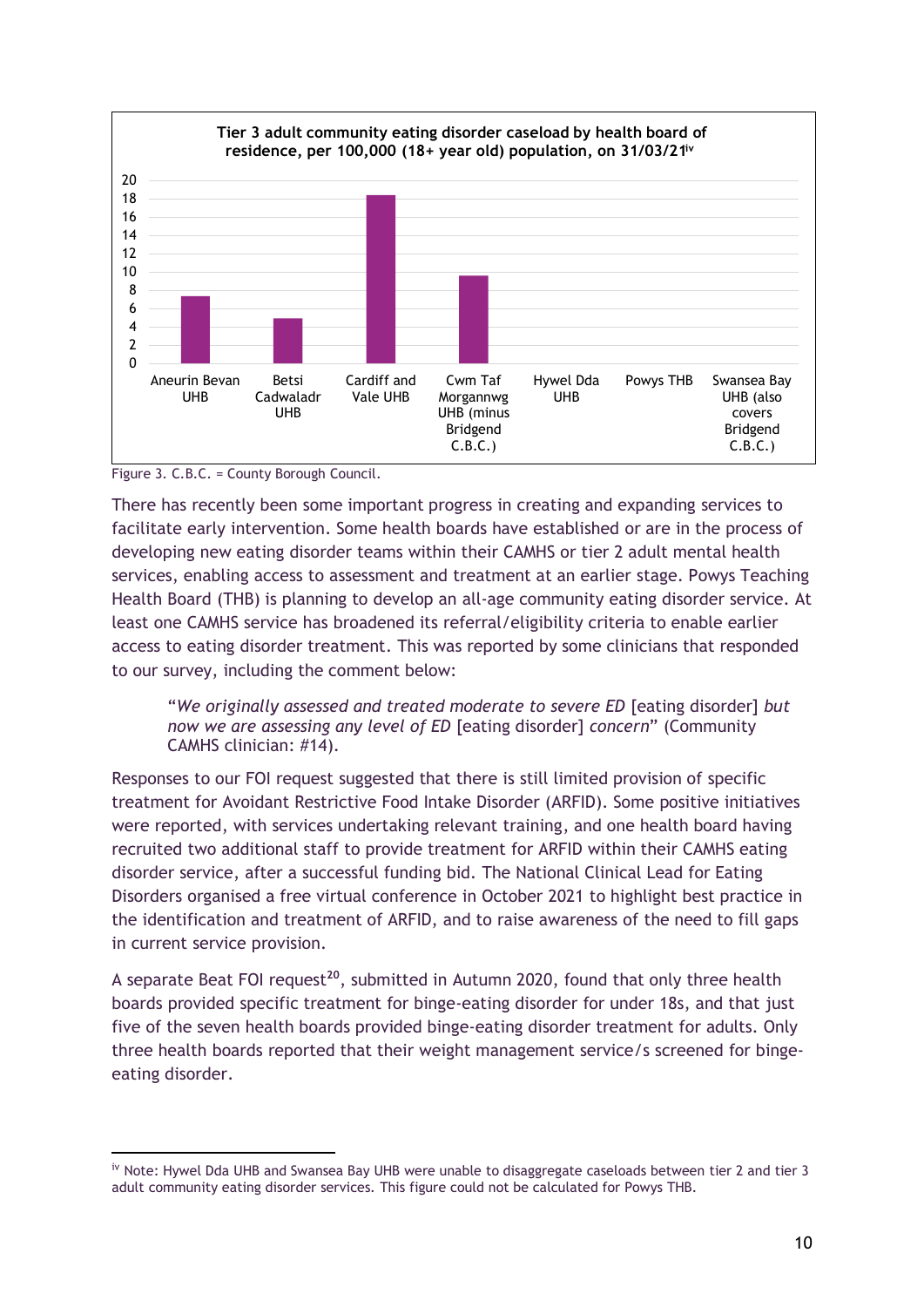Although overall access to treatment appears to have improved, progress in this area has varied widely between areas. This perpetuates the inequity in service provision across Wales highlighted by the service review**<sup>13</sup>** .

"*It's still a postcode lottery as to what is available and what criteria you have to meet*" (Voluntary and Community Sector/Third sector staff or volunteer: #3)

### **Waiting times**

The eating disorder service review identified long waiting times to access specialist eating disorder treatment as a key concern and recommended the introduction of waiting time targets in line with those currently in place for children and young people in England**<sup>13</sup>** . These targets would set an expectation that patients in Wales – of all ages - should wait no longer than one week from referral to start of eating disorder treatment in urgent cases, and no longer than four weeks in all other cases.

Our FOI requested data from health boards on the median (average) waiting times from referral to the start of treatment at CAMHS and at each 'tier' of adult community mental health/eating disorder service. Due to shortcomings in data collection, waiting times data could only be provided for a minority of the relevant mental health and eating disorder services in Wales. (This is despite the then Minister for Health and Social Services, Vaughan Gething MS, having asked health boards to conduct a baseline review of waiting times for eating disorder treatment in 2019, to inform their response to the review report**<sup>16</sup>** ).

Only two health boards were able to provide data on waiting times for children and adolescents (under 18s), but the very short nature of these reported median waiting times (one week in one case and around three weeks in the other) suggest that the data provided may actually refer to the wait between referral and the date of assessment (for which there is already an NHS Wales target in place across CAMHS for all conditions**<sup>21</sup>** ).

Most health boards reported either that there was "*no waiting list*" or waits of between one and four weeks to access their adult community eating disorder team/s or service/s. However, in some cases the wording used suggested that in calculating this they may also have been defining waiting times solely in terms of the gap between referral and assessment. For example:

#### "*as a tier 3 service we do not typically have a waiting list all individuals who meet our referral criteria are offered an assessment within a week*"

To the best of our knowledge there is no standardised system in place in Wales to collect and report the full length of waiting times from the point that an adult is first referred, to the date that they start treatment at a specialist eating disorder team/service. The number of steps and delays that can occur following an initial referral are illustrated in the quote below:

"*referral to ED* [eating disorder] *specific teams is via the CMHT* [Community Mental Health Team]*- a secondary mental health team. This means the client is referred to primary care via a GP, they are assessed and then placed on a waiting*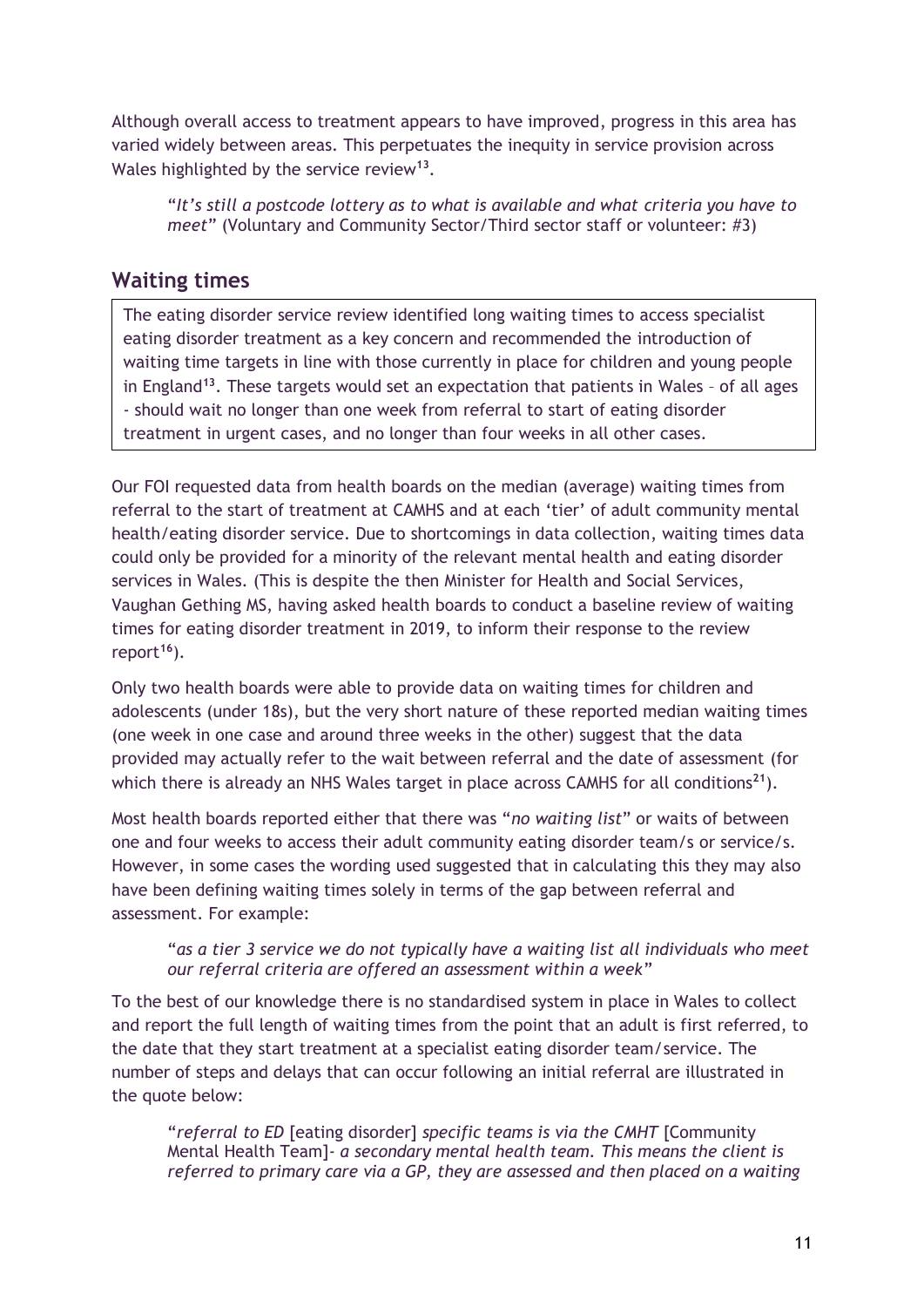*list in primary care. This list may be 3-4 months long. The client is seen by ourselves, and if not appropriate referred to CMHT, where they are assessed again and referred to the ED* [eating disorder] *team where they are inevitably assessed again. Although the therapy is available, the pathway to it is often difficult*." (Primary care-based adult mental health clinician: #3).

Many respondents to our survey highlighted that waiting times have increased since the start of the COVID-19 pandemic as shown in figures 4 and 5, and in the quotes that follow.



Figure 4. Responses received from health and care staff and volunteers to survey question. Number of responses = 20.



Figure 5. Responses received from health and care staff and volunteers to survey question. Number of responses = 21.

"*All research points to early intervention for positive outcomes for young people with an eating disorder. Which currently makes working within a CAMHS eating disorder service, extremely worrying – given the huge waiting times for families to access an assessment and ongoing work*." (Community CAMHS clinician: #6)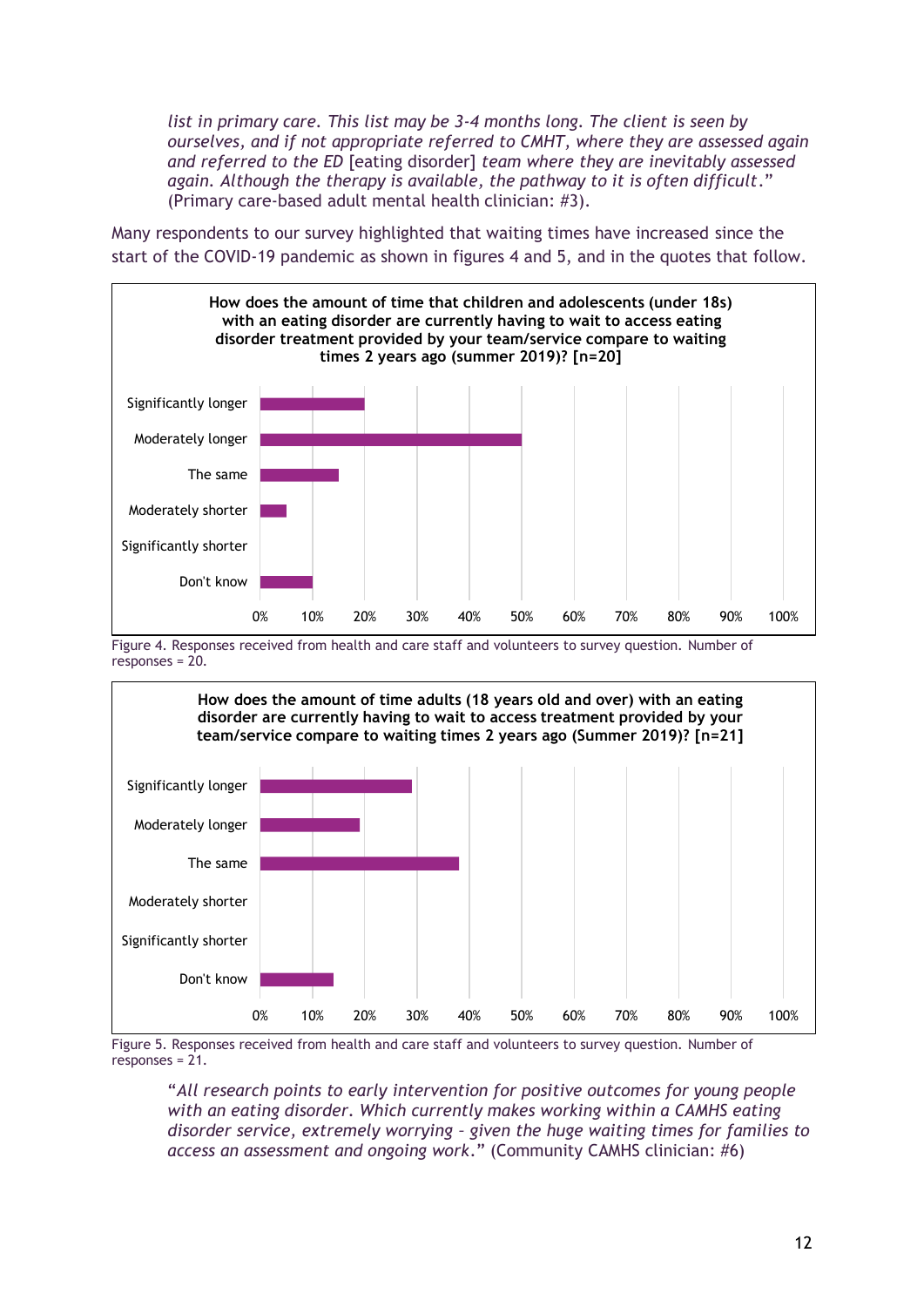"*Assessments: 3 month wait from date of referral. Treatment: 3-6 months from assessment (previously we did not have a waiting list)*" (Adult community eating Disorder service clinician: #4)

"*As our service is a high risk community team we do not have a waiting time for assessments however we are starting to need a waiting list for certain interventions/treatments (trauma therapy, psychological therapy, dietetics etc.)…lower tier services have high waiting lists and are unable to provide early interventions for individuals with eating disorders.*" (Adult community eating disorder service clinician: #6).

Significant gaps persist in the collection of data on waiting times to access eating disorder treatment. Responses to our survey from clinicians across Wales suggest that overall, there is now even greater cause for concern around the length of waiting times to start eating disorder treatment than there was at the time of the service review**<sup>13</sup>** .

### **Integrated care**

The eating disorder service review explained that early intervention and evidencebased treatment require an integrated approach, with good communication and collaboration between services**<sup>13</sup>** . In particular it focused on improving integration between eating disorder services and primary care, weight management services, diabetes services, autism/neurodevelopmental services, other mental health services and the voluntary and community sector.

In our survey of health and care professionals and volunteers, 'Lack of integrated/collaborative working with other health or social care services' and 'Lack of integrated/collaborative working with schools/colleges/Universities' were commonly identified as restricting the ability of their teams/services to meet the current demand for eating disorder treatment (see figures 6 and 7).

![](_page_14_Figure_6.jpeg)

Figure 6. Responses received from health and care staff and volunteers to survey question. Number of responses = 14.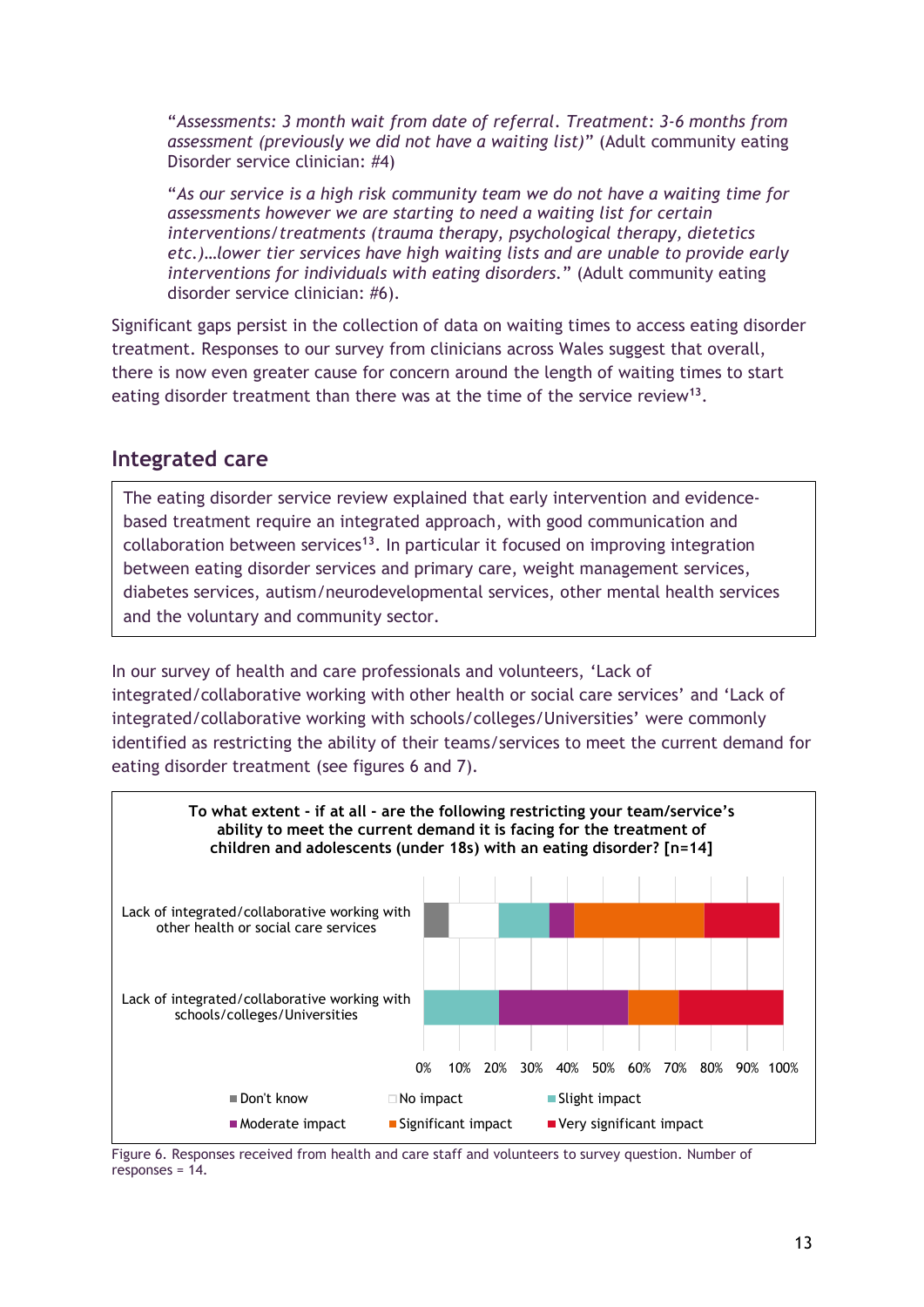![](_page_15_Figure_0.jpeg)

Figure 7. Responses received from health and care staff and volunteers to survey question. Number of responses =  $6.$ 

We also asked the health and care professionals and volunteers about their perceptions around how well mental health and other health and social care services in their area work together to provide integrated care for people who have an eating disorder and comorbidities such as autism, diabetes or obesity. Although some reported good coworking between services in their area and 14% said that they did not know, 45% reported that this was either 'poor' or 'very poor' (see figure 8).

![](_page_15_Figure_3.jpeg)

Figure 8. Responses received from health and care staff and volunteers to survey question. Number of responses = 44.

FOI responses from some health boards referred to eating disorder teams/services taking part in regular meetings with paediatric and diabetes services. Some reported that there were psychologists working within these teams.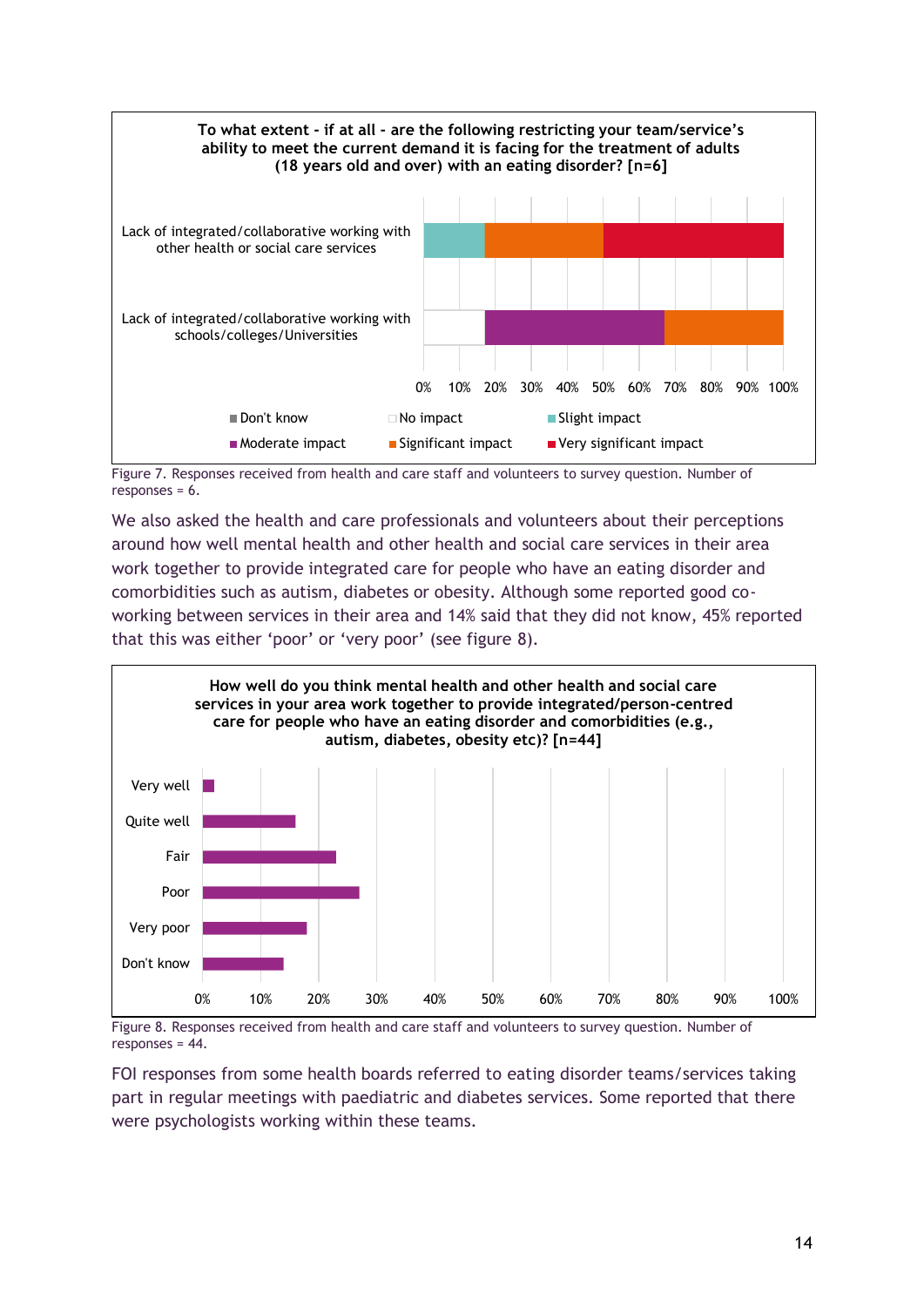During 2021 the National Clinical Lead for Eating Disorders led various initiatives to improve communication and collaboration between eating disorder teams/services and other health and social care services. This work has included:

- A trial of the use of regular online case discussions to facilitate learning across health boards around the care of patients with diabetes and an eating disorder.
- Facilitating meetings between eating disorder and weight management service leads.
- Development of a specific care pathway and delivery of training to perinatal mental health services to improve the identification of people with eating disorders by perinatal mental health services, and the experience of care for these patients.

Responses to our survey of clinicians suggests that, in many areas at least, much more work must be done to ensure consistent communication and collaboration between relevant health services. However, important initiatives have begun this year which could provide a foundation for further progress.

# **Supporting and empowering families and other carers**

The eating disorder service review found that "*the role of the families in the current eating disorder service is under-utilised*" (p.9)**<sup>13</sup>** . Ensuring that families and other carers are fully informed, supported, and empowered was key to the vision set out by the service review. It said that they should be consulted and involved in treatment, and that their perspectives should be accounted for in the design of services, research and policy.

In a recent Beat survey**<sup>22</sup>** , families and other carers in Wales commented on the importance of being able to access information and support:

"*I believe that one-to-one support for carers is vital to provide information, guidance and just somewhere to offload as no one understands just how hard it is*…" (Jill\*)

"*I live with my daughter and if care advice and guidance was provided to me it would create a unified, holistic approach to her care*." (Mark\*)

"*I have a weekly online carers support meeting which keeps me on the right track.*" (Sarah\*)

\**Pseudonyms have been used for these quotes.*

Our survey of health and care professionals and volunteers asked whether they felt that families and other carers are listened to, informed and supported in their area (see figure 9). Although there was a mix of answers, a greater proportion (43%) of respondents rated this as either 'poor' or 'very poor', than those who rated it either 'quite well' or 'very well' (27%).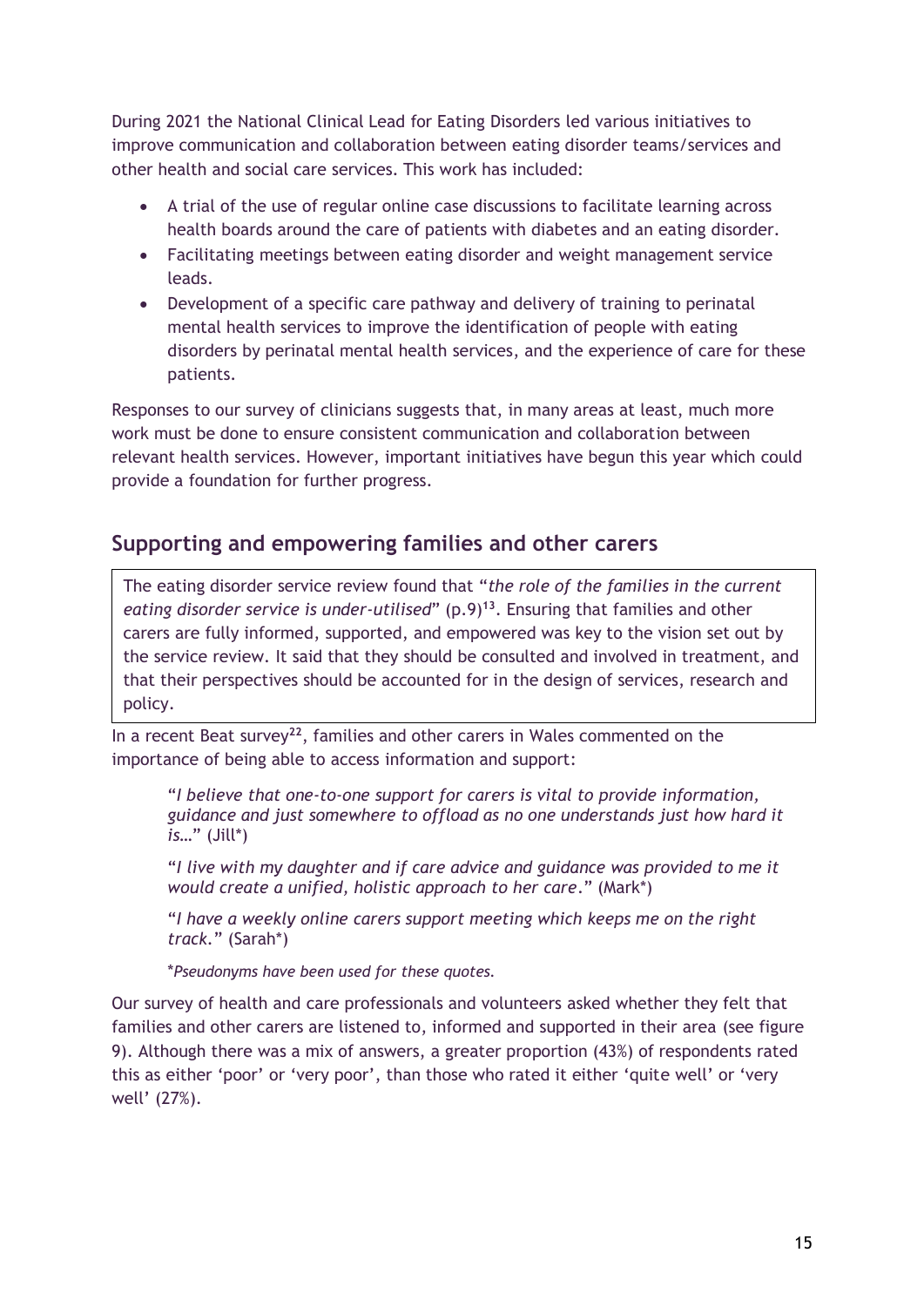![](_page_17_Figure_0.jpeg)

Figure 9. Responses received from health and care staff and volunteers to survey question. Number of responses =  $44$ .

Respondents to our survey highlighted the following concerns about the information and support available to families:

"*I am a family member of someone with an ED* [eating disorder] *and family support is limited in my area, one information session was provided*." (Primary care clinician: #2)

"*There needs to be more direct support for families due to the complexities of eating disorders and the demand this places on family members*." (Adult community eating disorder service clinician: #6)

"*We have worked with carers/parents who felt unsupported and had been unsure where to go for support*." (Voluntary and community sector/third sector staff or volunteer: #8)

One clinician working in a community CAMHS service said that:

"*we aim to provide as much information and support to families and carers via self-help resources, family meals, educational sessions, MFGT* [Multi-Family Group Therapy] *and family therapy*." (Community CAMHS clinician: #13).

Responses to our survey, and our experience of providing support for families and other carers in Wales show that much more work also needs to be done to ensure that families and other carers of people with eating disorders are always supported in every part of Wales.

Regarding learning from the perspectives of families and other carers, the National Clinical Lead for Eating Disorders has led the development of an online forum for people with lived experience of eating disorders, including families and other carers. This has been established to help facilitate their involvement in the improvement of eating disorder services. The National Clinical Lead has also helped co-produce guidance for services on involving family members. However, there is not yet a formal process in place to ensure that families and carers are fully involved in the development of all eating disorder services in Wales.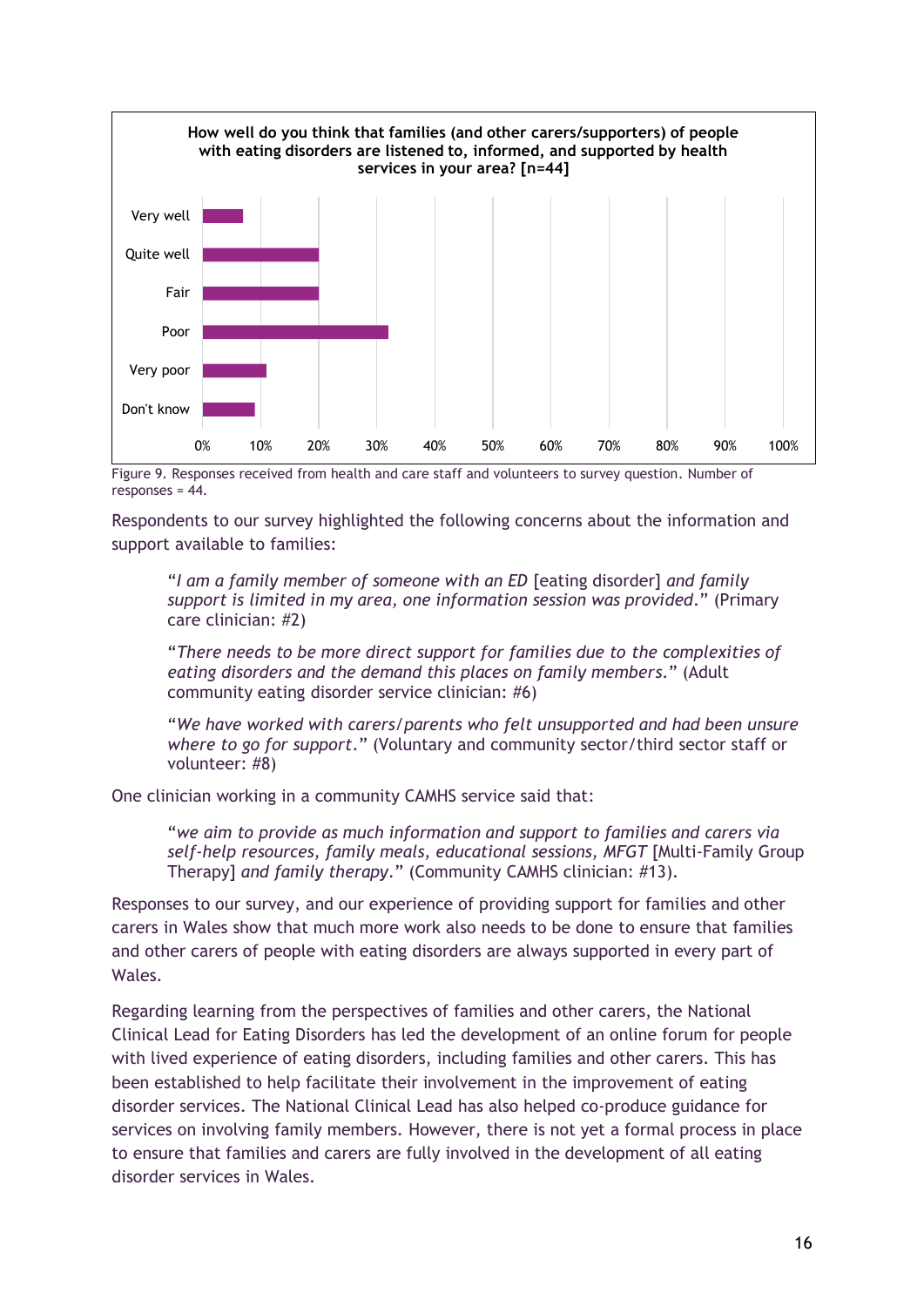# <span id="page-18-0"></span>**Factors that have impacted progress**

Several factors have been responsible for the uneven progress made over the last three years toward the vision set out by the eating disorder service review.

### **Delayed response from the Welsh Government to the review report**

There was a significant delay before the Welsh Government issued a substantive formal response to the review report.

The terms of reference for the eating disorder service review stated that:

"*It is intended that an outline report on initial findings, issues and priorities will be presented to the Welsh Government by Winter 2018 and the final iteration of the new Framework will be published by Welsh Government Spring 2019*."(p.15)**<sup>13</sup>**

The review team submitted their report in November 2018. The Welsh Government commissioned a workshop in May 2019 to consult with clinicians on the content of the review and its recommendations**<sup>16</sup>** .

The Welsh Government's first substantive public response to the review report was published on 26 September 2019, when Vaughan Gething MS, the then Minister for Health and Social Services released a written statement, along with a copy of the executive summary of the final report<sup>16</sup>. Despite the Government's terms of reference for the service review**<sup>13</sup>** having described an intention to publish a "*new framework*" (p.15) in spring 2019, no framework for improving services has yet been published.

On the previous day, the minister had written to all health board chief executives asking them to consider the review report and its recommendations and to develop plans for reducing waiting times, supported by a baseline review**<sup>17</sup>** . This letter asked health boards to make incremental changes "*to ensure that longer term planning can align with the vision set out in the review*" (p.2)**<sup>17</sup>** .

The Minister said that there was a need for "*a prioritisation exercise to consider what could be achieved in the short, medium and long term*" and said that he had "*agreed to fund a central resource*" to support that process and to "*support health boards to develop plans to improve services in a way that does not destabilise existing provision*" (p.1)**<sup>17</sup>** .

A National Clinical Lead for Eating Disorders was not appointed until January 2021. In June 2020 the Minister wrote that there had been "*inevitable delays…due to the current pandemic*", including to "*recruitment of a central resource to coordinate a national response* [to the eating disorder service review]. *As soon as it is possible we will work with the NHS to redouble efforts to focus on achieving these actions, including the recruitment of a central resource*."(p.1)**<sup>23</sup>** .

### **Limited and variable investment**

The service review found that eating disorder services in Wales were "*severely underresourced with respect to recommendations for services*" (p.6) and called for significant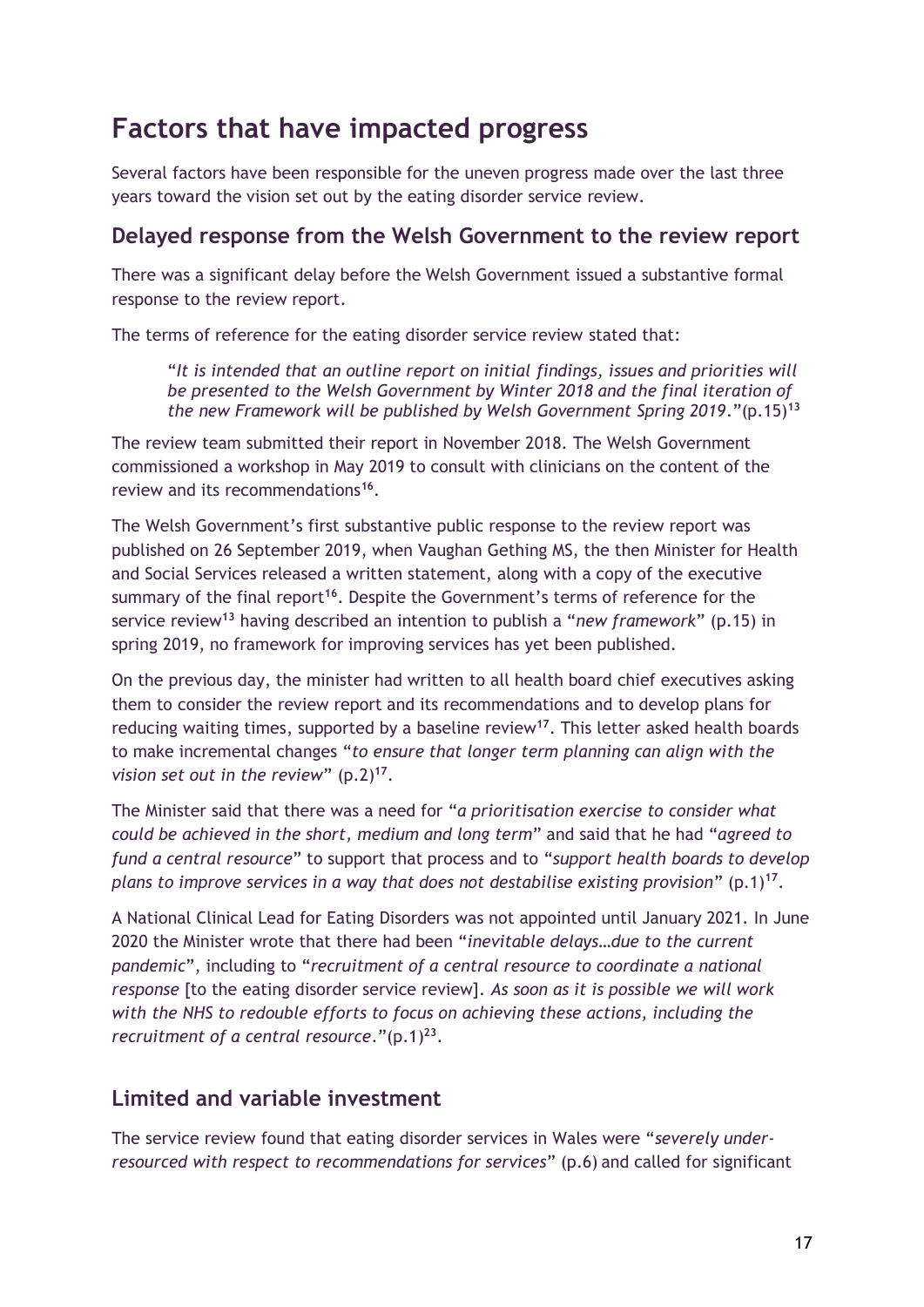new investment, to enable a shift towards early intervention and prevention and ultimately deliver significant cost savings that could be re-invested**<sup>13</sup>** .

In our survey of health and care professionals and volunteers, 'Lack of funding for sufficient staff' was commonly identified as restricting the ability of their teams/services to meet the current demand for eating disorder treatment (see figures 10 and 11).

![](_page_19_Figure_2.jpeg)

Figure 10. Responses received from health and care staff and volunteers to survey question. Number of responses =  $14$ .

![](_page_19_Figure_4.jpeg)

Figure 11. Responses received from health and care staff and volunteers to survey question. Number of responses = 6.

Many patients with eating disorders in Wales currently receive treatment from nonspecialist/general mental health services and most of these services only record diagnoses within patient notes. As a result, health boards were unable to calculate their total spend on the treatment of patients with eating disorders. Figure 12 shows that from 2018/19 to 2020/21 investment in tier 3 adult community eating disorder services only increased by 1% in real terms**<sup>24</sup>** .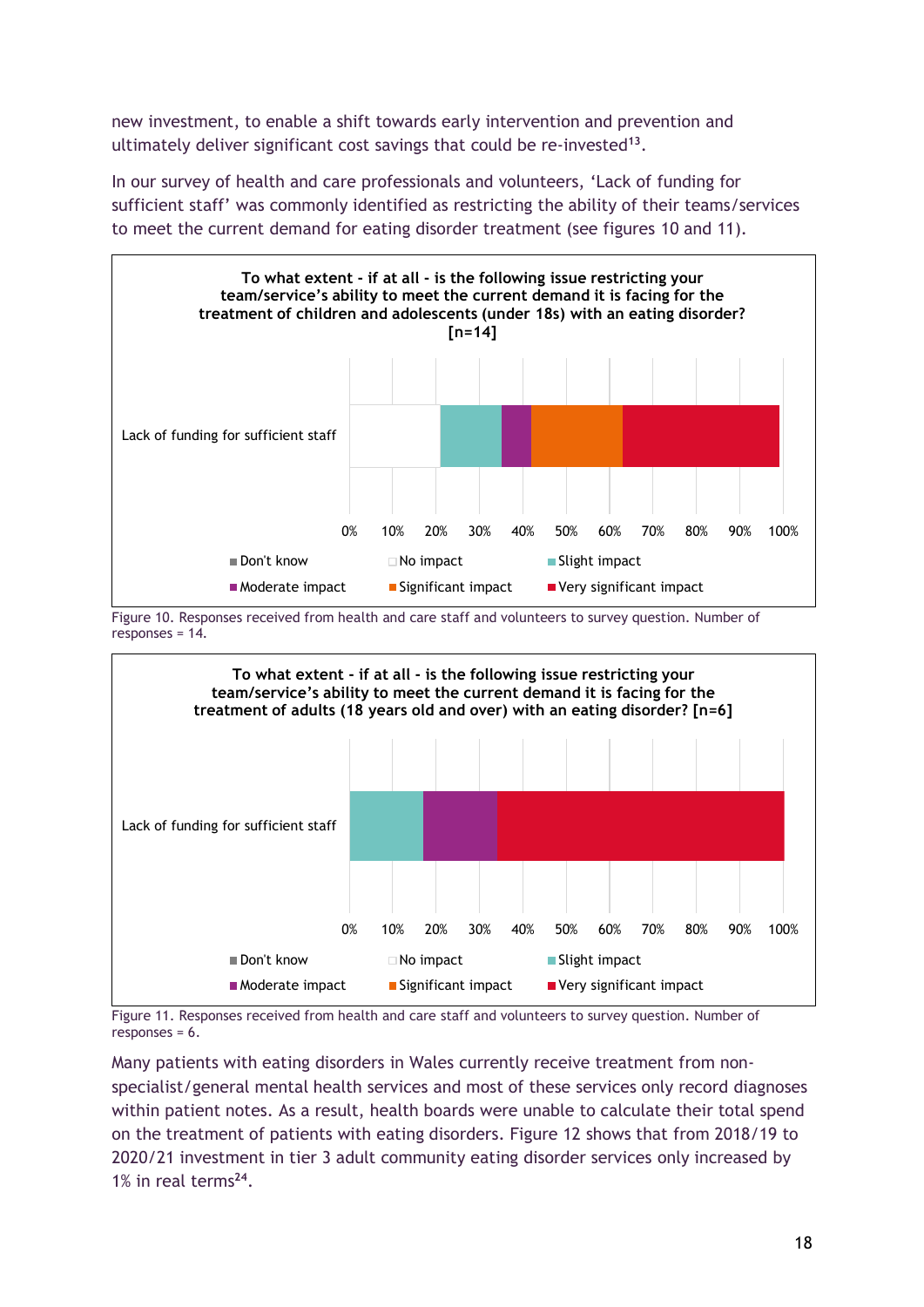![](_page_20_Figure_0.jpeg)

Figure 12. \*Excluding Cardiff and Value UHB, which did not provide this data.

Despite the service review having highlighted inequity in the provision of specialist eating disorder treatment**<sup>13</sup>** , spending on tier 3 adult community eating disorder services varied widely between health boards in 2020/21, after accounting for differences in the sizes of the populations served**<sup>18</sup>** (see figure 13).

![](_page_20_Figure_3.jpeg)

Figure 13. This represents the total spend divided by the total number of adults resident within the relevant catchment areas<sup>v</sup>.

 $\rm{v}$  This data was not provided by Cardiff and Value UHB. In line with service catchment areas the population used for Cwm Taf Morgannwg UHB excludes Bridgend County Borough Council area, and the population used for Swansea Bay UHB includes this population**<sup>25</sup>** . Powys THB does not provide a tier 3 adult community eating disorder service. Patients in South Powys can be referred to the service provided by Aneurin Bevan UHB; those in North Powys can be referred to the service provided by Betsi Cadwaladr UHB and those in South West Powys can be referred to the service provided by Swansea Bay UHB. Due to lack of detailed information about these boundaries the population of Powys THB could not be accounted for.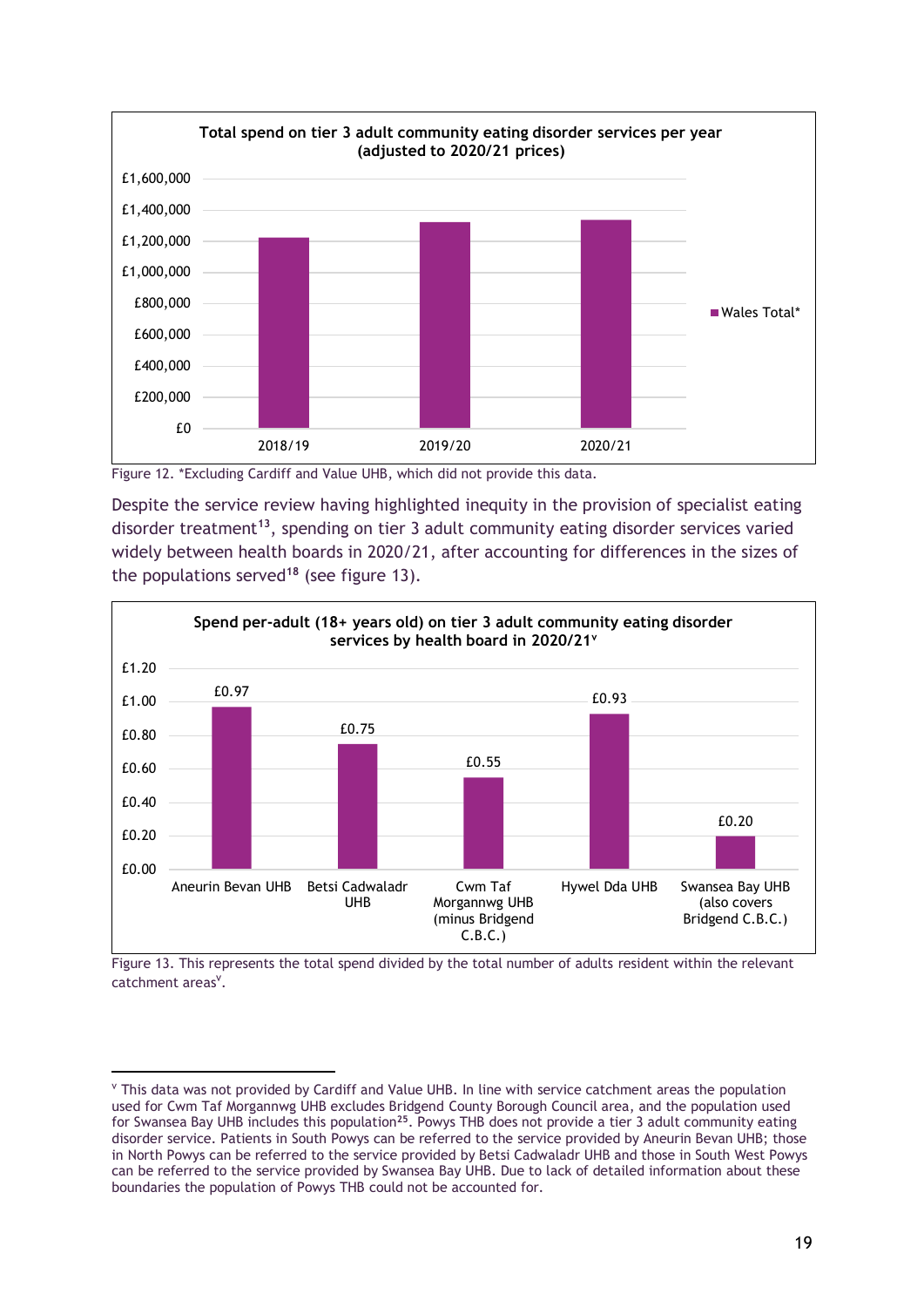Since 2019/20 the Welsh Government has operated a centrally held 'Service improvement fund' which it has made available to health boards for investment in a series of priority areas, including eating disorders (see table 1)**26;27** .

|                                   | 2019/20            | 2020/21            | 2021/22         |
|-----------------------------------|--------------------|--------------------|-----------------|
| Service Improvement Funding (SIF) | $E718,329$ (10% of | £501,385 (7% of    | Planned figure  |
| invested in eating disorders      | total SIF funding) | total SIF funding) | I not available |
| Table 1.                          |                    |                    |                 |

In response to questions about Service Improvement Funding (SIF) in our FOI request, most health boards provided either draft or final copies of funding bids prepared for submission to the Welsh Government. However, little further recorded information was disclosed around the decision-making process followed by senior health board mental health managers that will have ultimately determined how much SIF funding reached eating disorder services.

In 2019/20 although the Welsh Government told health boards that it would welcome funding proposals on eating disorders, submitting a proposal on this area was not compulsory**<sup>28</sup>**. As a result, some health boards did not submit bids for eating disorder services to receive any of the available SIF funding that year.

In guidance sent to health boards on additional mental health funding for 2020/21 and 2021/22, the Welsh Government specified – within the sections on eating disorders – that health boards must submit at least one proposal for funding to be utilised in that area**29;30** . While this represented an improvement, this still did not provide a guarantee that eating disorder services would receive a reasonable share of this funding.

In our survey some clinicians expressed frustrations about eating disorder services missing out on this funding. One clinician based in a community CAMHS service (#7) referred to "*funding from Government being diverted elsewhere*" and another referred to a proposal not being supported by their health board senior management:

"*An ED* [eating disorder] *bid providing early intervention and specialist interventions was submitted to our health board as requested covering all aspects of what you would expect an ED* [eating disorder] *team to provide but this was not supported due to other competing demands on the service…this has left our ED* [eating disorder] *team over stretched with high caseloads. In terms of delivering the Maudsley family-based model we have had to make compromises and therefore the treatment is nowhere near as intensive as it needs to be*" (Community CAMHS clinician: #13).

The service review found that failure to provide early access to quality treatment was leading to many distressing and costly referrals to specialist inpatient units in England**<sup>13</sup>** . Data supplied by the Welsh Health Specialised Services Committee (WHSSC) showed that the number of out of country admissions for eating disorders has remained at a similar level across the last three years to that reported in the service review, and similarly is costing the Welsh Government around £1.6m per year (in 2020/21 prices**<sup>24</sup>** ). The total cost of these admissions alone is similar to the total spend by health boards on specialist tier 3 adult community eating disorder services and is more than three times greater than the total 'Service Improvement Funding' that was invested in eating disorder services in Wales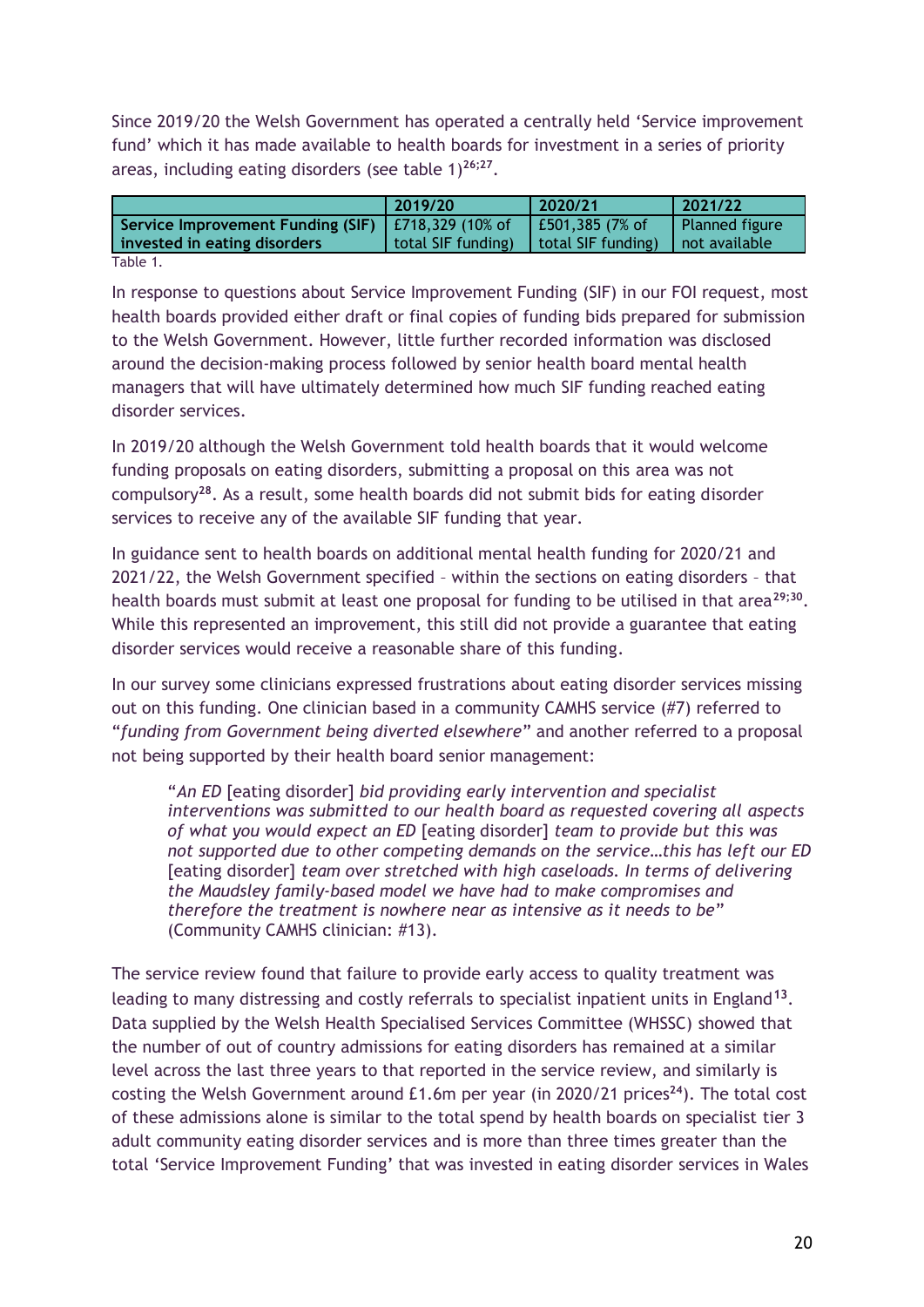in 2020/21.

# **Insufficient staff and poor staff wellbeing**

The service review found that eating disorder staffing levels in Wales were significantly below those recommended by the Royal College of Psychiatrists, or NHS England**<sup>13</sup>** . Ensuring that there are enough well trained and properly supported staff working in eating disorder services will be key in achieving the vision set out by the service review.

Many of the staff that provide eating disorder treatment in Wales work in generic mental health services rather than specialist eating disorder teams or services, and due to limitations in data collection this section of the workforce cannot be properly accounted for<sup>vi</sup>. The data obtained from our FOI request represents the staffing levels that health boards were able to identify as being used specifically for eating disorder treatment.

#### **Staffing levels in CAMHS**

In our survey we asked health and care professionals and volunteers about staffing levels in their team/service. This question was answered by 16 clinicians that work with children and adolescents, with most (82%) indicating concern about staffing levels (see figure 14).

![](_page_22_Figure_6.jpeg)

Figure 14. Responses received from health and care staff and volunteers to survey question. Number of responses = 16.

In response to our survey several clinicians working in CAMHS services in Wales commented on staffing levels and expertise in their teams/services:

"*staff numbers are woefully low*" (Community CAMHS clinician: #6)

vi Adult mental health services for people with eating disorders in Wales are generally arranged through separate tiers as recommended by the Eating Disorder Framework for Wales 2009**<sup>19</sup>**. Tier 1 services provide primary-care based mental health support, tier 2 denotes more specialist treatment generally provided by staff based in Community Mental Health Teams (CMHTs), tier 3 denotes specialist adult community eating disorder services, and tier 4 refers to inpatient mental health units.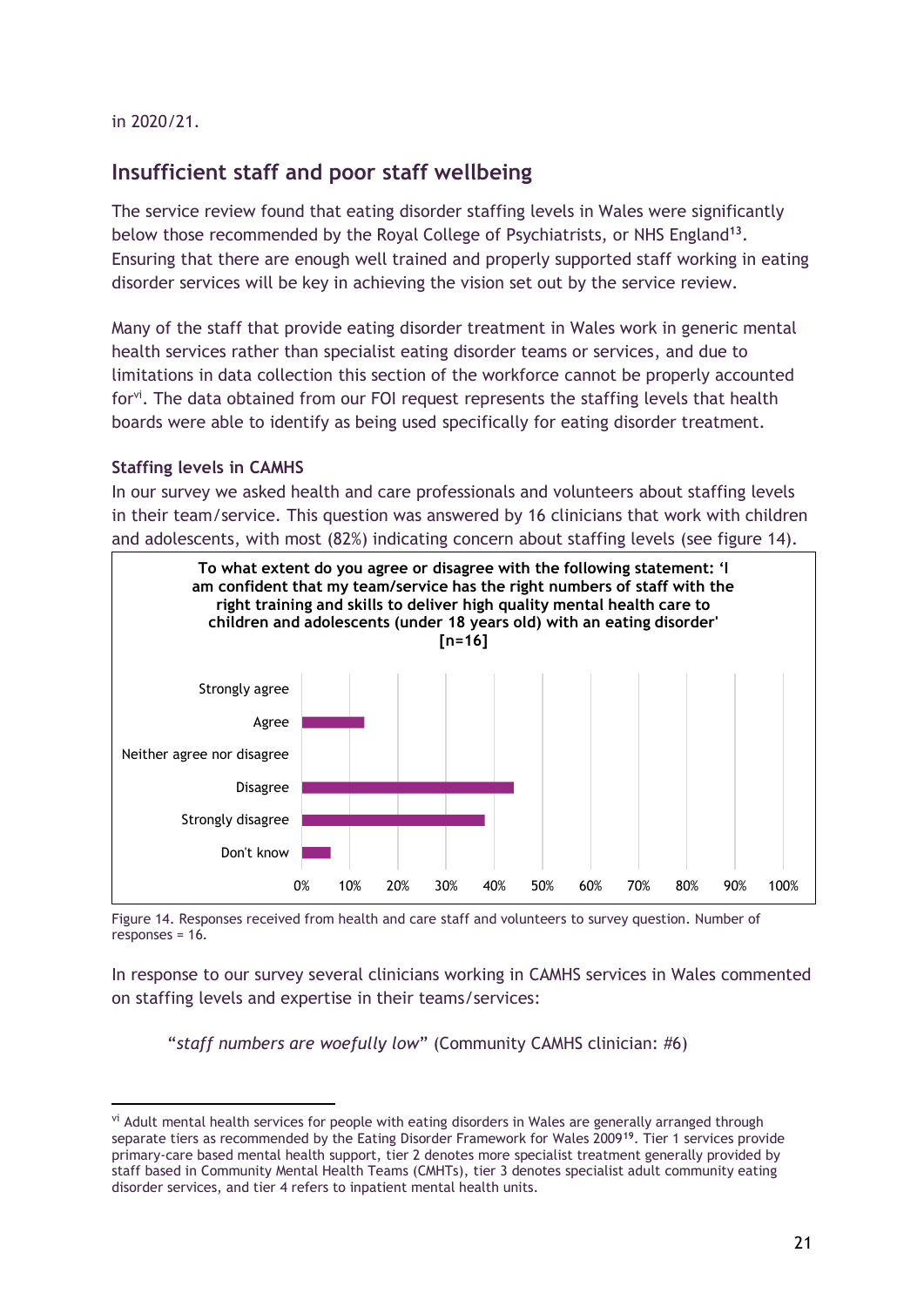*"CAMHS/Paediatric services are very much lacking the staff with expertise in eating disorders"* (Community CAMHS clinician: #8)

"*We require funding to invest in more clinicians to provide part 1 and 2 of the Mental Health Measure and specialist clinician's to provide the FBA* [Family Based Approach] *model of therapy*." (Community CAMHS clinician: #13).

There was little change in the number of CAMHS staff – in terms of Working Time Equivalent (WTE) – used specifically for the treatment of eating disorders between 31 March 2018 and 31 March 2021<sup>vii</sup>, with the notable exception of Aneurin Bevan UHB, where this increased by 50%.

On 31 March 2021 the number of identifiable CAMHS eating disorder staff varied widely between health boards (see figure 15). This indicates that the capacity to provide specialist eating disorder treatment for children and adolescents is highly variable between health boards.

![](_page_23_Figure_4.jpeg)

Figure 15.

This variation also applies after accounting for differences in the number of patients treated (the size of caseloads), although this calculation was only possible for two health boards. On 31 March 2021, Aneurin Bevan UHB had four times more CAMHS eating disorder staff per 100 patients, when compared to Powys Teaching Health Board (THB).

#### **Staffing levels in adult eating disorder teams/services**

vii Staffing levels at these services may have changed since 31 March 2021, due to recruitment and/or departures. At least two health boards reported that they were or would be aiming to recruit additional staff for these services during 2021/22.

viii The values of 0 WTE staffing for Hywel Dda UHB is due to this health board not having a separate CAMHS eating disorder team/service in place on 31 March 2021, and not being able to disaggregate the proportion of its CAMHS staff time spent on eating disorders. Within health boards that do have a distinct CAMHS eating disorder team/service, some patients with eating disorders may still receive treatment from other CAMHS clinicians.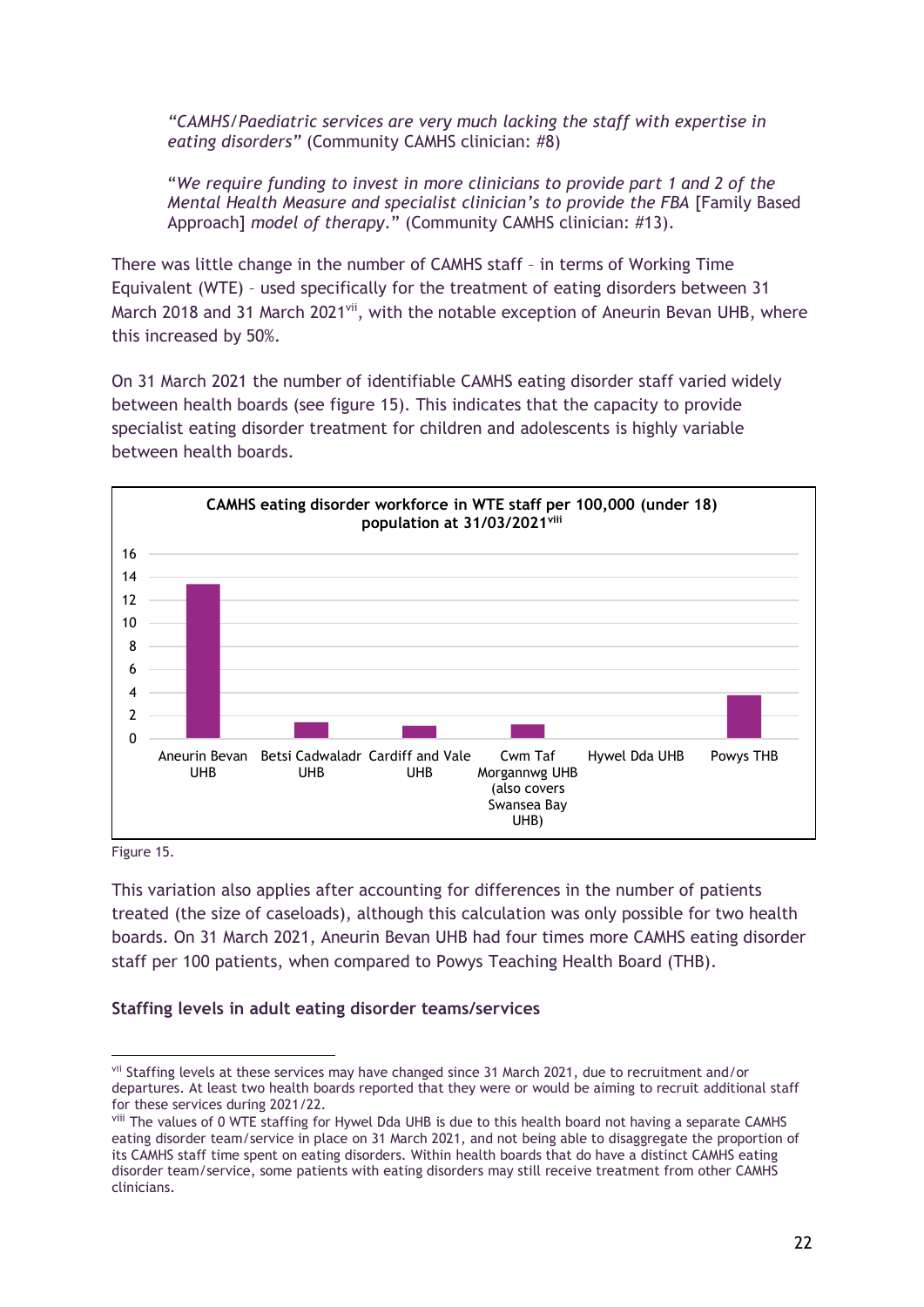In response to our survey, 17 clinicians that work with adults answered a question on the staffing levels in their team/service (see figure 16). Although the responses were more mixed, more answered either 'disagree' or 'strongly disagree' (47%) in response to the statement than those who answered 'agree' or 'strongly agree' (30%).

![](_page_24_Figure_1.jpeg)

Figure 16. Responses received from health and care staff and volunteers to survey question. Number of responses = 17.

In response to our survey several clinicians working in adult community mental health services or adult community eating disorder services in Wales commented on staffing levels and expertise in their teams/services:

"*Although we do have an ED* [eating disorder] *team… they cover* [a] *wide area and can become overwhelmed with referrals*." (Primary care-based adult mental health clinician: #3)

"*As a team we do not have the capacity to perform intense home support or an alternative to inpatient admissions*." (Adult community eating disorder service clinician: #6)

"*Focus is on assessing and waiting lists. Many services can see people but do not provide meaningful treatment so people get stuck in the system and don't resolve the problem. Eating disorders services do need CMHT* [Community Mental Health Team] *to be functional and at the moment they are struggling*." (Adult community eating disorder service clinician: #7).

Between 31 March 2018 and 31 March 2021 there were no staff dedicated specifically to the treatment of eating disorders within primary care-based (tier 1) adult mental health support services, although two health boards reported plans to address this during 2021/22. In recent years additional staff have been recruited to provide eating disorder treatment within 'tier 2' adult community mental health services in some areas. These health boards reported that this has enabled wider access to eating disorder treatment for adults in their areas given the referral/eligibility criteria associated with accessing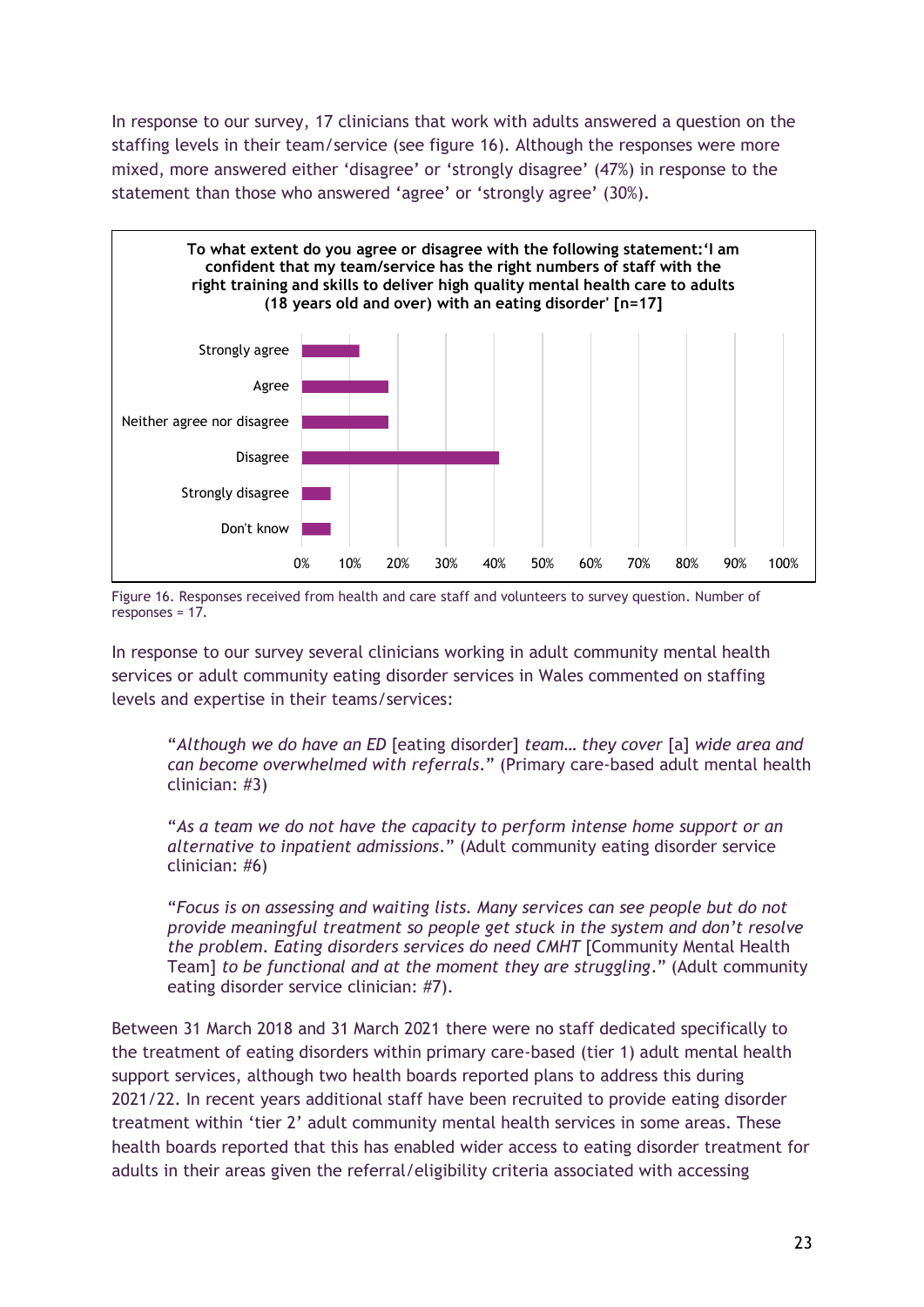treatment from tier 3 adult community eating disorder services. These tier 2 eating disorder teams were small at 31 March 2021 (see figure 17), although four health boards said that they were aiming to recruit additional staff for these teams during 2021/22.

![](_page_25_Figure_1.jpeg)

Figure 17. Note: Cardiff and Vale UHB are shown with the value of 0 WTE as they did not provide the relevant data.

There was little change in staffing levels at tier 3 adult community eating disorder services between 31 March 2020 and 31 March 2021<sup>x</sup>, with the exception of Cardiff and Vale UHB, where this increased by 18% from 7.7 WTE to 9.1 WTE (see figure 18).

ix It should be noted that some of these services cover larger populations and geographic areas than others. Cardiff and Vale UHB did not provide data for their tier 2 adult community eating disorder service. The values of 0 WTE staffing for the other UHBs is due to them not having a distinct eating disorder team in place within their tier 2 services on 31 March 2021, and not being able to disaggregate the proportion of staff time within these services spent on eating disorders.

<sup>x</sup> Staffing levels at these services may have changed since 31 March 2021, due to recruitment and/or departures. Two health boards reported that they were aiming to recruit additional staff for these services during 2021/22.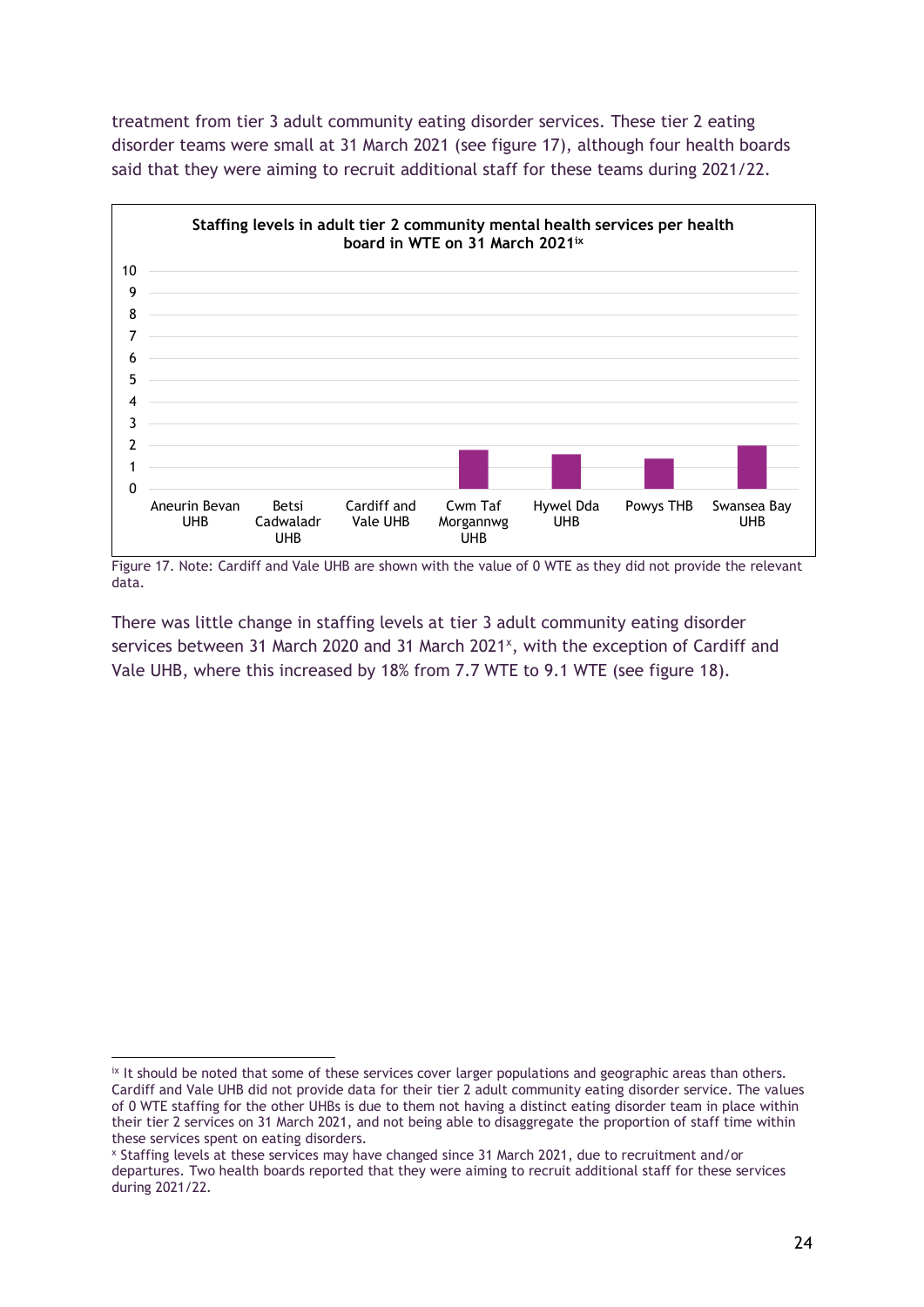![](_page_26_Figure_0.jpeg)

Figure 18.

Comparing staffing levels at tier 3 adult community eating disorder services by accounting for differences in the number of patients treated (the size of their caseloads) indicates significant variation in the capacity of these services (see figure 19). On 31 March 2021, Aneurin Bevan UHB had three times more tier 3 adult community eating disorder staff per 100 patients, when compared to Cardiff and Vale UHB.

![](_page_26_Figure_3.jpeg)

Figure 19.

xi Powys THB does not provide a tier 3 adult community eating disorder service. It should be noted that some of these services cover far larger populations and geographic areas than others. Three of the five health boards that provide a tier 3 adult community eating disorder service were unable to supply data on staffing levels at these services on 31 March 2018 or 31 March 2019.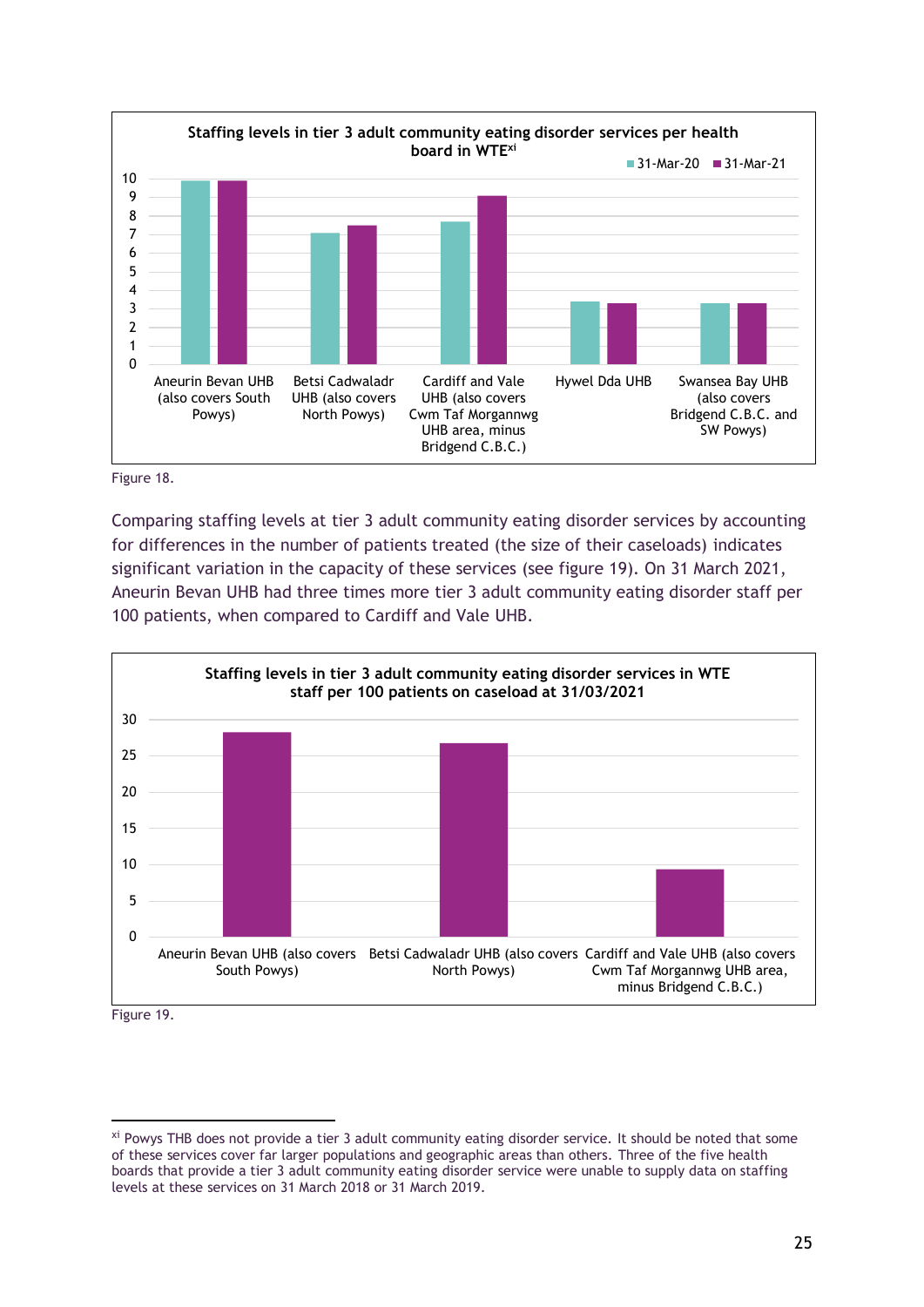#### **Access to treatment provided by multi-disciplinary teams**

Due to the complexity of eating disorders and their impacts on physical health it is important that eating disorder teams/services include staff with a mix of skills, from a range of professional backgrounds**<sup>31</sup>** . The eating disorder service review raised particular concern about the medical and dietetic workforce in eating disorders**<sup>13</sup>** . It recommended "*a prioritisation of the medical needs of people with eating disorders*" (p.8) and reported that at their public workshops "*many patients and families have complained of the lack of skilled eating disorder specific dietitian support*" (p.42)**<sup>13</sup>** .

As shown in table 2, in 2018 the service review estimated the total medical workforce in eating disorder services in Wales at just 2.2 WTE. Based on the data supplied in response to our FOI request this appears to have fallen to just 1.7 WTE in post at 31 March 2021<sup>xii</sup>. There appears to have been small increases in the number of dietetic and occupational therapy staff working in eating disorders over the last three years (see table 3).

| Professional                            | <b>CAMHS</b>                  |               | <b>Adult</b>                  |               |  |  |
|-----------------------------------------|-------------------------------|---------------|-------------------------------|---------------|--|--|
| discipline                              | <b>Service review</b><br>2018 | 31 March 2021 | <b>Service review</b><br>2018 | 31 March 2021 |  |  |
| Psychiatry                              | 0.8 WTE                       | 0.4 WTE       | 0.7 WTE                       | 0.8 WTE       |  |  |
| Paediatric                              | 0.5 WTE                       | 0.5 WTE       | N/A                           | N/A           |  |  |
| Physician                               | 0 WTE                         | 0 WTE         | 0.1 WTE                       | 0 WTE         |  |  |
| <b>Speciality Doctor</b>                | 0 WTE                         | 0 WTE         | 0.1 WTE                       | 0 WTE         |  |  |
| <b>Medical professions</b><br>$total =$ | <b>1.3 WTE</b>                | 0.9 WTE       | 0.9 WTE                       | 0.8 WTE       |  |  |

Table 2. Comparison of identifiable medical workforce in eating disorders in Wales as estimated in the eating disorder service review 2018<sup>13</sup>, and as in place on 31 March 2021, based on Working Time Equivalent (WTE).<sup>xii</sup>

| <b>Professional</b> | <b>CAMHS</b>   |               | Adult                 |               |  |  |
|---------------------|----------------|---------------|-----------------------|---------------|--|--|
| discipline          | Service review | 31 March 2021 | <b>Service review</b> | 31 March 2021 |  |  |
|                     | 2018           |               | 2018                  |               |  |  |
| Dietetic            | 3.7 WTE        | 5.36 WTE      | 4.8 WTE               | 5.3 WTE       |  |  |
| <b>Occupational</b> | 1 WTE          | 2 WTE         | 1 WTE                 | 2.5 WTE       |  |  |
| Therapy             |                |               |                       |               |  |  |

Table 3. Comparison of identifiable dietetic and occupational therapy workforces in eating disorders in Wales as estimated in the eating disorder service review 2018**<sup>13</sup>** , and as in place on 31 March 2021, based on Working Time Equivalent (WTE). xii

Based on the available data there has been very limited progress in increasing the number of medical, dietetic and occupational therapy staff working in eating disorder services in Wales. In response to concerns about the size of the medical workforce in Welsh eating disorder services, the National Clinical Lead for Eating Disorders has helped produce resources and deliver training to paediatricians working outside eating disorder services in order to improve links and encourage greater interest in the field.

#### **Difficulties in recruiting new staff**

In our survey of health and care professionals and volunteers, 'Insufficient eligible

xii The values in tables 2 and 3 may be slight underestimates due to not having received staffing data from Cardiff and Vale UHB for its tier 2 adult community eating disorder service. Also, it is important to note that these refer to staff that can be identified as used specifically for eating disorder treatment, so will not include staffing from generic mental health services.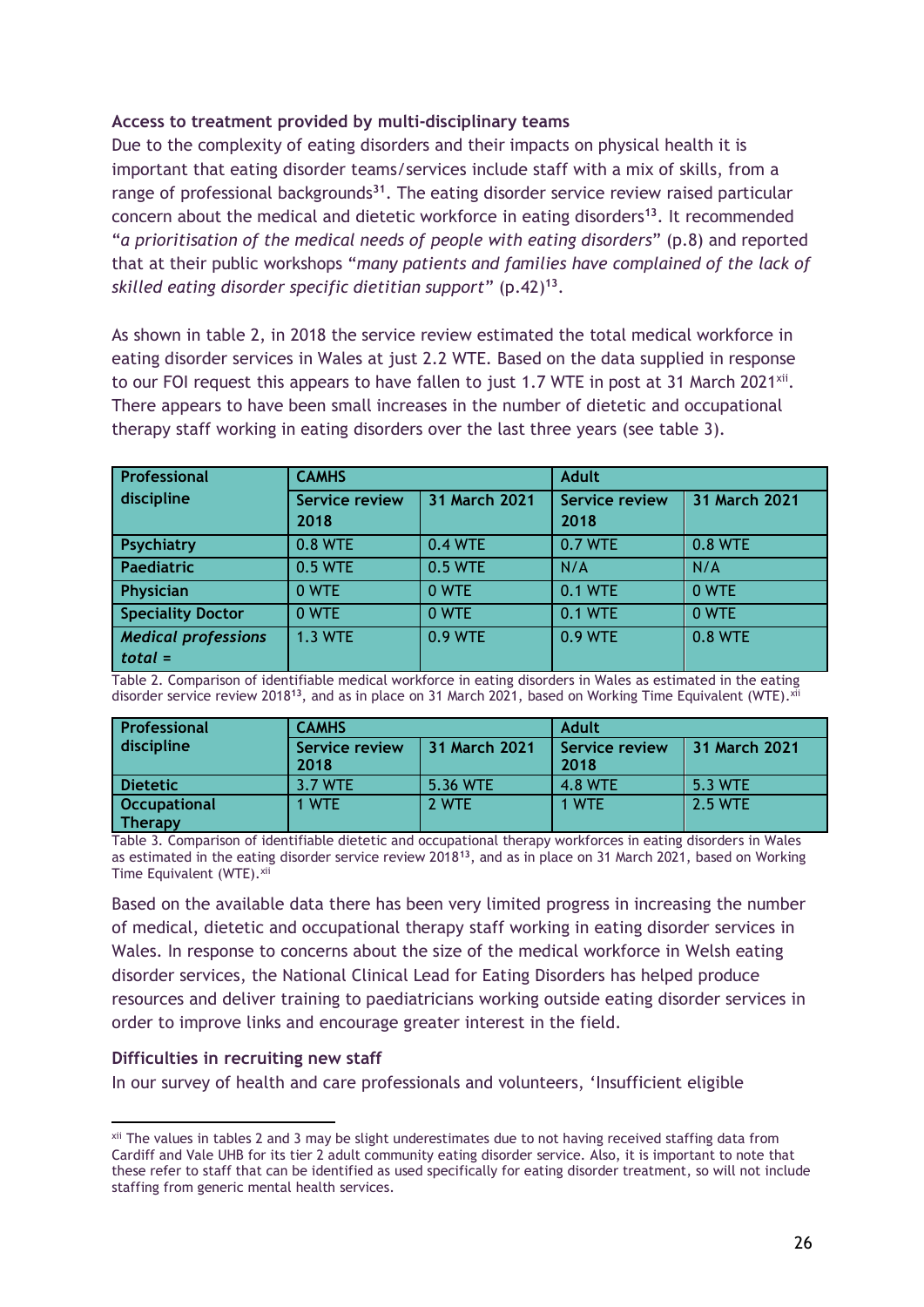candidates applying to fill vacancies' was commonly identified as restricting the ability of their teams/services to meet the current demand for eating disorder treatment (see figures 20 and 21).

![](_page_28_Figure_1.jpeg)

Figure 20. Responses received from health and care staff and volunteers to survey question. Number of responses = 14.

![](_page_28_Figure_3.jpeg)

Figure 21. Responses received from health and care staff and volunteers to survey question. Number of responses = 6.

One respondent that worked in a community CAMHS service (#5) reported: "*Significant difficulty recruiting skilled and experienced staff*". Further evidence of services finding difficulty in recruiting the right staff were also contained in copies of past bids for service improvement funding supplied by health boards in response to our FOI request.

One health board stated that:

"*an initial recruitment exercise of* [Redacted] *did not receive any applicants, therefore the posts were re-developed at a higher band and have now been out to advert twice*".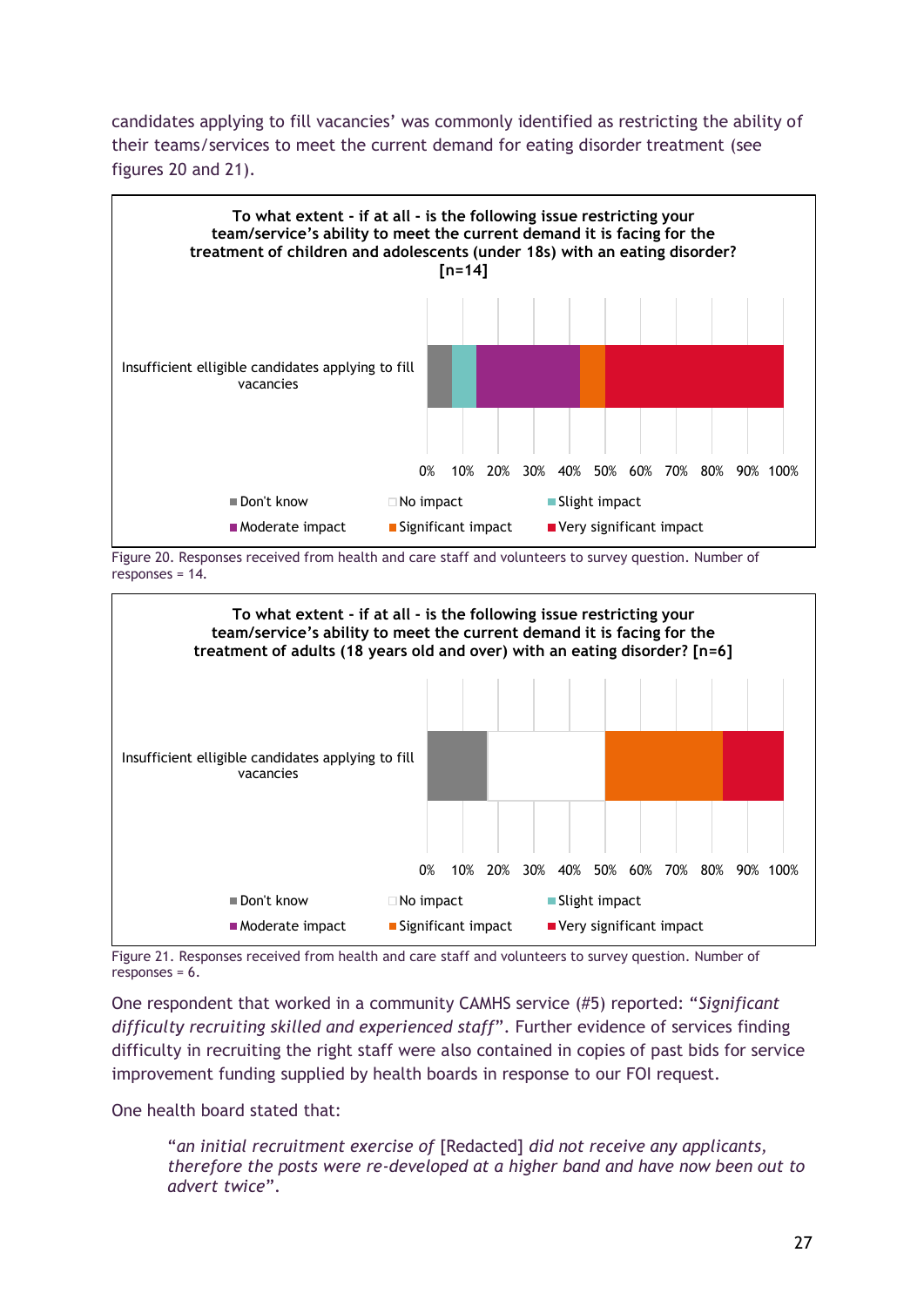Another health board also reported that:

"*There are two small, part-time vacancies – one in* [Redacted] *and one in*  [Redacted] - which need to be uplifted, as they are not attractive in their current *position, and we have not been able to recruit*."

It is clear that at least in some areas of Wales efforts to expand the eating disorder workforce have been hampered by a lack of eligible candidates applying to fill vacancies.

#### **Staff wellbeing and burnout**

Expanding and improving eating disorder services in line with the vision set out by the eating disorder service review will depend on the wellbeing of the workforce.

When our survey asked clinicians about staff wellbeing and levels of stress and burnout in their team/service almost half of those that responded reported being 'very concerned' about this (see figure 22).

![](_page_29_Figure_6.jpeg)

Figure 22. Responses received from health and care staff and volunteers to survey question. Number of responses = 31.

Many of the respondents to our survey added comments that provide insight into the level of strain that clinical staff and their respective teams/services are experiencing:

"*Lots of staff have experienced burnout recently in our service and have been finding it difficult to cope with the high demand and high level of risk in our service at present*." (Adult community eating disorder service clinician: #6)

"*Management have a view that we are well-staffed because we do so much MDT* [Multi-Disciplinary Team] *work. Very high turnover of staff. Big staff sickness rates*." (Community CAMHS clinician: #5)

"*I think that all ED* [eating disorder] *services are facing significant challenges as the levels of complexity and risk within ED* [eating disorder] *cases have increased substantially since the pandemic. I don't think there is always an appreciation of the level of stress and demand that staff working in this speciality face*." (Adult community eating disorder service clinician: #5).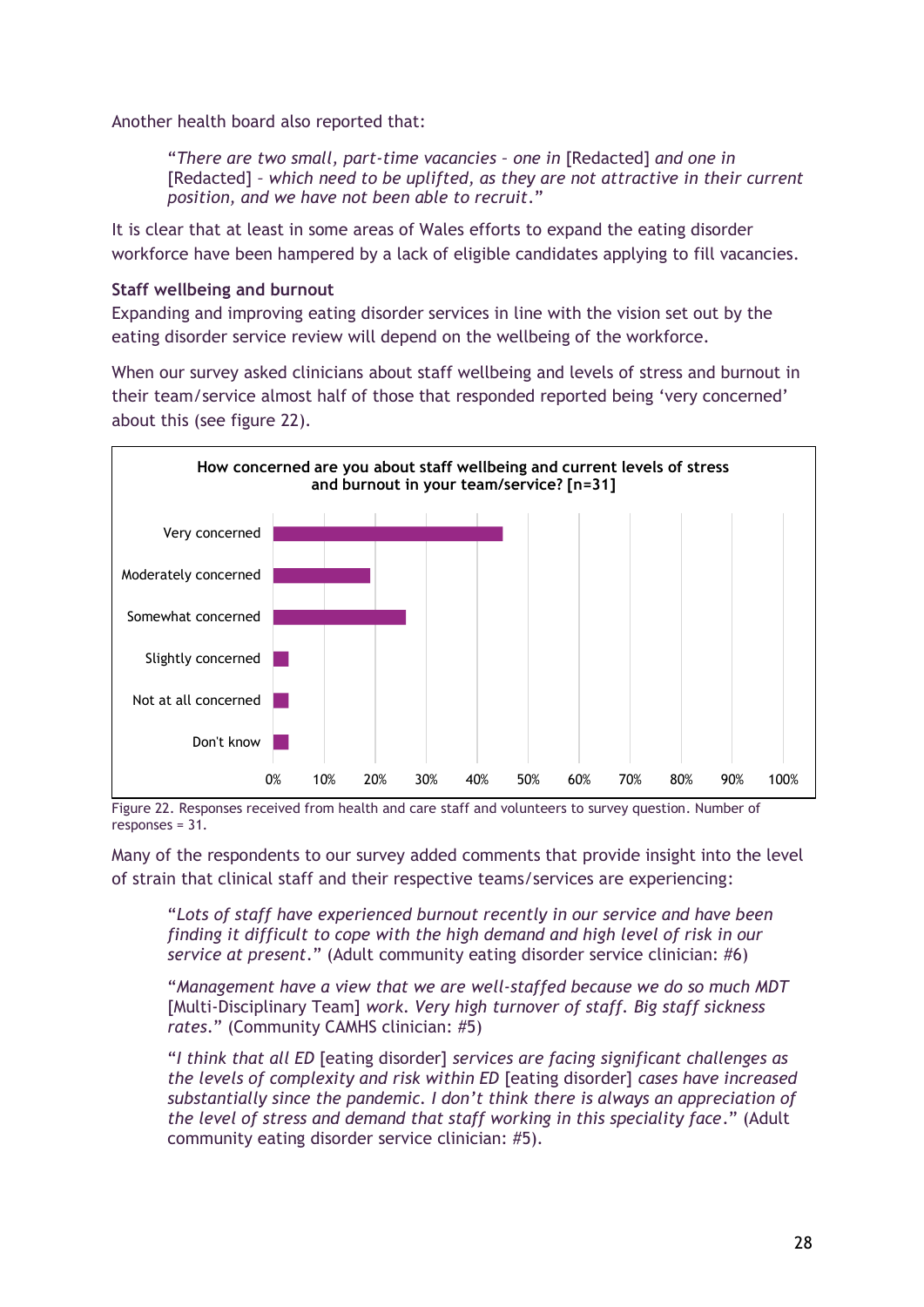Several clinicians reported that being unable to provide the level of service they would like has left them concerned about the welfare of patients and their families, and as a result has negatively impacted upon their wellbeing:

*It's personally very stressful knowing that patients are having to wait for a long time before starting treatment as you know that the illness has more time to become more entrenched which is very harmful for patients. It's also difficult knowing that families are left to cope on their own whist witnessing their child becoming more unwell*." (Community CAMHS clinician: #4)

"*It is not felt that we have enough staff in the team in order to allocate young people to key workers. This has an impact on waiting time, but also experience of burnout from staff – feeling overwhelmed and under pressure*." (Community CAMHS clinician: #12)

"*The pressures over the last year had led to some staff requiring periods of sick leave and we have managed this by having a small wait for certain therapies so that people do not feel overstretched at work, however this is at a delay of specialist treatment for some patients. Which again does not feel ideal*" (Adult community eating disorder service clinician: #2).

# **The impact of the COVID-19 pandemic**

COVID-19 has had profound, negative impacts on people affected by eating disorders. The disruption caused to routines, living arrangements, social isolation, and access to treatment make the pandemic especially challenging for people with eating disorders and their families and other carers**32;33** . It has led to a major rise in demand for eating disorder treatment**34;35;36** .

![](_page_30_Figure_6.jpeg)

Very little data is collected on eating disorder referrals in Wales. The data available on eating disorder referrals made to CAMHS is illustrated in figure 23.

Figure 23.

Although unable to provide data on referrals, Powys THB reported that the number of children and adolescents (under 18s) starting eating disorder treatment at their CAMHS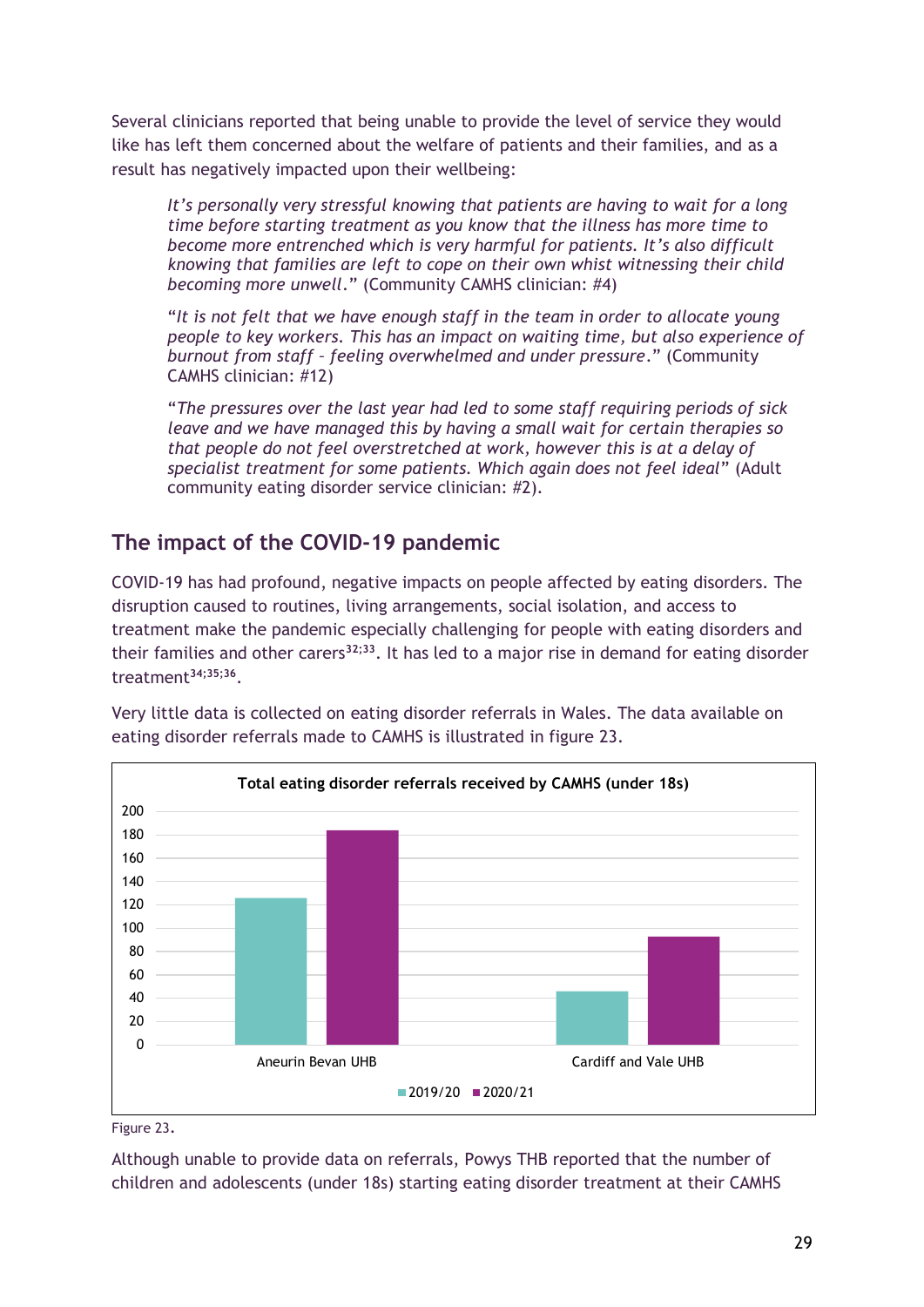service more than doubled, rising from 22 in 2019/20, to 45 in 2020/21. In a recent presentation about the work of the SPEED CAMHS eating disorder team**<sup>37</sup>** that is provided by Betsi Cadwalladr UHB, Dr Louise Phillips, its paediatric lead, said:

"*For us in North Wales, we were seeing about 70 cases a year before COVID…We're now seeing between double and treble that number*."

Eating disorder referrals to Aneurin Bevan UHB's tier 3 adult community eating disorder service reduced slightly each year since 2018/19, however referrals to its tier 2 service increased by a third from 2019/20 to 2020/21 (rising from 91 to 121).

Responses to our survey of health and care professionals and volunteers indicate that overall, there has been a significant increase in demand for eating disorder treatment (see figures 24 and 25).

![](_page_31_Figure_4.jpeg)

Figure 24. Responses received from health and care staff and volunteers to survey question. Number of responses = 21.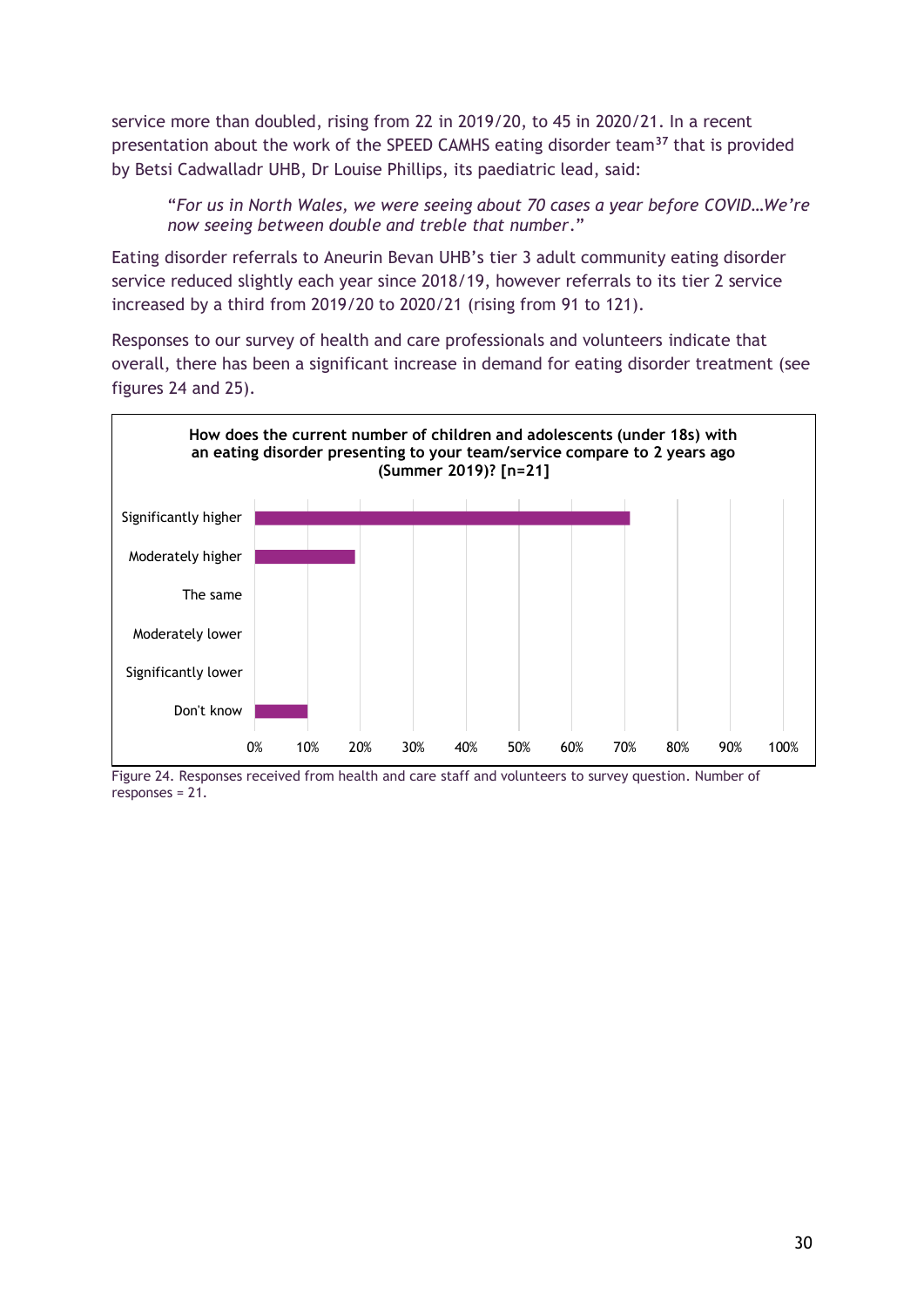![](_page_32_Figure_0.jpeg)

Figure 25. Responses received from health and care staff and volunteers to survey question. Number of responses = 26.

Several clinicians that responded to our survey highlighted the rise in demand for eating disorder treatment at their team/service:

"*The demand for the eating disorder service has increased dramatically since the start of the pandemic. Not being able to have the support of friends and family, over exercising and increased use of social media have had huge impacts on individuals*" (Community CAMHS clinician: #8)

"*Experienced a significant change in demand. At assessment, the majority of young people will state that their difficulties started in March 2020, in an initial attempt to 'get healthy'*." (Community CAMHS clinician: #12)

"*The majority of our referrals this year all have one thing in common. During the assessment the family always start with "it all started around March last year in lockdown"* (Community CAMHS clinician: #13).

Most survey respondents reported that on average people being referred for eating disorder assessment and treatment to their team/service are now more severely ill than before the pandemic (see figures 26 and 27).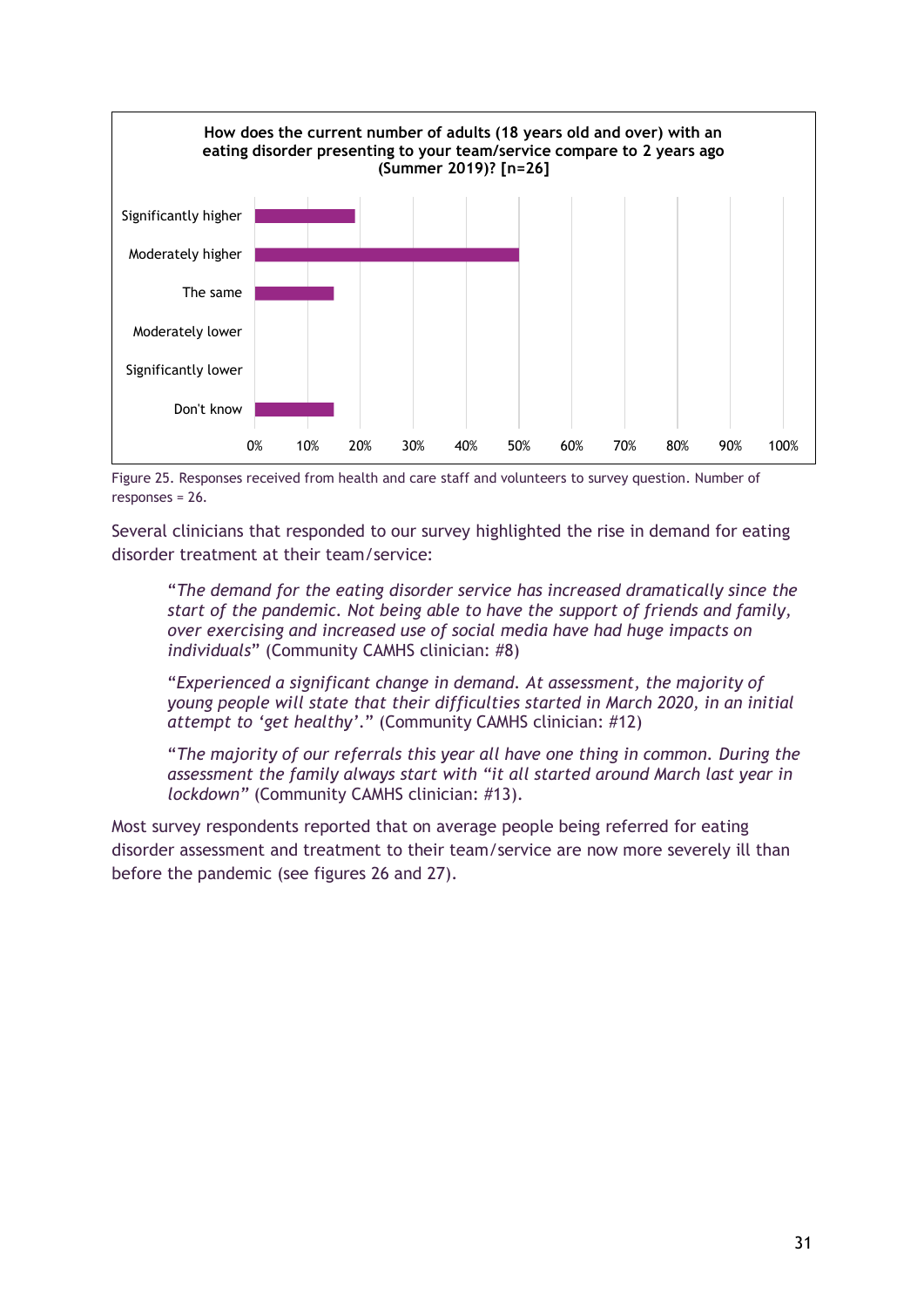![](_page_33_Figure_0.jpeg)

Figure 26. Responses received from health and care staff and volunteers to survey question. Number of responses = 21.

![](_page_33_Figure_2.jpeg)

Figure 27. Responses received from health and care staff and volunteers to survey question. Number of responses = 26.

Through our survey we also heard from clinicians describing how they have been seeing more severely ill cases than before.

*"…having analysed the data there has been an increase in referrals but also complexity and deterioration of clients prior to referral*" (Adult community eating disorder service clinician: #2)

"*Since the start of the pandemic many young adults have been having a hard time with the psychological impacts of lockdown and the pandemic, many adults in my area have presented with an eating disorder for the first time and it's has gotten a big worry for the staff at my workplace (adult acute admissions ward)*" (Adult tier 4 mental health service clinician: #2)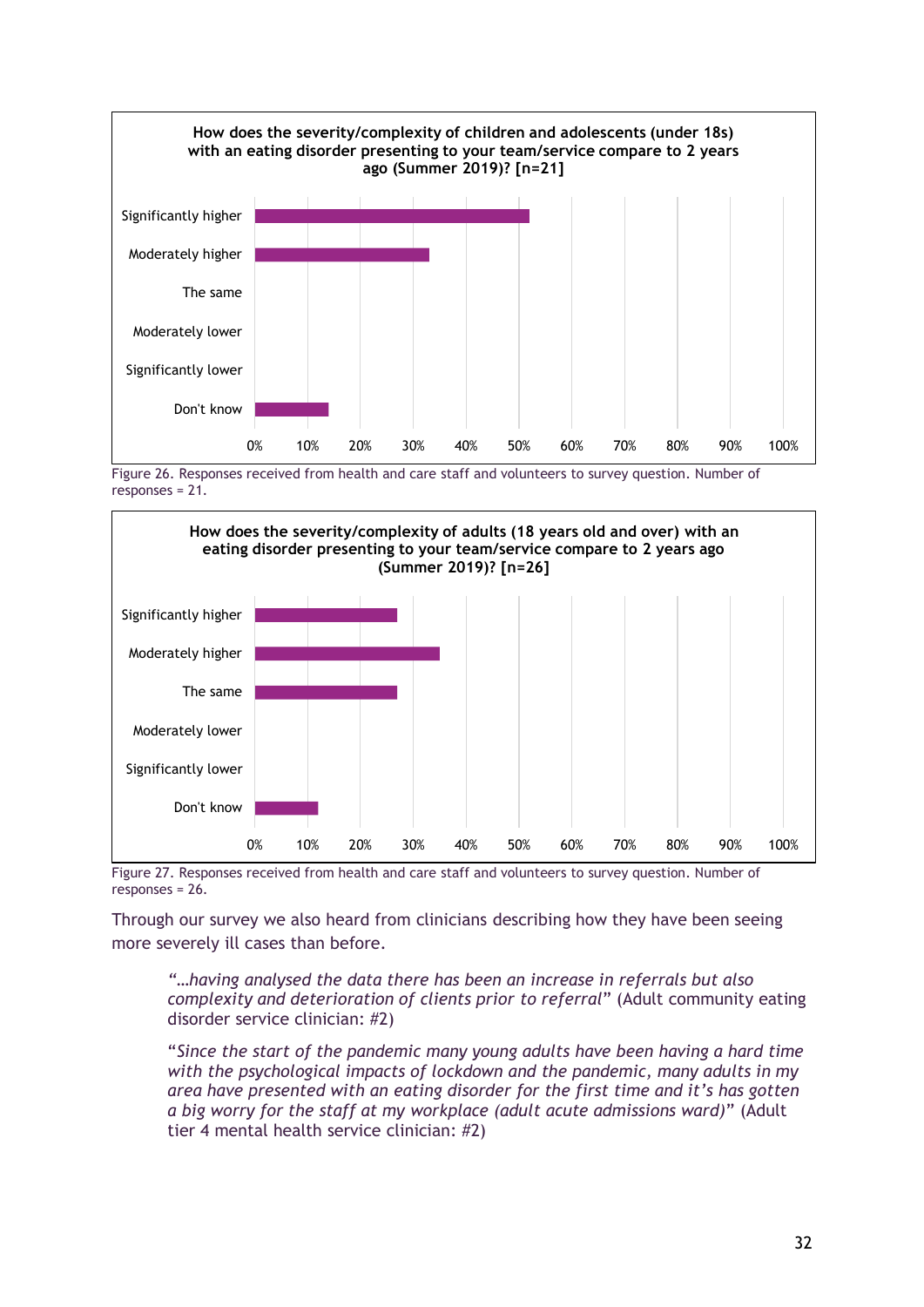*There has been an increase in severity and relapse since the coronavirus pandemic and an increased need and long wait for specialist eating disorder inpatient units*." (Adult community eating disorder service clinician: #6).

Data obtained through an FOI request sent to Digital Health and Care Wales (DHCW) shows that from 2019/20 to 2020/21 there was a 72% increase in inpatient admissions for under 18s where the primary diagnosis was recorded as an eating disorder (see figure 28).

![](_page_34_Figure_2.jpeg)

Figure 28.

The COVID-19 pandemic has led to a significant increase in demand for eating disorder treatment and has also resulted in a greater proportion of patients presenting to eating disorder services in an already severely ill state.

xiii 'Admissions' denote episodes of inpatient treatment that have begun (but not necessarily ended) within the specified financial year. Patients may be admitted more than once during a year. 'Primary diagnosis' can be defined as: "*the main condition treated or investigated during the relevant episode of healthcare*" **38** .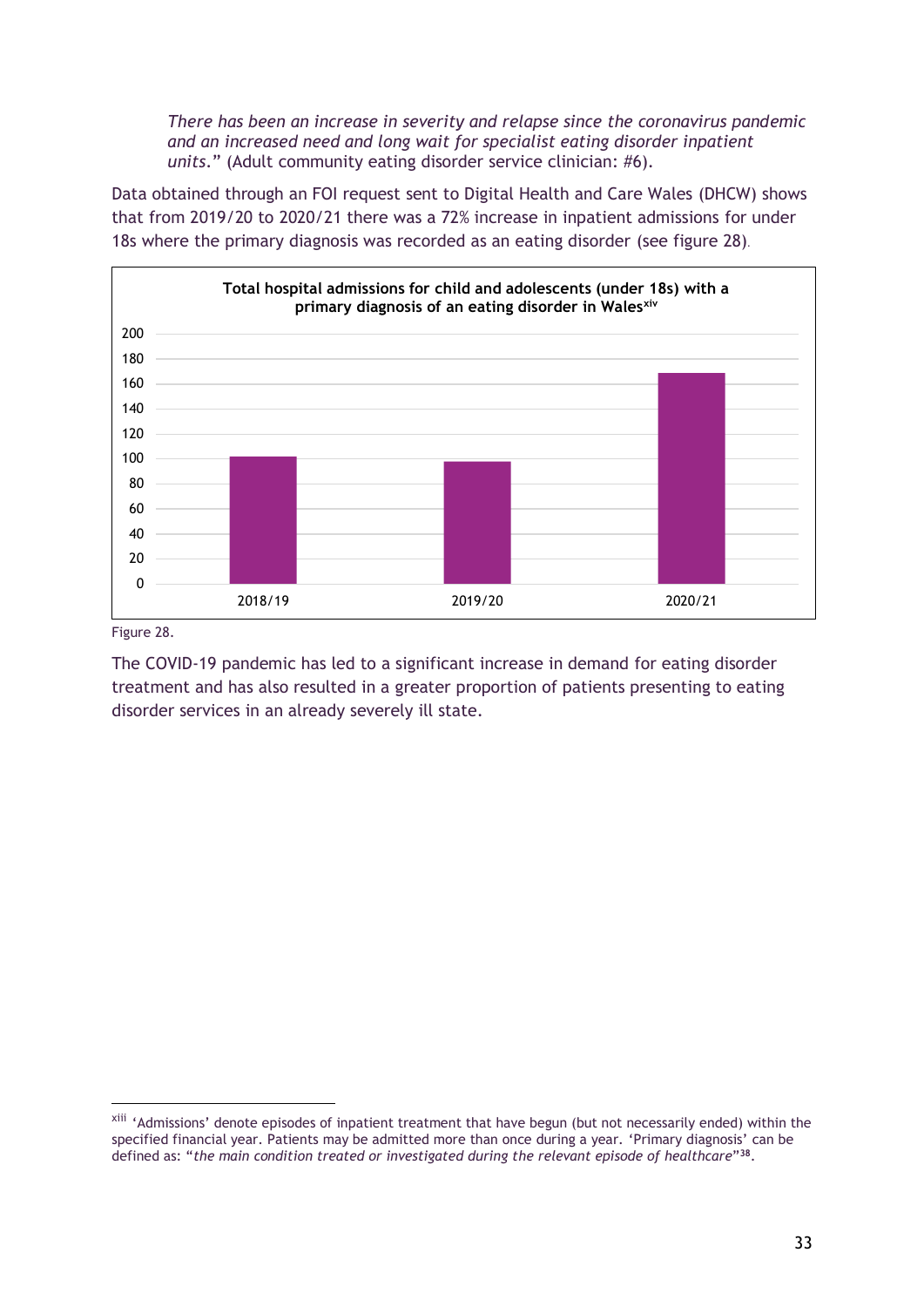# <span id="page-35-0"></span>**Conclusions**

While some progress has been made toward the vision set out by the eating disorder service review in the last three years this has been very uneven, continuing the inequity documented by the review.

A delayed initial response to the review report by the Welsh Government, insufficient and variable levels of investment and staff, and poor staff wellbeing have impacted on progress made in expanding and improving eating disorder services.

The COVID-19 pandemic has led to many more people seeking treatment for an eating disorder in Wales, and clinicians report patients presenting in a more severely unwell state than before the pandemic.

A renewed commitment is now needed, with actions taken to enable faster and in particular more equitable progress toward the vision set out by the Welsh eating disorder service review, so that people in all parts of Wales affected by eating disorders can benefit from early access to high quality treatment and support.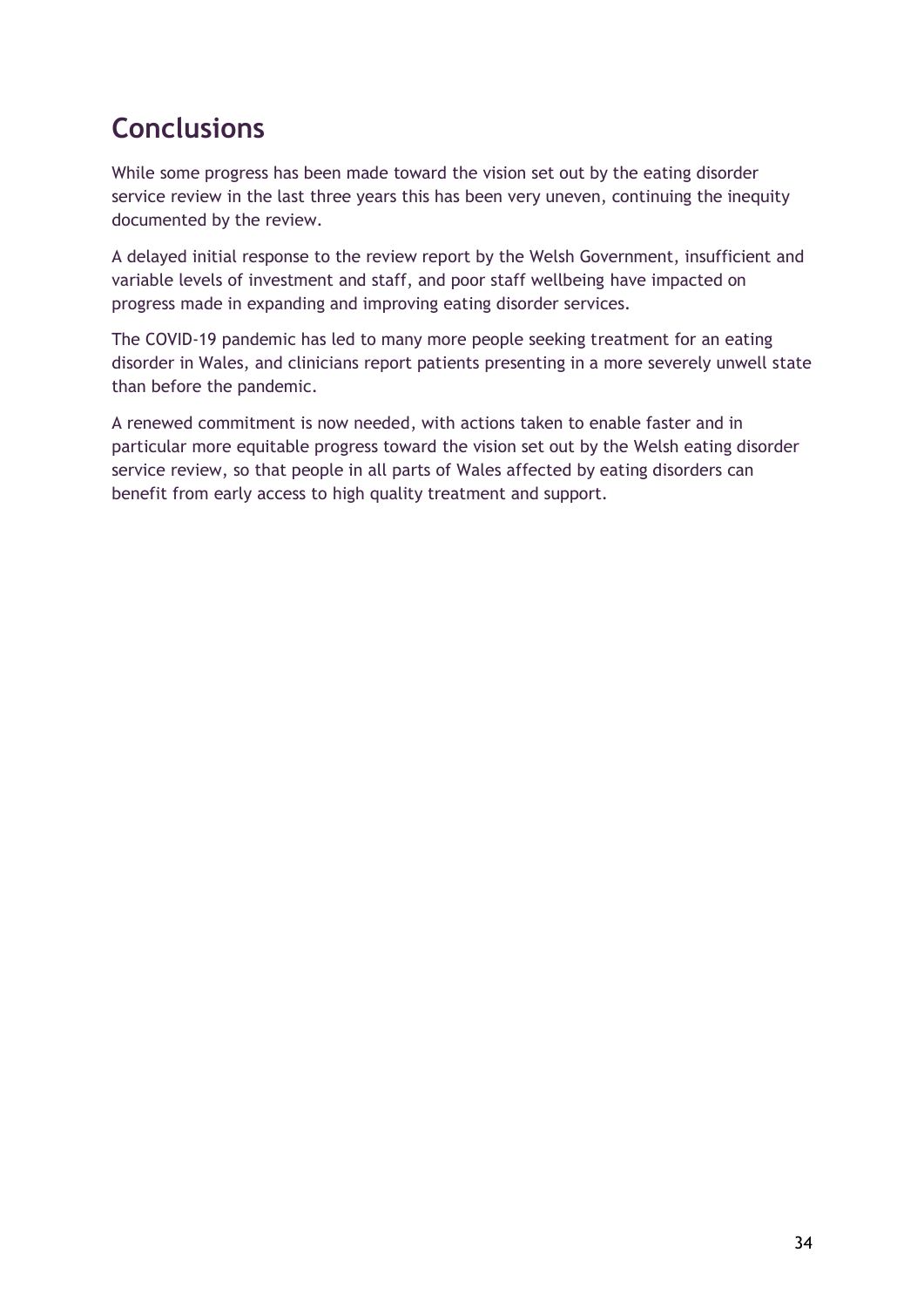# <span id="page-36-0"></span>**Recommendations**

In 2009 the Welsh Government published 'Eating disorders – a framework for Wales', which helped steer the development of services in the years that followed**<sup>19</sup>**. The terms of reference for the service review referred to publishing a "*new framework*" in 2019**<sup>13</sup>** . So far, the Welsh Government has only set out initial high-level priorities for eating disorder services **16** . The Welsh Government's 'Together for Mental Health 2019-2022' strategy commits it to:

"*work with service users, carers and health boards to develop a new model of service in response to the recent independent review*." (p.38) **39**

- **Beat recommends that the Welsh Government publishes a new framework or model for eating disorder services that contains timelines for the achievement of each milestone. This should focus on:**
	- o **Early intervention and prevention**
	- o **Integrated care**
	- o **Support for families and other carers**
	- o **Investment in the workforce, including support for staff wellbeing**

The publication of such a framework or model would demonstrate renewed commitment from the Welsh Government to ensuring that the eating disorder service review shapes future services in Wales. Such endorsement of an ambitious, long-term vision for eating disorder services would be likely to support staff recruitment and retention.

In order to make implementation of a new framework or service model achievable changes are needed to ensure sufficient and equitable investment in eating disorder services across Wales. A community CAMHS clinician (#13) told us that: "*if the Welsh Government wants this development, they need to be very clear and directive to the health boards*."

• **Beat recommends that the Welsh Government specify a minimum spend on eating disorders from the Service improvement funding that it allocates to health boards and that it holds health boards to account over their investment in eating disorders.**

The National Clinical Lead for Eating Disorders has provided valuable support to health boards, services and clinicians across Wales. The extent of the challenges facing services, and continued variation in service provision across Wales underly the importance of a central resource to help guide improvements.

• **Beat recommends that the Welsh Government makes the position of 'National Clinical Lead for Eating Disorders' a permanent post.**

The work to improve eating disorder services must be grounded in the underlying principles that people with lived experience of eating disorders in Wales, including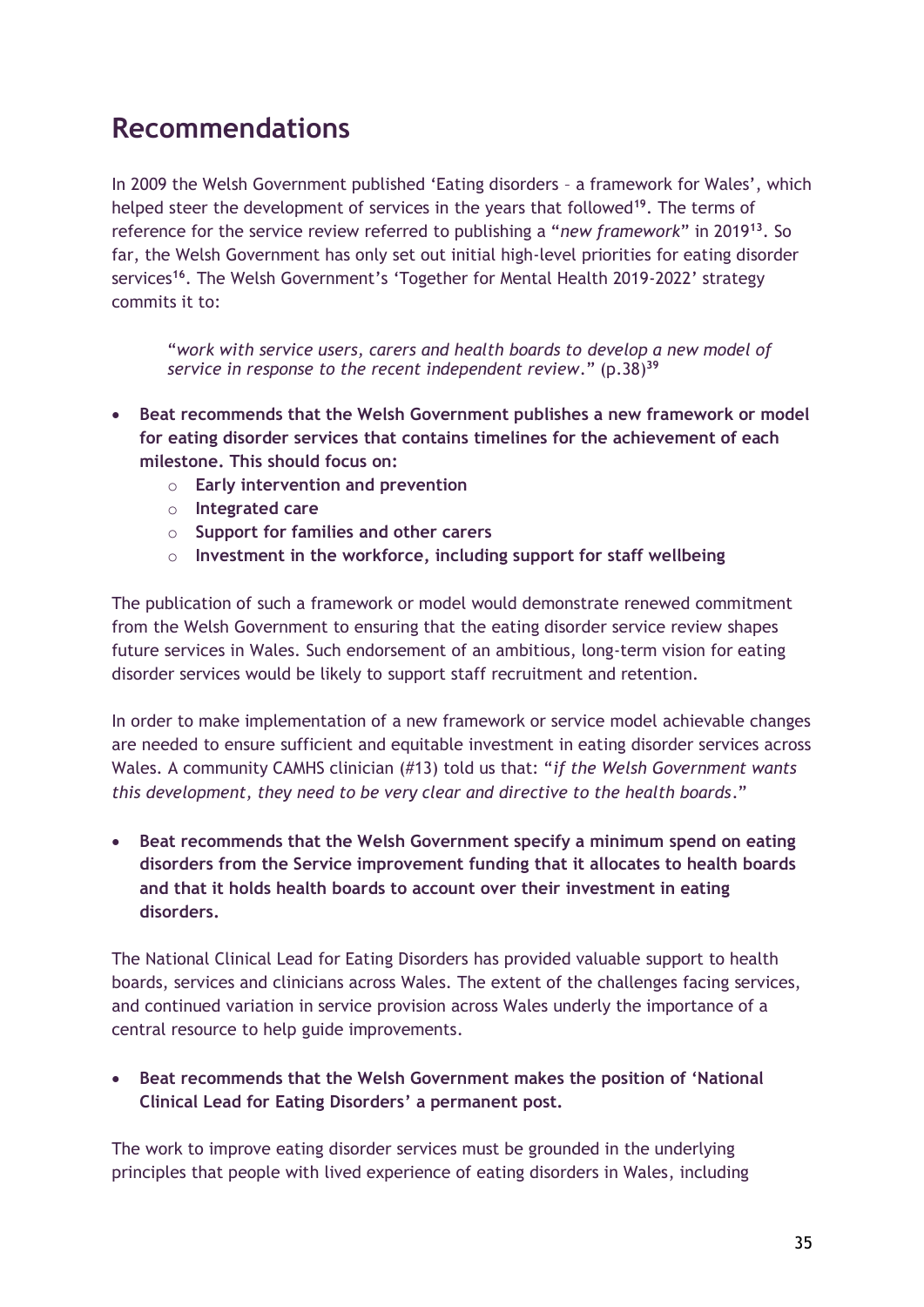families and other carers, articulated to the service review team**<sup>13</sup>** . During 2021 the National Clinical Lead for Eating Disorders has often consulted with people that have lived experience of eating disorders to help inform her work and that of health boards. This must now be built on to ensure that the voices of patients and families are always heard in the development of services – both at the national and local levels.

• **Beat recommends that the Welsh Government and NHS Wales ensure that people with lived experience of eating disorders, including families and other carers are formally incorporated into the monitoring, development and evaluation of eating disorder services in Wales, both at the national and local levels.**

We found that there are significant gaps in the data on eating disorders that is collected by health boards. If this continues it will limit the ability to monitor progress and deliver accountability. An eating disorders audit is expected to be commissioned in 2022. At present this audit is only due to cover England, however it could be extended to also cover Wales.

• **Beat recommends that the Welsh Government funds an eating disorders clinical audit, as part of efforts to ensure that all health boards collect and report a standard and comprehensive set of high quality data.**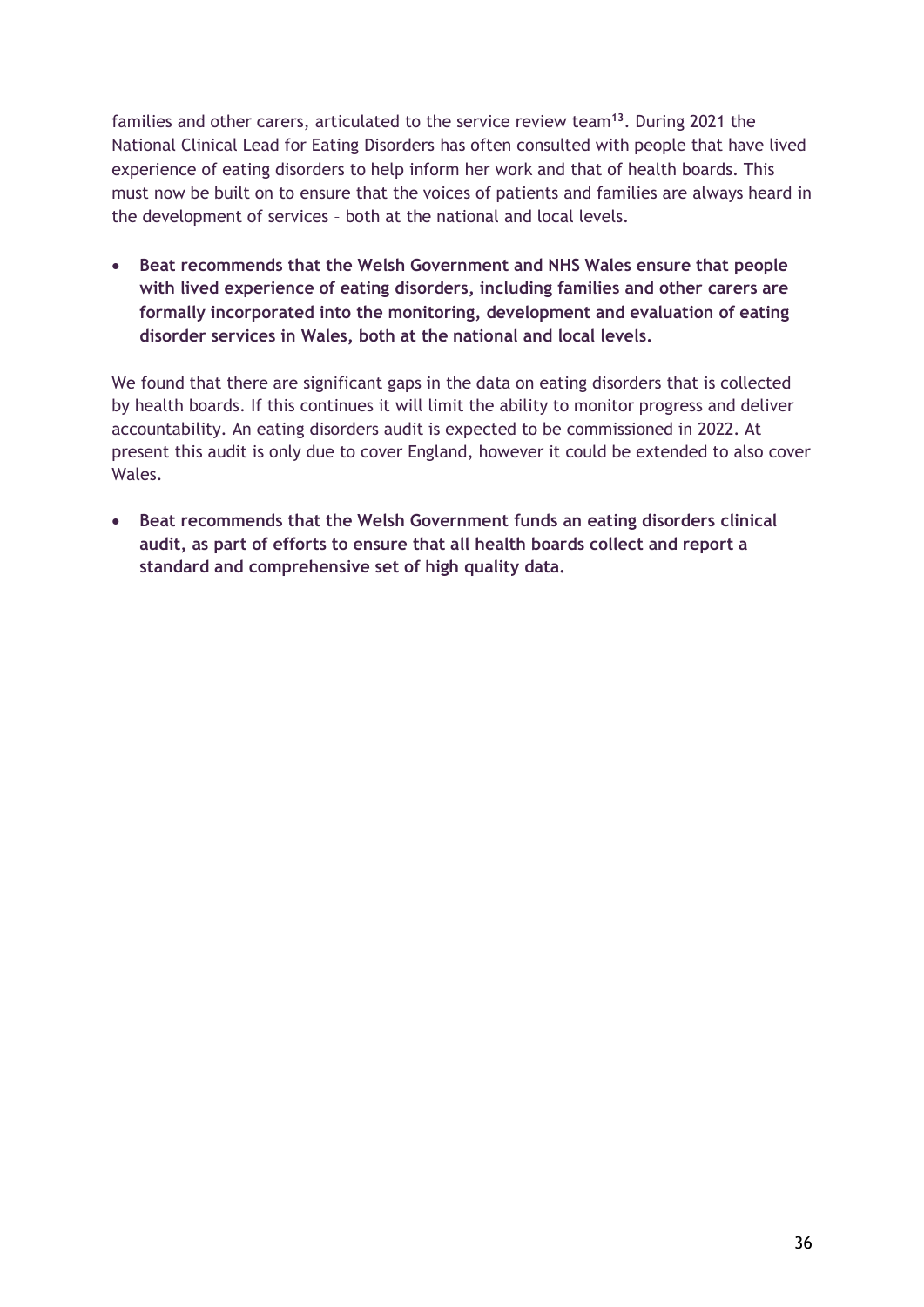# **Appendix – Methodology**

### **Survey of health and care professionals and volunteers**

Beat conducted a brief and anonymous online survey of health and care professionals and volunteers involved in the treatment of eating disorders in Wales from September to October 2021.

The survey included questions covering the following themes:

- The number of people with an eating disorder presenting to services and the severity of these presentations compared to pre-COVID-19.
- Eligibility criteria to access treatment
- Waiting times
- Staffing levels, staff wellbeing and burnout
- How services for people with eating disorders are provided
- Support for families and other carers
- Positive changes made to the way support and treatment is provided since the start of the COVID-19 pandemic
- What health boards, NHS Wales, and the Welsh Government should do to provide more help for people affected by eating disorders.

<span id="page-38-0"></span>A total of 56 people that were currently employed or volunteering in health or care services in Wales responded to the survey. Within the main body of this report data is presented showing quantitative and qualitative answers to some of the survey questions. In graphs or charts that represent data from the survey, the total number of people that responded is specified. The response rate to the survey should be considered in the context of the small size of the eating disorder workforce in Wales. The total staffing that health boards could identify as being used specifically for the treatment of eating disorders in Wales on 31 March 2021 amounted to just 63 WTE.

A copy of all the survey questions asked, and the answer options presented can be accessed here - [research.net/r/eating\\_disorders\\_Wales\\_copy.](https://www.research.net/r/eating_disorders_Wales_copy)

# **Freedom of Information (FOI) requests**

In August 2021 Beat submitted Freedom of Information (FOI) requests to all seven NHS Wales health boards. The questions within these FOI requests covered the following themes: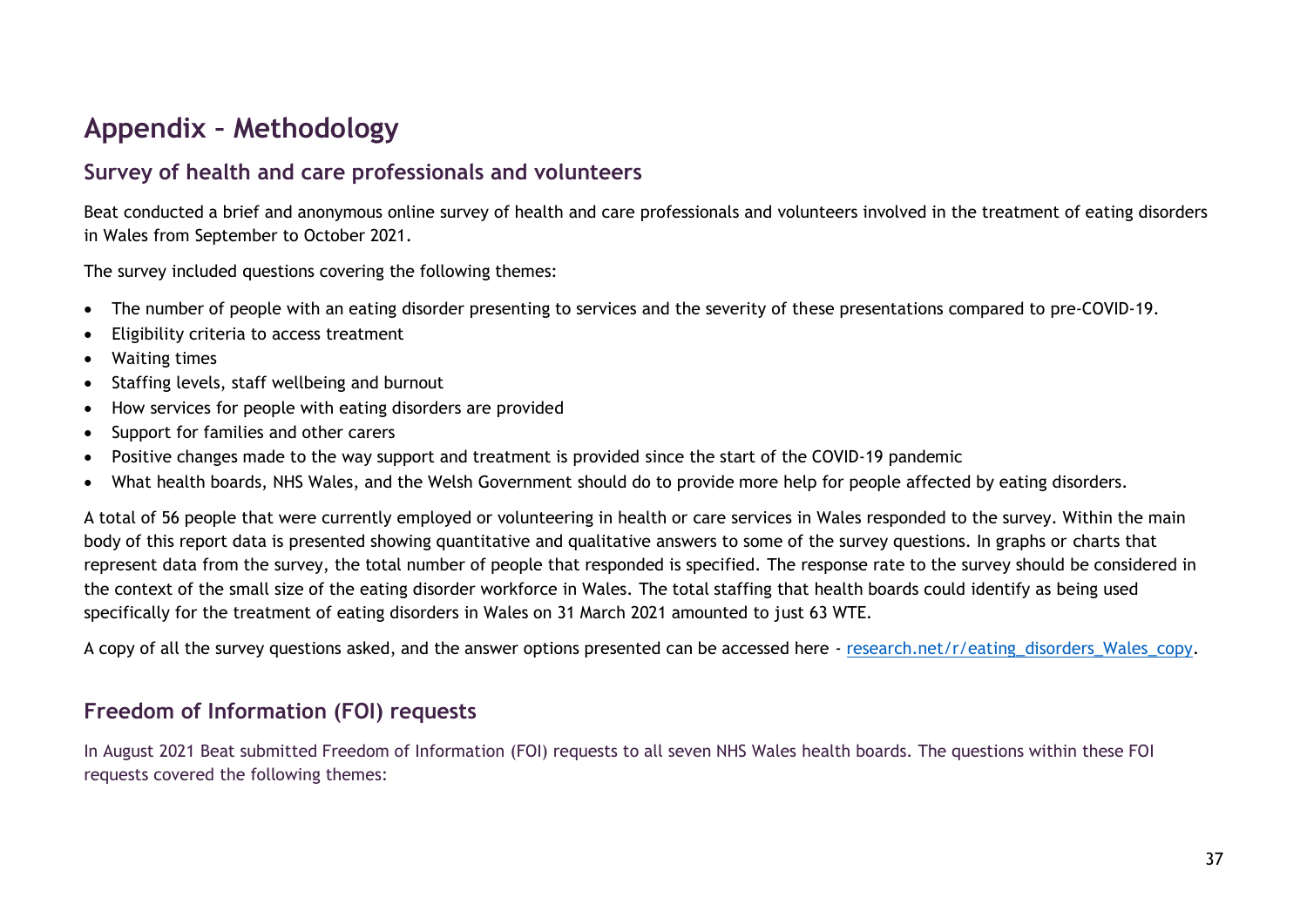- Demand for eating disorder treatment
- The capacity of their mental health services to provide eating disorder treatment
- Plans and investment made in response to the Welsh eating disorder service review 2018

Responses were received from each health board. A significant amount of the data requested was not provided. In most cases the health board explained that this was due to the data requested not being centrally recorded or collated, meaning that extracting it would only be possible through an extensive manual search through individual patient records. Gaps in the data available and presented have been clarified within the main body of this report, in some cases within footnotes.

FOI requests were also submitted to Digital Health and Care Wales (DHCW) requesting data on hospital admissions for people with eating disorders and to the Welsh Health Specialised Services Committee (WHSSC) seeking data on the number and cost of out of country admissions.

Copies of these FOI requests are reproduced below:

#### **Freedom of Information (FOI) request sent to Health Boards**

#### Demand and capacity regarding eating disorder treatment

1. Please complete the table below with data on referrals to mental health services provided by the Health Board, for patients with a suspected eating disorder. *Please note that 'Adult Tier 3' should include any adult eating disorder service.*

| Financial year                                   | Total eating disorder referrals<br>received |                 |                 | Number of eating disorder referrals<br>assessed by a mental health or<br>eating disorder service as having an<br>eating disorder but closed without<br>starting eating disorder treatment |              |                 | Number of eating disorder referrals<br>closed without receiving clinical<br>eating disorder assessment from a<br>mental health or eating disorder<br>service. |                 |              |                 |                 |                 |
|--------------------------------------------------|---------------------------------------------|-----------------|-----------------|-------------------------------------------------------------------------------------------------------------------------------------------------------------------------------------------|--------------|-----------------|---------------------------------------------------------------------------------------------------------------------------------------------------------------|-----------------|--------------|-----------------|-----------------|-----------------|
|                                                  | <b>CAMHS</b>                                | Adult<br>Tier 1 | Adult<br>Tier 2 | Adult<br>Tier 3                                                                                                                                                                           | <b>CAMHS</b> | Adult<br>Tier 1 | Adult<br>Tier 2                                                                                                                                               | Adult<br>Tier 3 | <b>CAMHS</b> | Adult<br>Tier 1 | Adult<br>Tier 2 | Adult<br>Tier 3 |
| 2018/2019                                        |                                             |                 |                 |                                                                                                                                                                                           |              |                 |                                                                                                                                                               |                 |              |                 |                 |                 |
| 2019/2020                                        |                                             |                 |                 |                                                                                                                                                                                           |              |                 |                                                                                                                                                               |                 |              |                 |                 |                 |
| 2020/2021                                        |                                             |                 |                 |                                                                                                                                                                                           |              |                 |                                                                                                                                                               |                 |              |                 |                 |                 |
| 2021/2022 to date (if                            |                                             |                 |                 |                                                                                                                                                                                           |              |                 |                                                                                                                                                               |                 |              |                 |                 |                 |
| available, please specify<br>the months covered) |                                             |                 |                 |                                                                                                                                                                                           |              |                 |                                                                                                                                                               |                 |              |                 |                 |                 |

CAMHS = Child and Adolescent Mental Health Service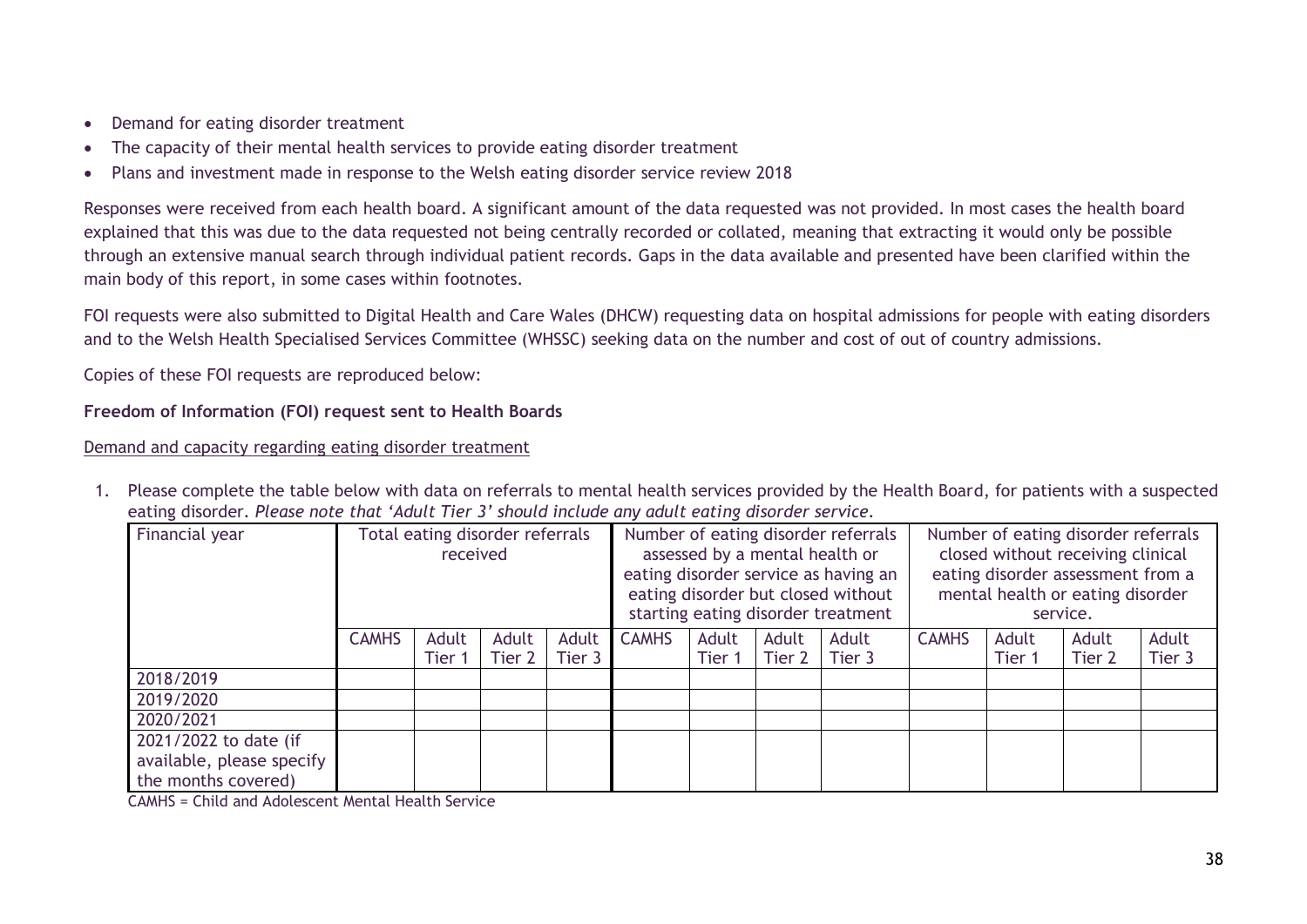- 2. Please detail any service restrictions/eligibility criteria around accessing eating disorder treatment from your Health Board, in the following financial years. *Please list answers separately for each relevant mental health service including any Tier 3 adult eating disorder service.* a) 2018/2019
	- b) 2019/2020
	- c) 2020/2021
	- d) 2021/2022
- 3. Does the Health Board provide treatment specifically for child and adolescent patients (under 18 years old) assessed as meeting diagnostic criteria for Avoidant Restrictive Food Intake Disorder (ARFID)? If Yes, which Health Board service/s is this treatment provided by?
- 4. Does the Health Board provide treatment specifically for adult patients (18 years old and over) assessed as meeting diagnostic criteria for Avoidant Restrictive Food Intake Disorder (ARFID)? If Yes, which Health Board service/s is this treatment provided by?
- 5. Please complete the table below regarding the total staffing dedicated to eating disorder treatment in Whole Time Equivalents (WTE) and broken down by professional discipline - at your Health Board, as this was on the dates below. (Please see the fictional example entered in the table below). *Please include all staff in post, whether or not they happened to be at work on these dates. Please also include any bank or agency staff that were working on those dates.*

| Date             | Total dedicated and identifiable eating disorder staffing (in WTE and broken down by professional discipline) |        |        |                                                                                   |  |  |  |  |  |
|------------------|---------------------------------------------------------------------------------------------------------------|--------|--------|-----------------------------------------------------------------------------------|--|--|--|--|--|
|                  | <b>CAMHS</b>                                                                                                  | Adult  | Adult  | Adult Tier 3 (including adult eating disorder service)                            |  |  |  |  |  |
|                  |                                                                                                               | Tier 1 | Tier 2 |                                                                                   |  |  |  |  |  |
| At 31 March 2018 |                                                                                                               |        |        |                                                                                   |  |  |  |  |  |
| At 31 March 2019 |                                                                                                               |        |        |                                                                                   |  |  |  |  |  |
| At 31 March 2020 |                                                                                                               |        |        |                                                                                   |  |  |  |  |  |
| At 31 March 2021 |                                                                                                               |        |        | [FOR EXAMPLE: 0.1 WTE Consultant Psychiatrist, 0.5 WTE Clinical Psychologist, 0.7 |  |  |  |  |  |
|                  |                                                                                                               |        |        | WTE Dietician, 2 WTE Nurse, 1 WTE Assistant Psychologist, 2 WTE Support workers]  |  |  |  |  |  |

CAMHS = Child and Adolescent Mental Health Service

6. Please complete the table below with the number of patients who were under treatment for their eating disorder and had not yet been discharged on the dates specified, broken down by the category of mental health service they were primarily receiving treatment from. *Please note that this question is asking about the services' total caseloads on the dates specified, not the number of appointments that took place on those dates.*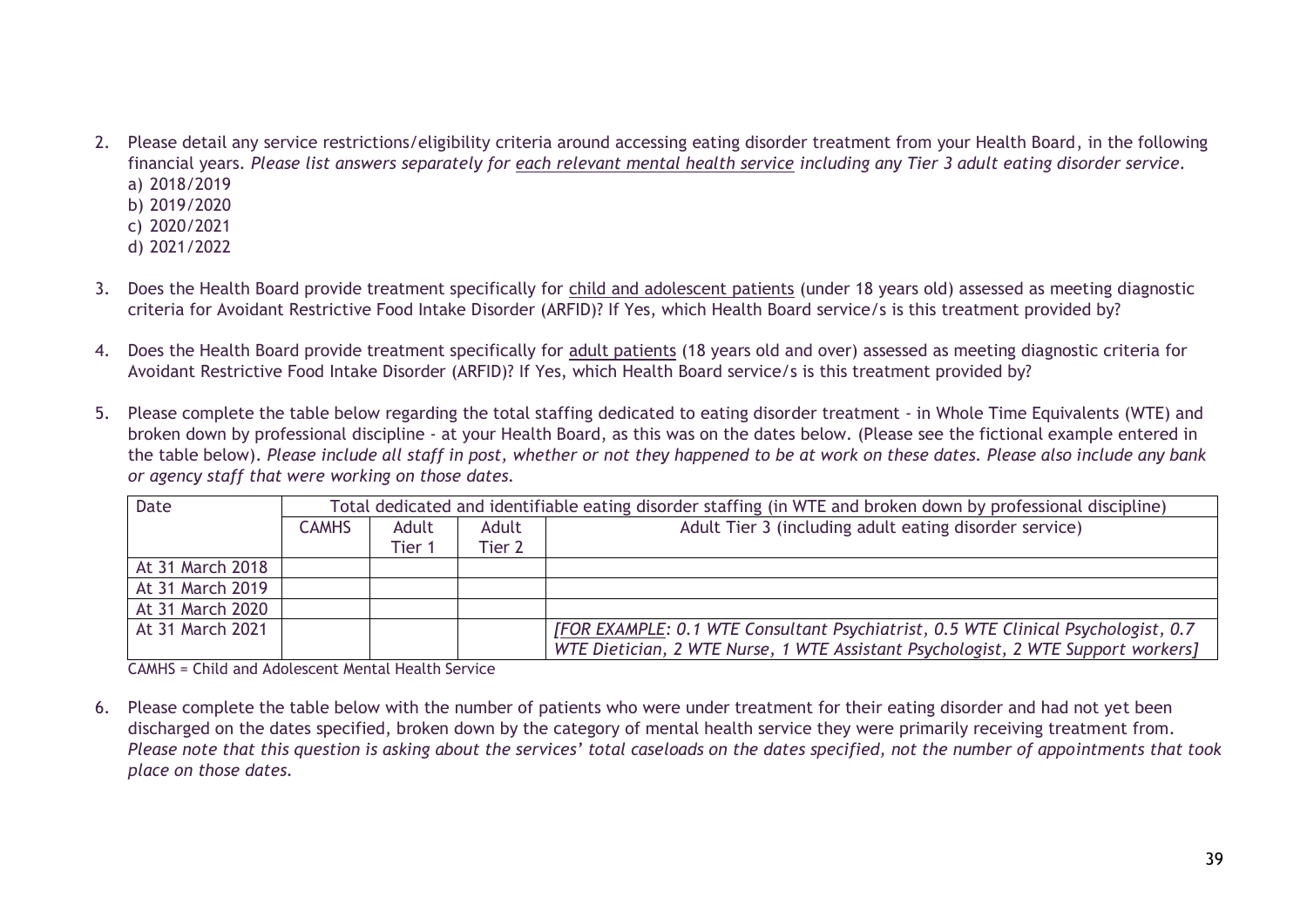| Date             | Size of eating disorder caseload (number of patients) |        |        |                               |  |  |  |  |
|------------------|-------------------------------------------------------|--------|--------|-------------------------------|--|--|--|--|
|                  | <b>CAMHS</b>                                          | Adult  | Adult  | Adult Tier 3 (including adult |  |  |  |  |
|                  |                                                       | Tier 1 | Tier 2 | eating disorder service)      |  |  |  |  |
| At 31 March 2018 |                                                       |        |        |                               |  |  |  |  |
| At 31 March 2019 |                                                       |        |        |                               |  |  |  |  |
| At 31 March 2020 |                                                       |        |        |                               |  |  |  |  |
| At 31 March 2021 |                                                       |        |        |                               |  |  |  |  |

CAMHS = Child and Adolescent Mental Health Service

- 7. Does your Health Board provide eating disorder treatment for patients who are normally resident within the geographic area of any other Health Board in Wales? If so, please provide information on this below, including the number/s of such patients (if any) included in answer to question 6, on each of the dates specified in question 6.
- 8. Please complete the table below, regarding median referral to start of treatment waiting times for outpatient eating disorder treatment provided by your Health Board. *Please do not provide data which relates to Inpatient treatment. Please measure this as the length of time between the referral being received by the service and the date of the second appointment. Please specify whether figures are in days, weeks or months*.

| Financial year                                    | Median Referral To Treatment (RTT) waiting times for outpatient eating disorder<br>treatment (please specify whether figures are in days, weeks or months) |  |  |  |  |  |  |
|---------------------------------------------------|------------------------------------------------------------------------------------------------------------------------------------------------------------|--|--|--|--|--|--|
|                                                   | Adult Tier 3 (including adult eating<br>Adult Tier 1<br>Adult Tier 2<br><b>CAMHS</b><br>disorder service)                                                  |  |  |  |  |  |  |
| Patients added to the caseload during 2018/19     |                                                                                                                                                            |  |  |  |  |  |  |
| Patients added to the caseload during 2019/20     |                                                                                                                                                            |  |  |  |  |  |  |
| Patients added to the caseload during 2020/21     |                                                                                                                                                            |  |  |  |  |  |  |
| Patients added to the caseload during 2021/22     |                                                                                                                                                            |  |  |  |  |  |  |
| (if available, please specify the months covered) |                                                                                                                                                            |  |  |  |  |  |  |

CAMHS = Child and Adolescent Mental Health Service

9. Please attach any formal protocol that the Health Board has in place to govern co-working between mental health services and diabetes services for patients who have both an eating disorder and diabetes.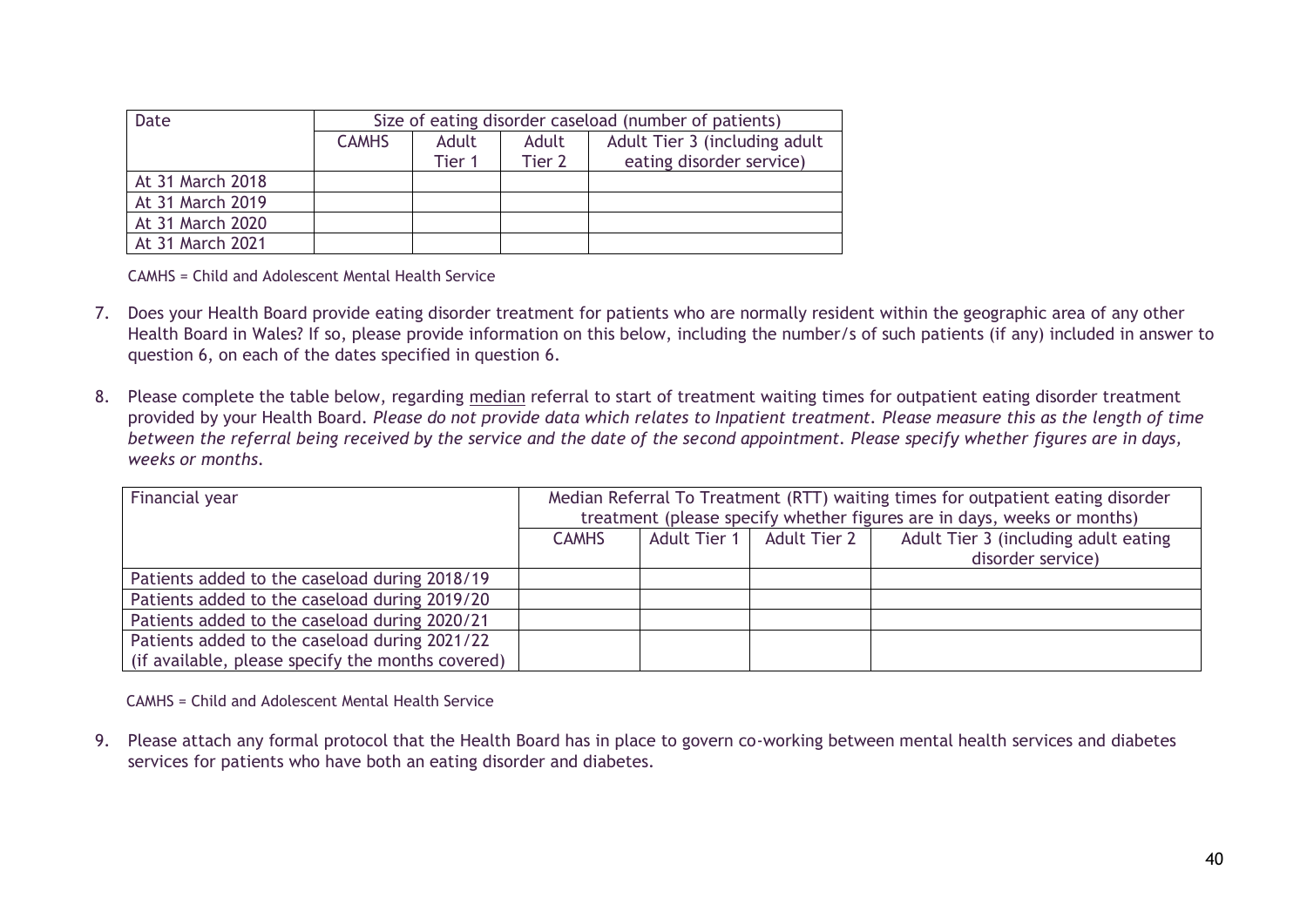10. Please attach any formal protocol that the Health Board has in place to govern co-working between mental health services and neurodevelopmental services for patients who have both an eating disorder and autism

#### Plans and investments made in response to the Welsh Eating Disorder Service review 2018

On 25 September 2019 Vaughan Gething MS, the-then Minister for Health and Social Services, wrote to all Health Board Chief Executives about the Welsh Eating Disorders Service review 2018. In this letter the Minister asked Health Boards to begin developing plans and making service improvements in line with the vision set out in the service review. All Health Boards were asked to "*conduct a baseline review of current waiting times and to develop improvement plans*" and the letter ended with: "*Please respond with your views on the report* [the Service review] *and recommendations and with your improvement plans following baseline reviews by 8th November* [2019]."

11. Please supply recorded information on the baseline review of waiting times for eating disorder treatment conducted by the Health Board and the correspondence, including improvement plans, that the Health Board sent to the Welsh Government in response to this letter.

Action 6.2(i) of the Welsh Government's *[Review of the Together for Mental Health Delivery Plan 2019-2022 in response to COVID-19](https://gov.wales/sites/default/files/publications/2020-10/review-of-the-together-for-mental-health-delivery-plan-20192022-in-response-to-covid-19_0.pdf)* commits the Government to "*work with service users, carers and health boards to develop a new model of service in response to the recent independent review*." The milestones set for this action for 2020 and 2021 were to "*Develop and begin implementation on local improvement plans*" (p.38).

- 12. Please supply recorded information on how the Health Board has developed and begun implementation of local improvement plans in response to the Welsh Eating Disorder Service review 2018, in: a) 2020, and
	- b) 2021 (to date, please specify the months covered)
- 13. Since the publication of the Welsh Eating Disorder Service review 2018, the Government has asked Health Boards to submit proposals for funding to support planning and service improvements in line with the service review. Please enclose recorded information that relates to: a) The proposals submitted by the Health Board's clinical staff to relevant Health Board senior management
	- b) The response of relevant Health Board senior management to these proposals, including whether they were funded, in part or in whole.
- 14. Please state how much money the Health Board has spent on its Tier 3 adult eating disorder service (if applicable) in the following financial years:
	- a) 2018/19
	- b) 2019/20
	- c) 2020/21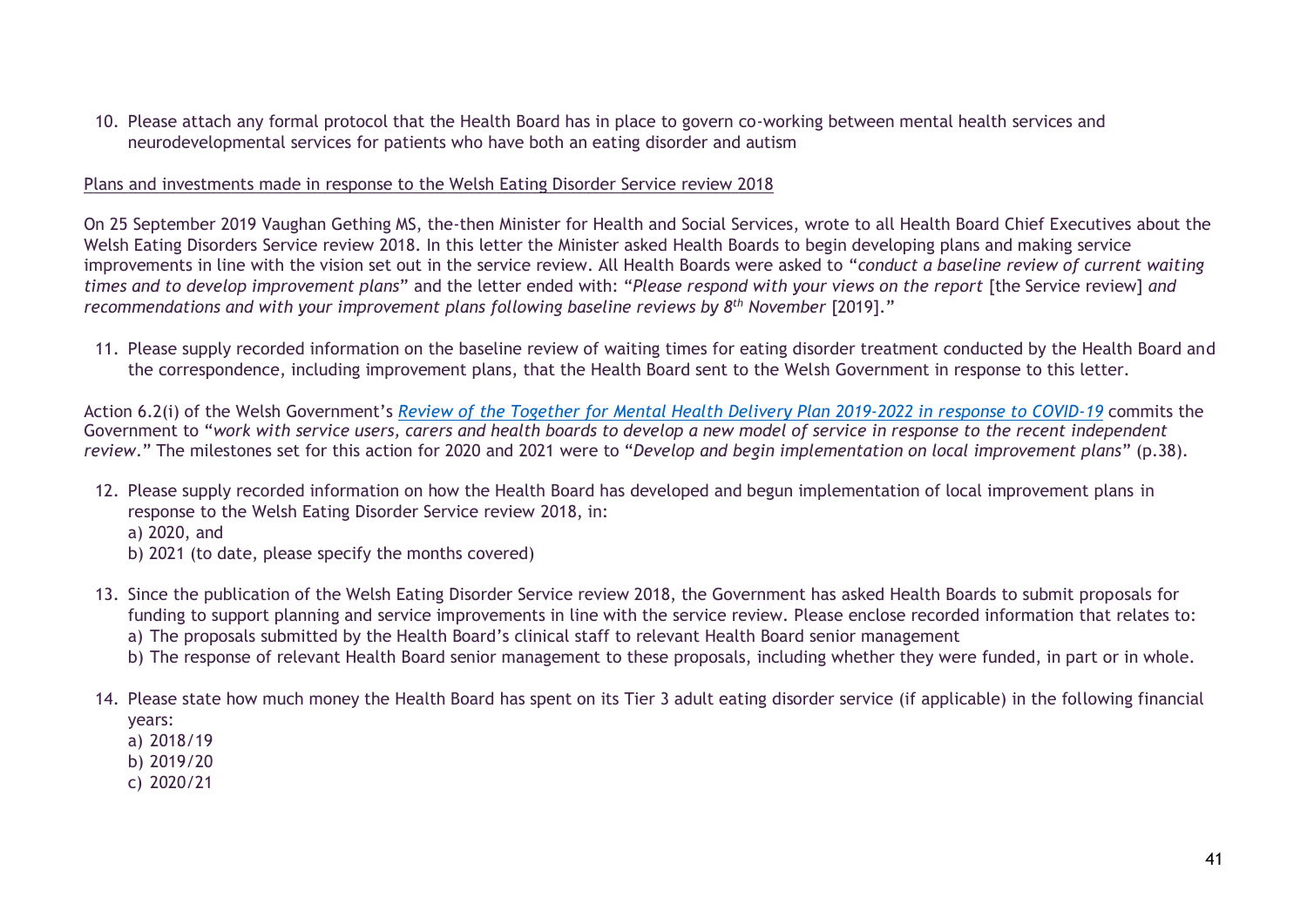d) 2021/22 (if available, please specify the months covered)

- 15. Please state how much money the Health Board has spent specifically on the treatment of eating disorders (excluding that detailed in answer to Question 14) in the following financial years:
	- a) 2018/19
	- b) 2019/20
	- c) 2020/21
	- d) 2021/22 (if available, please specify the months covered)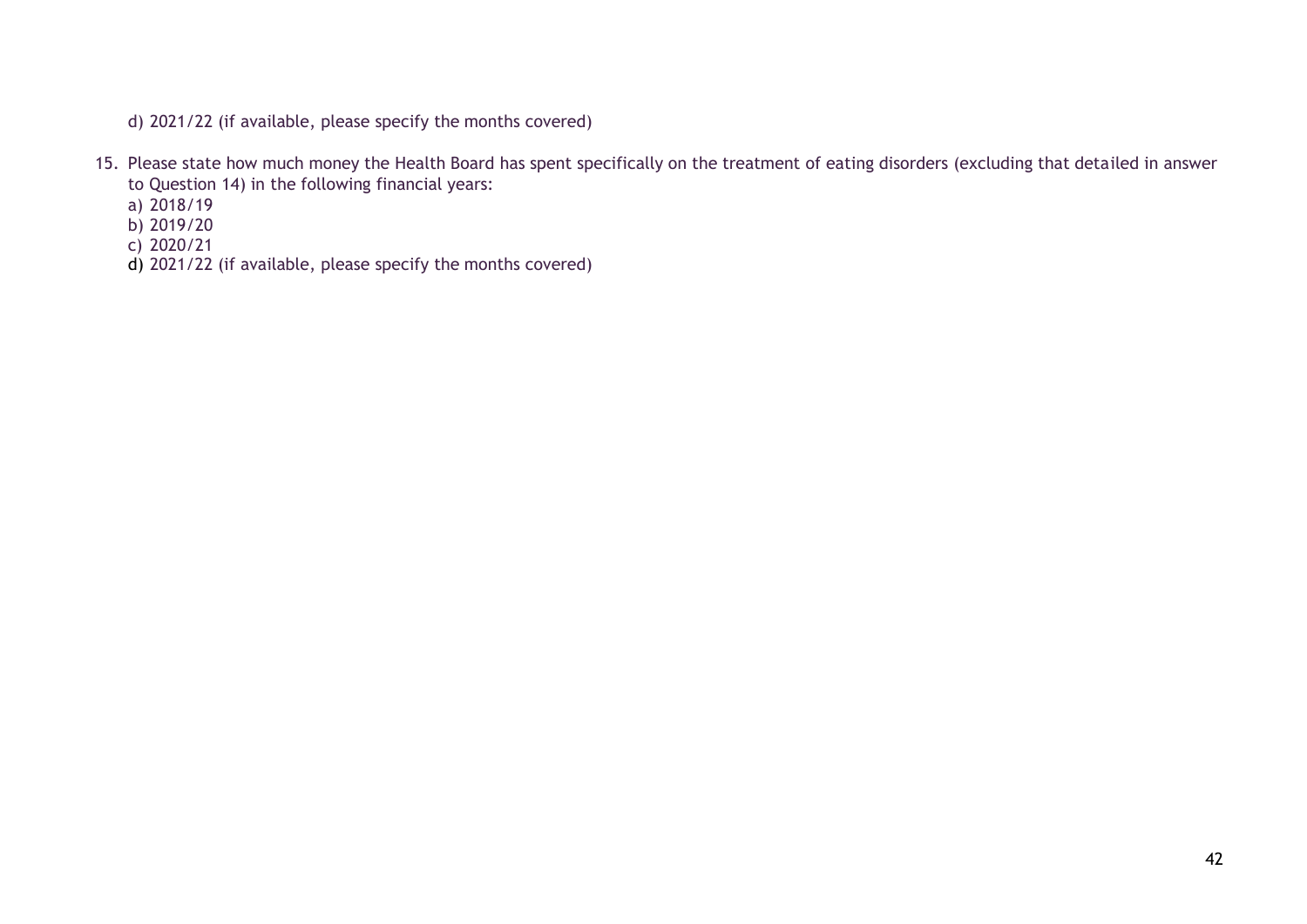#### **Freedom of Information (FOI) request sent to Digital Health and Care Wales (DHCW)**

- 1. Please disclose the number of child and adolescent patients (under 18 years old) in Wales **assigned a GP Read code (or SNOMED CT code) for any eating disorder** in the following financial years, broken down (if possible) by the Health Board where they were normally resident:
	- a) 2016/17
	- b) 2017/18
	- c) 2018/19
	- d) 2019/20
	- e) 2020/21 (If available, please specify the months covered)
- 2. Please disclose the number of adult patients (18 years old and over) in Wales **assigned a GP Read code (or SNOMED CT code) for any eating disorder** in the following financial years, broken down (if possible) by the Health Board where they were normally resident:
	- a) 2016/17
	- b) 2017/18
	- c) 2018/19
	- d) 2019/20
	- e) 2020/21 (If available, please specify the months covered)

*Please note:*

- *If data for any Health Boards must be withheld/redacted due to small numbers, please also provide national totals.*
- *'Emergency admissions' are to be defined as admission episodes with an 'admission method' indicating the admission was an emergency (codes 21 to 25 or 27 to 28 in the Admitted Patient Care Dataset, See: [NHS Wales Data Dictionary](http://www.datadictionary.wales.nhs.uk/#!WordDocuments/admissionmethod.htm) for details regarding these codes).*
- 3. Please provide the following data regarding **inpatient treatment** for child and adolescent patients (under 18 years old) with a **primary diagnosis of an eating disorder** (ICD10 4 Characters: F500-F509 or ICD11: 6B80; 6B81; 6B82; 6B83; 6B8Y; 6B8Z) in the following financial years: 2018/19; 2019/20; 2020/21 and 2021/22 (If data for 2021/22 is available, please specify the months covered), broken down (if possible) by the Health Board where they were normally resident:
	- a) Finished Consultant Episodes
	- b) Total number of admissions:
	- c) Number of emergency admissions
	- d) Median waiting time (please specify whether in days or weeks)
	- e) Median length of stay (please specify whether in days or weeks)
	- f) Total number of bed-days
- 4. Please provide the following data regarding **inpatient treatment** for adult patients (18 years old and over) with a **primary diagnosis of an eating disorder** (ICD10 4 Characters: F500-F509 or ICD11: 6B80; 6B81; 6B82; 6B83; 6B8Y; 6B8Z) in the following financial years: 2018/19; 2019/20; 2020/21 and 2021/22 (If data for 2021/22 is available, please specify the months covered), broken down (if possible) by the Health Board where they were normally resident:
	- a) Finished Consultant Episodes
	- b) Total number of admissions: c) Number of emergency admissions
	- d) Median waiting time (please specify whether in days or weeks)
	- e) Median length of stay (please specify whether in days or weeks)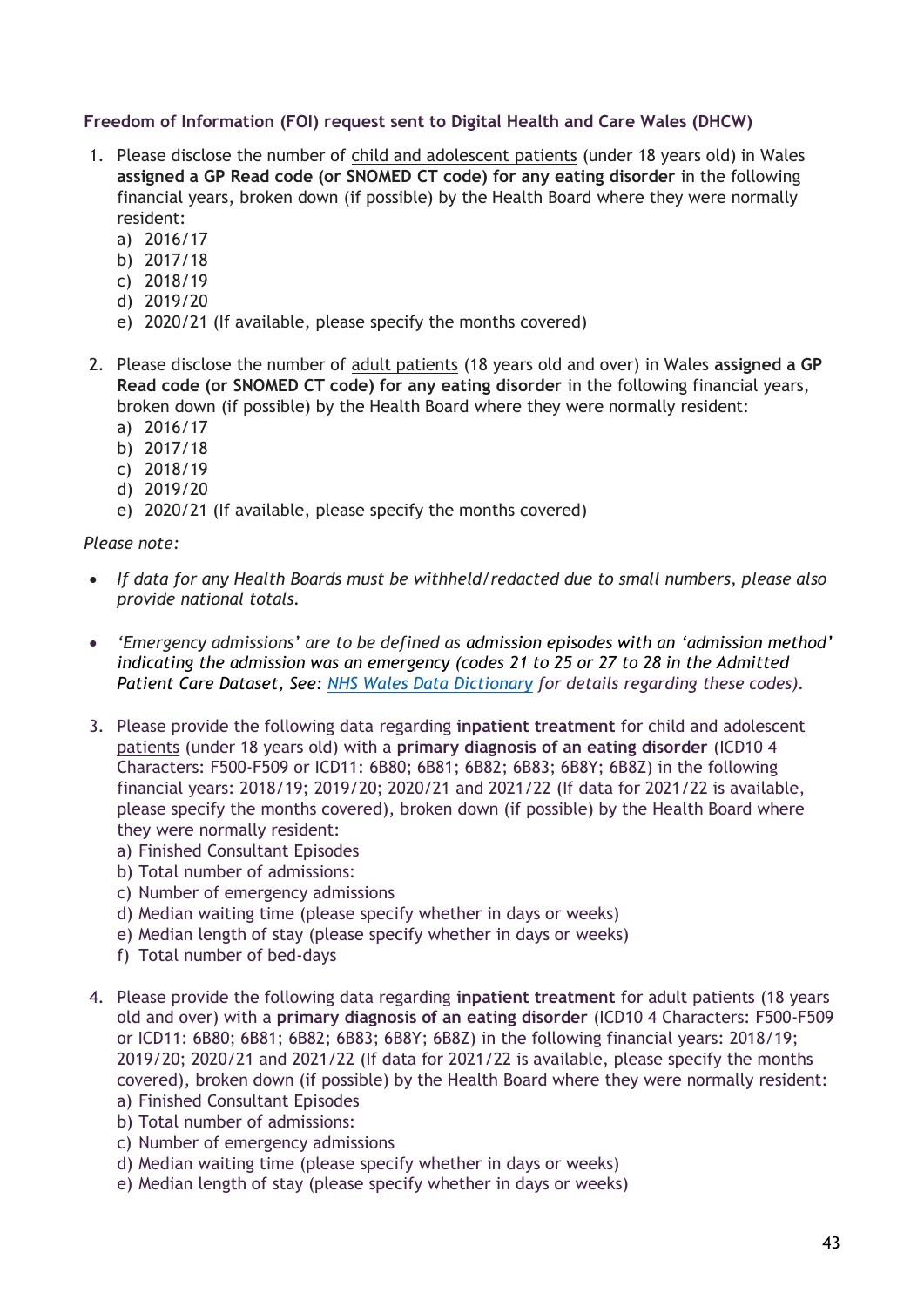- f) Total number of bed-days
- 5. Please provide data regarding the number of **emergency hospital admissions** for child and adolescent patients (under 18 years old) with **either a primary or secondary diagnosis of an eating disorder** (ICD10 4 Character codes: F500-F509 or ICD11: 6B80; 6B81; 6B82; 6B83; 6B8Y; 6B8Z) in the following financial years, broken down (if possible) by the Health Board where they were normally resident:
	- a) 2018/19
	- b) 2019/20
	- c) 2020/21
	- d) 2021/22 (if available, please specify the months covered)
- 6. Please provide data regarding the number of **emergency hospital admissions** for adult patients (18 years old and over) with **either a primary or secondary diagnosis of an eating disorder** (ICD10 4 Character codes: F500-F509 or ICD11: 6B80; 6B81; 6B82; 6B83; 6B8Y; 6B8Z) in the following financial years, broken down (if possible) by the Health Board where they were normally resident:
	- a) 2018/19
	- b) 2019/20
	- c) 2020/21
	- d) 2021/22 (if available, please specify the months covered)

#### **Freedom of Information (FOI) request sent to Welsh Health Specialised Services Committee (WHSSC)**

*If data for any Health Boards must be withheld/redacted due to small numbers, please also provide national totals.*

- 1. Please disclose **the total number of admissions to specialist inpatient eating disorder units in England** that have been made for patients with an eating disorder referred from Wales, broken down (if possible) by the Health Board where they were normally resident, in the following financial years:
	- a) 2018/19
	- b) 2019/20
	- c) 2020/21
	- d) 2021/22 (if available, please specify the months covered)
- 2. Please disclose **the total costs of the admissions detailed in answer to Question 1**, broken down (if possible) by the Health Board where the patients were normally resident, in the following financial years:
	- a) 2018/19
	- b) 2019/20
	- c) 2020/21
	- d) 2021/22 (if available, please specify the months covered)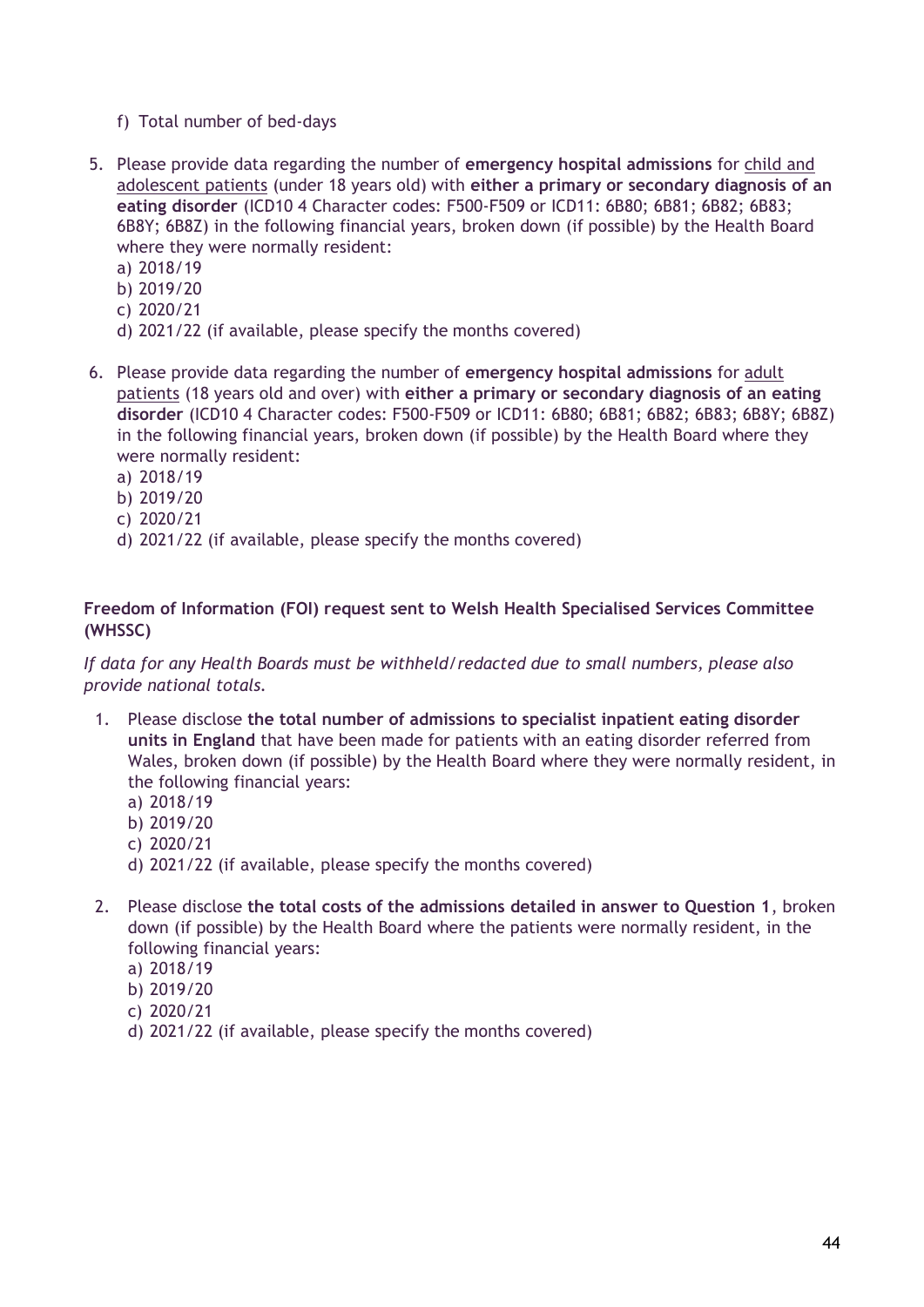# <span id="page-46-0"></span>**References**

- 1. Schmidt, U., Adan, R., Böhm, I., Campbell, I.C., Dingemans, A., Ehrlich, S., Elzakkers, I., Favaro, A., Giel, K., Harrison, A., Himmerich, H., Hoek, H.W., Herpetz-Dahlman, B., Kas, M.J., Seitz, J., Smeets, P., Sternheim, L., Tenconi, E., van Elburg, A., van Furth, E., and Zipfel, S. (2016) [Eating disorders: the big](https://www.thelancet.com/journals/lanpsy/article/PIIS2215-0366(16)00081-X/fulltext)  [issue.](https://www.thelancet.com/journals/lanpsy/article/PIIS2215-0366(16)00081-X/fulltext) *The Lancet Psychiatry*. Vol.3(4), p.313- 315.
- 2. Beat (2018) *[How many people have an eating](https://www.beateatingdisorders.org.uk/get-information-and-support/about-eating-disorders/how-many-people-eating-disorder-uk/)  [disorder in the UK?](https://www.beateatingdisorders.org.uk/get-information-and-support/about-eating-disorders/how-many-people-eating-disorder-uk/)*
- 3. Sweeting, H., Walker, L., MacLean, A., Patterson, C., Räisänen, U., and Hunt, K. (2015) [Prevalence of eating disorders in](https://www.ncbi.nlm.nih.gov/pmc/articles/PMC4538851/)  [males: a review of rates reported in academic](https://www.ncbi.nlm.nih.gov/pmc/articles/PMC4538851/)  [research and UK mass media.](https://www.ncbi.nlm.nih.gov/pmc/articles/PMC4538851/) *International Journal of Men's Health*. Vol.14(2).
- 4. Micali, N., Martini, M.G., Thomas, J.J., Eddy, K.T., Kothari, R., Russell, E., Bulik, C.M., and Treasure, J. (2017) [Lifetime and 12-month](https://bmcmedicine.biomedcentral.com/articles/10.1186/s12916-016-0766-4)  [prevalence of eating](https://bmcmedicine.biomedcentral.com/articles/10.1186/s12916-016-0766-4) disorders amongst [women in midlife: a population based study](https://bmcmedicine.biomedcentral.com/articles/10.1186/s12916-016-0766-4)  [of diagnoses and risk factors.](https://bmcmedicine.biomedcentral.com/articles/10.1186/s12916-016-0766-4) *BMC Medicine*. Vol.15(12).
- 5. Conceição, E.M., Gomes, F.V.S., Vaz, A.R., Pinto-Bastos, A., and Machado, P.P.P. (2017) [Prevalence of eating disorders and](https://onlinelibrary.wiley.com/doi/10.1002/eat.22700)  [picking/nibbling in elderly women.](https://onlinelibrary.wiley.com/doi/10.1002/eat.22700) *International Journal of Eating Disorders*. Vol.50(7), p.793-800.
- 6. Waller, G., Schmidt, U., Treasure, J., Emanuelli, F., Alenya, J., Crockett, J., Murray, K. (2009) [Ethnic origins of patients](https://onlinelibrary.wiley.com/doi/10.1002/eat.20631)  [attending specialist eating disorders services](https://onlinelibrary.wiley.com/doi/10.1002/eat.20631)  [in a multiethnic urban catchment area in the](https://onlinelibrary.wiley.com/doi/10.1002/eat.20631)  [United Kingdom.](https://onlinelibrary.wiley.com/doi/10.1002/eat.20631) *International Journal of Eating Disorders*. Vol.42(5), p.459-463.
- 7. Huryk, K.M., Drury, C.R., and Loeb, K.L. (2021) [Diseases of affluence? A systematic](https://www.sciencedirect.com/science/article/pii/S1471015321000751?via%3Dihub)  [review of the literature on socioeconomic](https://www.sciencedirect.com/science/article/pii/S1471015321000751?via%3Dihub)  [diversity in eating disorders.](https://www.sciencedirect.com/science/article/pii/S1471015321000751?via%3Dihub) *Eating Behaviours*. Vol. 43(101548).
- 8. Arcelus, J., Mitchell, A.J., Wales, J. and Nielsen, S. (2011) [Mortality rates in patients](https://jamanetwork.com/journals/jamapsychiatry/article-abstract/1107207)  [with anorexia nervosa and other eating](https://jamanetwork.com/journals/jamapsychiatry/article-abstract/1107207)  [disorders. A meta-analysis of 36 studies.](https://jamanetwork.com/journals/jamapsychiatry/article-abstract/1107207) *Archives of General Psychiatry*. Vol.68(7), p.724-31.
- 9. Chesney, E., Goodwin, G.M., and Fazel, S. (2014) [Risks of all-cause and suicide mortality](https://pubmed.ncbi.nlm.nih.gov/24890068/)  [in mental disorders: a meta-review.](https://pubmed.ncbi.nlm.nih.gov/24890068/) *World Psychiatry*. Vol.13(2), p.153-60.
- 10. Royal College of Psychiatrists (2019) *[PS03/19](https://www.rcpsych.ac.uk/docs/default-source/improving-care/better-mh-policy/position-statements/ps03_19.pdf?sfvrsn=b1283556_2)  [Position statement on early intervention in](https://www.rcpsych.ac.uk/docs/default-source/improving-care/better-mh-policy/position-statements/ps03_19.pdf?sfvrsn=b1283556_2)  [eating disorders](https://www.rcpsych.ac.uk/docs/default-source/improving-care/better-mh-policy/position-statements/ps03_19.pdf?sfvrsn=b1283556_2)*
- *11.* Beat (2017) *[Delaying for years, denied for](https://www.beateatingdisorders.org.uk/about-beat/policy-work/policy-and-best-practice-reports/delaying-for-years-denied-for-months/)  [months](https://www.beateatingdisorders.org.uk/about-beat/policy-work/policy-and-best-practice-reports/delaying-for-years-denied-for-months/)*
- 12. Beat (2021) *[Family Empowerment](https://www.beateatingdisorders.org.uk/about-beat/policy-work/policy-and-best-practice-reports/family-empowerment/)*
- 13. Tan, J., Lewis, M., Missen, H., Taylor, B., and Johns, G. (2018) *Welsh Government Eating Disorder Service Review 2018*. [Executive summary available at: [https://gov.wales/eating-disorders-service](https://gov.wales/eating-disorders-service-review-2018)[review-2018\]](https://gov.wales/eating-disorders-service-review-2018).
- 14. Welsh Government (2021) *[A healthier Wales:](https://gov.wales/healthier-wales-long-term-plan-health-and-social-care)  [long term plan for health and social care](https://gov.wales/healthier-wales-long-term-plan-health-and-social-care)*
- 15. Welsh Government (n.d.) *[The Well-being of](https://gov.wales/well-being-of-future-generations-wales)  [Future Generations](https://gov.wales/well-being-of-future-generations-wales)*
- 16. Gething, V. (2019) *[Written Statement:](https://gov.wales/written-statement-review-welsh-eating-disorder-services)  [Review of Welsh Eating Disorder Services](https://gov.wales/written-statement-review-welsh-eating-disorder-services)*
- 17. Gething, V. (2019) [letter to Chief Executives of Health Boards; Sent 25 September 2019] [Not published].
- 18. StatsWales (2021) *[Population estimates by](https://statswales.gov.wales/Catalogue/Population-and-Migration/Population/Estimates/Local-Health-Boards/populationestimates-by-lhb-age)  [local health boards](https://statswales.gov.wales/Catalogue/Population-and-Migration/Population/Estimates/Local-Health-Boards/populationestimates-by-lhb-age) and age*
- 19. Welsh Assembly Government (2009) *[Eating](http://www.wales.nhs.uk/sitesplus/documents/866/Eating%20Disorders%20-%20A%20Framework%20for%20Wales.pdf)  Disorders – [A Framework for Wales](http://www.wales.nhs.uk/sitesplus/documents/866/Eating%20Disorders%20-%20A%20Framework%20for%20Wales.pdf)*
- 20. Beat (Forthcoming) *Experiences of people with Binge Eating Disorder*
- 21. Welsh Government (2021) *[Specialist Child and](https://gov.wales/specialist-child-and-adolescent-mental-health-services-scamhs-first-appointment-waiting-times-quality-report-html#section-72797)  [Adolescent Mental Health Services \(sCAMHS\)](https://gov.wales/specialist-child-and-adolescent-mental-health-services-scamhs-first-appointment-waiting-times-quality-report-html#section-72797) [first appointment waiting times: quality](https://gov.wales/specialist-child-and-adolescent-mental-health-services-scamhs-first-appointment-waiting-times-quality-report-html#section-72797)  [report](https://gov.wales/specialist-child-and-adolescent-mental-health-services-scamhs-first-appointment-waiting-times-quality-report-html#section-72797)*
- 22. Beat (2021) Carer's survey [Not published]
- 23. Gething, V. (2020) *[Ein cyf/Our ref:](https://senedd.wales/written%20questions%20documents/information%20further%20to%20written%20question%2080512%20-13/wq80512%20-%20wq80513%20-e.pdf)  [WQ80512/WQ80513](https://senedd.wales/written%20questions%20documents/information%20further%20to%20written%20question%2080512%20-13/wq80512%20-%20wq80513%20-e.pdf)*
- 24. HM Treasury (2021) *[GDP deflators at market](https://www.gov.uk/government/statistics/gdp-deflators-at-market-prices-and-money-gdp-october-2021-budget-and-spending-review)  [prices, and money GDP October 2021 \(Budget](https://www.gov.uk/government/statistics/gdp-deflators-at-market-prices-and-money-gdp-october-2021-budget-and-spending-review)  [and Spending Review\)](https://www.gov.uk/government/statistics/gdp-deflators-at-market-prices-and-money-gdp-october-2021-budget-and-spending-review)*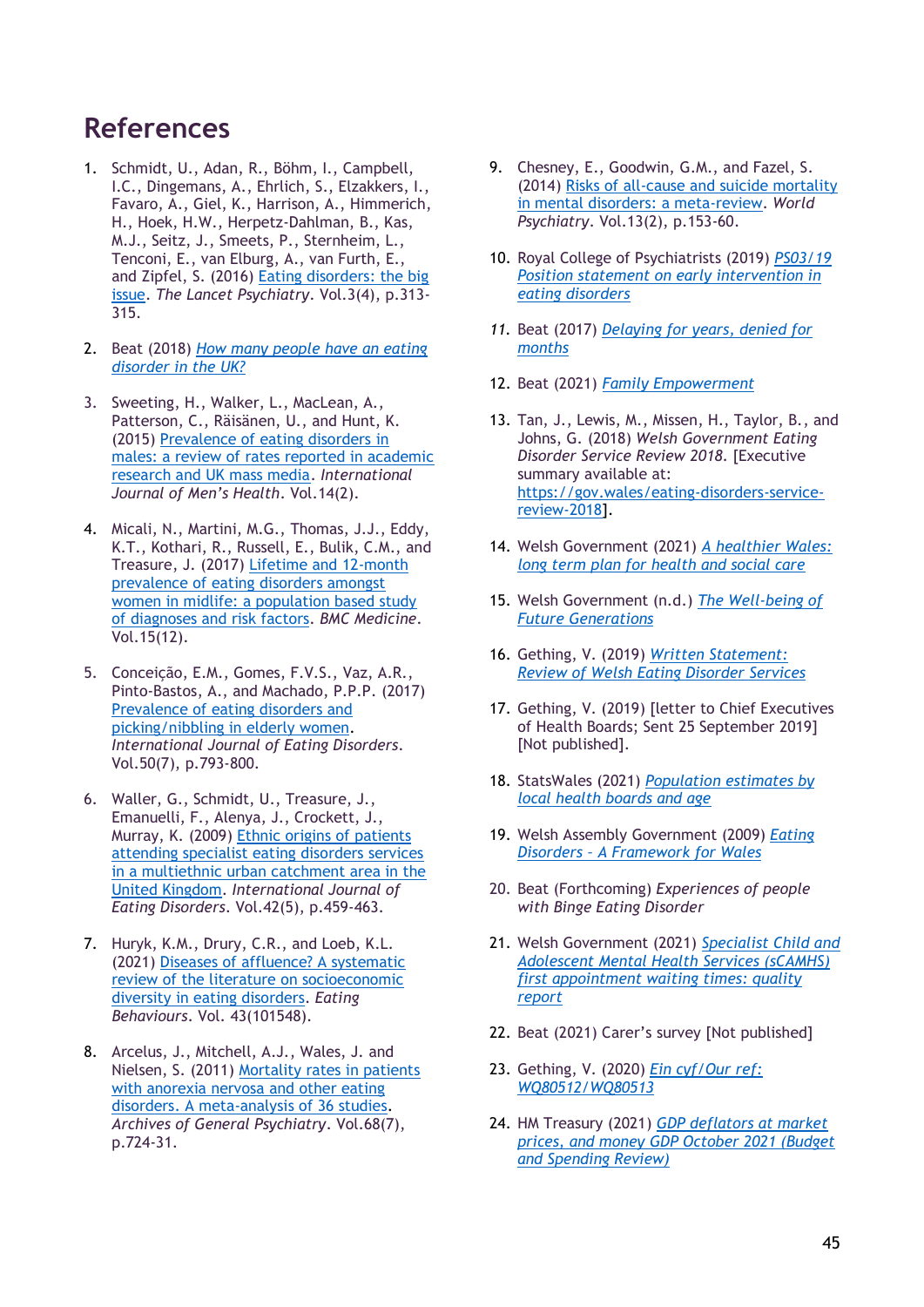- 25. Cwm Taf Morgannwg University Health Board (2018) *[Bridgend boundary change](https://cwmtafmorgannwg.wales/21998-2/)*
- 26. Goodall, A. (2018) *[Health Board 2019-20](https://gov.wales/sites/default/files/publications/2019-06/health-board-2019-20-allocations.pdf)  [Allocations](https://gov.wales/sites/default/files/publications/2019-06/health-board-2019-20-allocations.pdf)* [Letter to Chief Executives – Local Health Boards; Chief Executives – NHS Trusts]
- 27. Morgan, E. (2021) [Answer to Written question] *[WQ82217 \(e\)](https://record.senedd.wales/WrittenQuestion/82217)*
- 28. Welsh Government (2019) Additional Resources for Mental Health 2019-20 Onwards [Letter to Chief Executives of Health Boards, Adult Mental Health Clinical Leaders, CAMHS Clinical Leaders, General Managers and Strategic Leads, Directors of Finance] [Not published]
- 29. Welsh Government (2020) Additional Resources for Mental Health 2020-21 [Letter to Adult Mental Health Clinical Leaders, CAMHS Clinical Leaders, General Managers and Strategic Leads, Directors of Finance] [Not published]
- 30. Welsh Government (2021) Additional Resources for Mental Health 2021-22 [Letter to Adult Mental Health Clinical Leaders, CAMHS Clinical Leaders, General Managers and Strategic Leads, Directors of Finance] [Not published]
- 31. Academy for Eating Disorders (2020) *[A Guide](https://higherlogicdownload.s3.amazonaws.com/AEDWEB/27a3b69a-8aae-45b2-a04c-2a078d02145d/UploadedImages/Publications_Slider/FINAL_AED_Psycholohgical_book.pdf)  [to Selecting Evidence-based Psychological](https://higherlogicdownload.s3.amazonaws.com/AEDWEB/27a3b69a-8aae-45b2-a04c-2a078d02145d/UploadedImages/Publications_Slider/FINAL_AED_Psycholohgical_book.pdf)  [Therapies for Eating Disorders \(1](https://higherlogicdownload.s3.amazonaws.com/AEDWEB/27a3b69a-8aae-45b2-a04c-2a078d02145d/UploadedImages/Publications_Slider/FINAL_AED_Psycholohgical_book.pdf)st edition)*
- 32. Branley-Bell, D., and Talbot, C.V. (2020) [Exploring the impact of the COVID-19](https://jeatdisord.biomedcentral.com/articles/10.1186/s40337-020-00319-y)  [pandemic and UK lockdown on individuals](https://jeatdisord.biomedcentral.com/articles/10.1186/s40337-020-00319-y)  [with experience of eating disorders.](https://jeatdisord.biomedcentral.com/articles/10.1186/s40337-020-00319-y) *Journal of Eating Disorders*. Vol.8(44).
- 33. Royal College of Psychiatrists (2021) *[Hidden](https://www.rcpsych.ac.uk/news-and-features/latest-news/detail/2021/03/01/hidden-epidemic-of-eating-disorders-because-of-covid-19-new-research-finds)  [epidemic of eating disorders because of](https://www.rcpsych.ac.uk/news-and-features/latest-news/detail/2021/03/01/hidden-epidemic-of-eating-disorders-because-of-covid-19-new-research-finds)  [COVID-19, new research finds](https://www.rcpsych.ac.uk/news-and-features/latest-news/detail/2021/03/01/hidden-epidemic-of-eating-disorders-because-of-covid-19-new-research-finds)*
- 34. UK Parliament (2021) *[Eating Disorders:](https://questions-statements.parliament.uk/written-questions/detail/2021-10-22/61184/)  [Mental Health Services -](https://questions-statements.parliament.uk/written-questions/detail/2021-10-22/61184/) Question for [Department of Health and Social Care -](https://questions-statements.parliament.uk/written-questions/detail/2021-10-22/61184/) UIN [61184, tabled on 22 October 2021](https://questions-statements.parliament.uk/written-questions/detail/2021-10-22/61184/)*
- 35. The Scotsman (2021) *[Eating disorders among](https://www.scotsman.com/health/eating-disorders-among-under-18s-in-scotland-soared-in-lockdown-psychiatrists-warn-3274058)  [under-18s in Scotland soared in lockdown,](https://www.scotsman.com/health/eating-disorders-among-under-18s-in-scotland-soared-in-lockdown-psychiatrists-warn-3274058)  [psychiatrists warn](https://www.scotsman.com/health/eating-disorders-among-under-18s-in-scotland-soared-in-lockdown-psychiatrists-warn-3274058)*
- 36. Welsh Government (2021) *[Health and Social](https://gov.wales/sites/default/files/publications/2021-03/health-and-social-care-in-wales--covid-19-looking-forward_0.pdf)  Care in Wales – [COVID-19: Looking forward](https://gov.wales/sites/default/files/publications/2021-03/health-and-social-care-in-wales--covid-19-looking-forward_0.pdf)*
- 37. Phillips, L., and Jones, M. (2021) *[Eating](https://collaborative.nhs.wales/networks/wales-mental-health-network/eating-disorders/resources-for-practitioners/)  [disorders and Paediatrics presentation](https://collaborative.nhs.wales/networks/wales-mental-health-network/eating-disorders/resources-for-practitioners/)*.

[Published by NHS Wales Health Collaborative Mental Health Network].

- 38. Digital Health and Care Wales (2021) *[NHS](http://www.datadictionary.wales.nhs.uk/index.html#!WordDocuments/primarydiagnosis.htm)  [Wales Data Dictionary](http://www.datadictionary.wales.nhs.uk/index.html#!WordDocuments/primarydiagnosis.htm)*.
- 39. Welsh Government (2021) *[Review of the](https://gov.wales/mental-health-delivery-plan-2019-to-2022)  [Together for Mental Health Delivery Plan](https://gov.wales/mental-health-delivery-plan-2019-to-2022) [2019-2022 in response to COVID-19](https://gov.wales/mental-health-delivery-plan-2019-to-2022)*